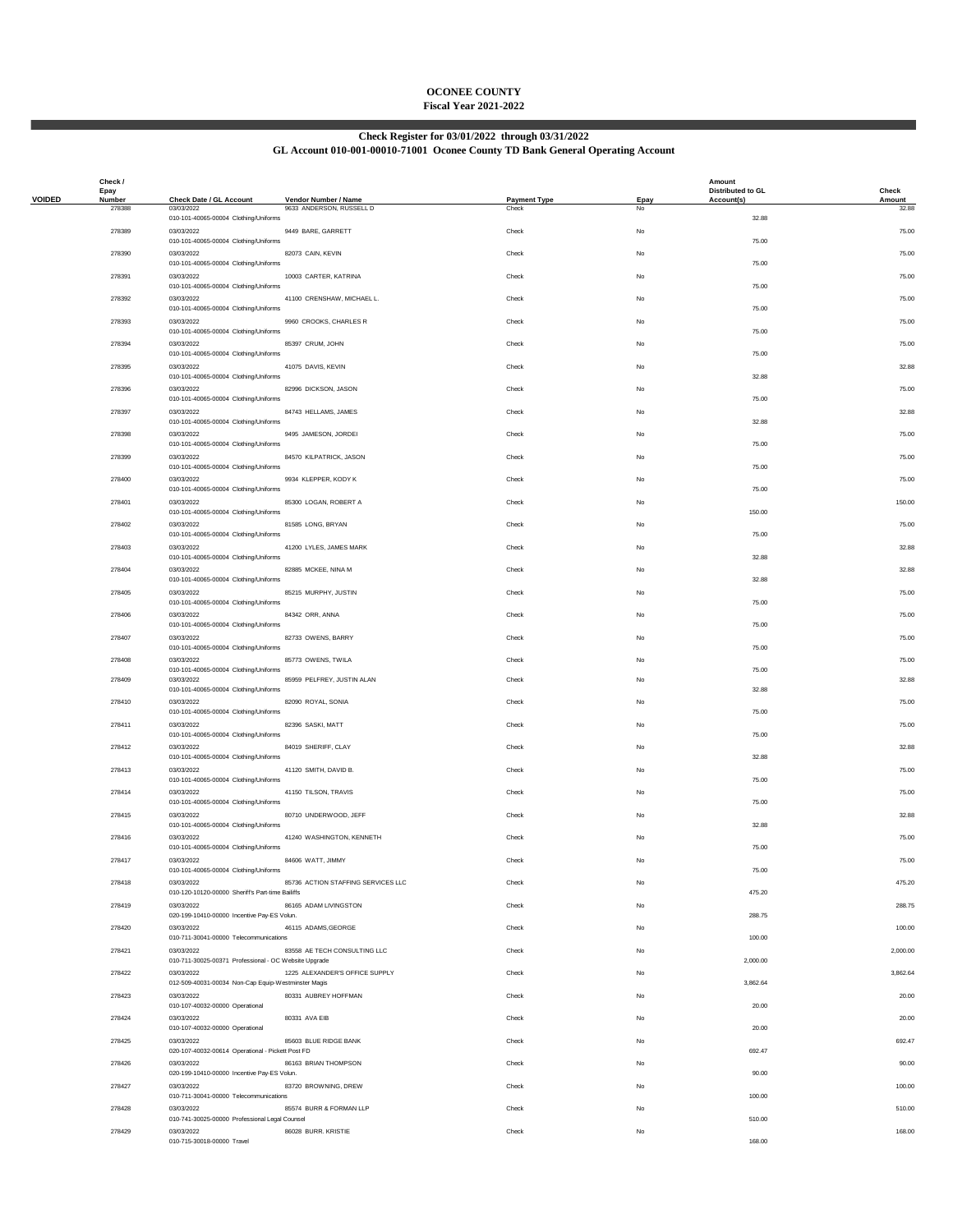| 278430 | 03/03/2022                                                                                               | 7050 CENGAGE LEARNING INC.         | Check | No |                        | 23.20  |
|--------|----------------------------------------------------------------------------------------------------------|------------------------------------|-------|----|------------------------|--------|
|        | 010-206-40101-00000 Books                                                                                |                                    |       |    | 23.20                  |        |
| 278431 | 03/03/2022<br>010-103-30025-00000 Professional                                                           | 85684 CHARLIE EDWARD BOSEMAN       | Check | No | 350.00                 | 350.00 |
| 278432 | 03/03/2022                                                                                               | 80331 CIARA APARICIO               | Check | No |                        | 35.00  |
|        | 010-107-40032-00000 Operational                                                                          |                                    |       |    | 35.00                  |        |
| 278433 | 03/03/2022<br>017-719-40065-00000 Clothing/Uniforms                                                      | 3230 CINTAS CORPORATION #216       | Check | No | 485.96<br>99.49        |        |
|        | 010-601-40065-00000 Clothing/Uniforms                                                                    |                                    |       |    | 158.66                 |        |
|        | 010-721-40065-00000 Clothing/Uniforms<br>010-721-40065-00000 Clothing/Uniforms                           |                                    |       |    | 85.66<br>85.66         |        |
|        | 010-720-40065-00000 Clothing/Uniforms                                                                    |                                    |       |    | 21.94                  |        |
| 278434 | 010-720-40032-00000 Operational<br>03/03/2022                                                            | 86147 COPELAND, JAMES              | Check | No | 34.55                  | 760.00 |
|        | 010-001-00040-71725 Vehicle Inventory                                                                    |                                    |       |    | 760.00                 |        |
| 278435 | 03/03/2022                                                                                               | 3010 COTT SYSTEMS, INC.            | Check | No | 3,105.70               |        |
|        | 010-735-30056-00000 Data Processing                                                                      |                                    |       |    | 3,105.70               |        |
| 278436 | 03/03/2022<br>010-711-30041-00000 Telecommunications                                                     | 20660 COX, JOHN M                  | Check | No | 100.00<br>100.00       |        |
| 278437 | 03/03/2022                                                                                               | 41125 CROMPTON TOMMY               | Check | No |                        | 74.00  |
|        | 010-101-30084-00000 School/Seminar/Training/Mtg                                                          |                                    |       |    | 74.00                  |        |
| 278438 | 03/03/2022<br>020-107-40031-00613 Non-Cap Equip-Cross Roads FD                                           | 3225 CROSS ROADS FIRE DEPT         | Check | No | 15,000.00<br>15,000.00 |        |
| 278439 | 03/03/2022                                                                                               | 3225 CROSS ROADS FIRE DEPT         | Check | No | 14,126.00              |        |
|        | 020-107-40031-00613 Non-Cap Equip-Cross Roads FD                                                         |                                    |       |    | 14,126.00              |        |
| 278440 | 03/03/2022                                                                                               | 80331 DAKOTA ABERCROMBIE           | Check | No |                        | 20.00  |
|        | 010-107-40032-00000 Operational<br>03/03/2022                                                            |                                    |       |    | 20.00                  |        |
| 278441 | 010-107-40032-00000 Operational                                                                          | 80331 DAVID HILARIO                | Check | No | 35.00                  | 35.00  |
| 278442 | 03/03/2022                                                                                               | 86161 DAWSON E HARE                | Check | No | 412.50                 |        |
|        | 020-199-10410-00000 Incentive Pay-ES Volun.                                                              |                                    |       |    | 412.50                 |        |
| 278443 | 03/03/2022<br>020-199-10410-00000 Incentive Pay-ES Volun.                                                | 86162 DELENA JOEDICKE              | Check | No | 30.00                  | 30.00  |
| 278444 | 03/03/2022                                                                                               | 4020 DUKE ENERGY CAROLINAS LLC     | Check | No | 4,062.60               |        |
|        | 010-204-34043-00000 Electricity                                                                          |                                    |       |    | 599.09                 |        |
|        | 010-204-34043-00000 Electricity<br>010-204-34043-00000 Electricity                                       |                                    |       |    | 377.28<br>188,98       |        |
|        | 010-204-34043-00000 Electricity                                                                          |                                    |       |    | 406.11                 |        |
|        | 010-204-34043-00000 Electricity<br>010-204-34043-00000 Electricity                                       |                                    |       |    | 122.98<br>394.16       |        |
|        | 010-204-34043-00000 Electricity                                                                          |                                    |       |    | 268,57                 |        |
|        | 010-204-34043-00000 Electricity<br>010-204-34043-00000 Electricity                                       |                                    |       |    | 249.48<br>548.30       |        |
|        | 010-204-34043-00000 Electricity                                                                          |                                    |       |    | 96.23<br>207.48        |        |
|        | 010-204-34043-00000 Electricity<br>010-714-34043-00510 Electricity Courthouse (New)                      |                                    |       |    | 10.86                  |        |
|        | 010-714-34043-00723 Electricity Pine Street Complex<br>010-106-34043-00000 Electricity                   |                                    |       |    | 192.23                 |        |
| 278445 | 03/03/2022                                                                                               | 5455 EASTERN AVIATION FUELS, INC.  | Check | No | 400.85<br>30.338.57    |        |
|        | 010-720-33022-00000 Maintenance Buildings/Grounds                                                        |                                    |       |    | 1,472.07               |        |
|        |                                                                                                          |                                    |       |    |                        |        |
|        | 010-720-30024-00000 Maintenance on Equipment                                                             |                                    |       |    | 2,248.81               |        |
|        | 010-720-40990-00000 Airport Jet Fuel<br>010-720-30024-00000 Maintenance on Equipment                     |                                    |       |    | 26,411.11<br>206.58    |        |
| 278446 | 03/03/2022                                                                                               | 10013 EASTERN MEDWASTE LLC         | Check | No |                        | 130.00 |
|        | 010-103-30025-00000 Professional                                                                         |                                    |       |    | 130.00                 |        |
| 278447 | 03/03/2022<br>010-107-40032-00000 Operational                                                            | 80331 ELLA VOYLES                  | Check | No | 50.00                  | 50.00  |
| 278448 | 03/03/2022                                                                                               | 85988 ELWOOD STAFFING SERVICES INC | Check | No | 1,058.77               |        |
|        | 255-115-10110-91052 Salaries - Duke Energy FNF                                                           |                                    |       |    | 378.89                 |        |
| 278449 | 010-708-30025-00000 Professional                                                                         |                                    | Check | No | 679.88                 |        |
|        | 03/03/2022<br>020-199-10410-00000 Incentive Pay-ES Volun.                                                | 86160 EMILY FOWLER                 |       |    | 22.50                  | 22.50  |
| 278450 | 03/03/2022                                                                                               | 84663 ENCORE TECHNOLOGY GROUP LLC  | Check | No | 1,170.03               |        |
|        | 240-206-40031-00255 Non-Capital Equipment                                                                |                                    |       |    | 1,170.03               |        |
| 278451 | 03/03/2022<br>010-107-40032-00000 Operational                                                            | 80331 EVAN SMITH                   | Check | No | 50.00                  | 50.00  |
| 278452 | 03/03/2022                                                                                               | 6240 FLEETCOR TECHNOLOGIES         | Check | No | 17.648.76              |        |
|        | 010-001-00020-71110 Accounts Rec Senior Solutions                                                        |                                    |       |    | 1,376.92               |        |
|        | 010-101-81101-00000 Gasoline Sheriff<br>010-103-81103-00000 Gasoline Coroner                             |                                    |       |    | 8,459.97<br>156.47     |        |
|        | 010-107-81107-00000 Gasoline Emergency Ser/Rural Fire                                                    |                                    |       |    | 1,616.42               |        |
|        | 010-107-82107-00000 Diesel Emergency Services<br>010-110-81110-00000 Gasoline Animal Control             |                                    |       |    | 40.00<br>237.55        |        |
|        | 010-202-81202-00000 Gasoline PRT                                                                         |                                    |       |    | 360.55                 |        |
|        | 010-206-81206-00000 Gasoline Library<br>010-301-81301-00000 Gasoline Assessor                            |                                    |       |    | 81.86<br>43.42         |        |
|        | 010-306-81306-00000 Gasoline Treasurer<br>010-001-00020-71129 Accounts Rec Anderson Solicitor            |                                    |       |    | 50.18                  |        |
|        | 010-504-81504-00000 Gasoline Solicitor (Smith)                                                           |                                    |       |    | 116.15<br>63.65        |        |
|        | 010-601-81601-00000 Gasoline Road Department<br>010-601-82601-00000 Diesel Road Department               |                                    |       |    | 726.54<br>1,476.50     |        |
|        | 010-702-81702-00000 Gasoline-Community Dev.                                                              |                                    |       |    | 262.19                 |        |
|        | 010-711-81711-00000 Gasoline Information Tech<br>010-712-81712-00000 Gasoline Planning Department        |                                    |       |    | 81.13<br>98.56         |        |
|        | 010-714-81714-00000 Gasoline Public Buildings                                                            |                                    |       |    | 383.18                 |        |
|        | 010-718-81718-00000 Gasoline Solid Waste Department<br>010-718-82718-00000 Diesel Solid Waste Department |                                    |       |    | 216.95<br>985.47       |        |
|        | 010-720-81720-00000 Gasoline Airport                                                                     |                                    |       |    | 120.56                 |        |
|        | 010-721-81721-00000 Gasoline Vehicle Maintenance<br>017-719-81719-00000 Rock Quarry Gasoline             |                                    |       |    | 445.86<br>248.68       |        |
| 278453 | 03/03/2022                                                                                               | 80036 GAILYN D. HOUSLEY            | Check | No |                        | 155.59 |
| 278454 | 010-080-00805-12301 LP Probate Judge Estates<br>03/03/2022                                               | 85242 GAUSE, ANNA                  | Check | No | 155.59                 | 16.35  |
|        | 240-206-40032-00255 Operational                                                                          |                                    |       |    | 16.35                  |        |
| 278455 | 03/03/2022                                                                                               | 9943 GODOY, GRISELDA               | Check | No |                        | 20.00  |
|        | 010-502-40034-00000 Food                                                                                 |                                    |       |    | 20.00                  |        |
| 278456 | 03/03/2022<br>010-403-40032-00000 Operation                                                              | 23310 GRAINGER INC                 | Check | No | 113.78                 | 113.78 |
| 278457 | 03/03/2022                                                                                               | 83511 GROVE MEDICAL, INC.          | Check | No | 478.89                 |        |
| 278458 | 010-403-30062-00000 Medical<br>03/03/2022                                                                | 84000 HARFORD W CAPPS              | Check | No | 478.89                 | 250.22 |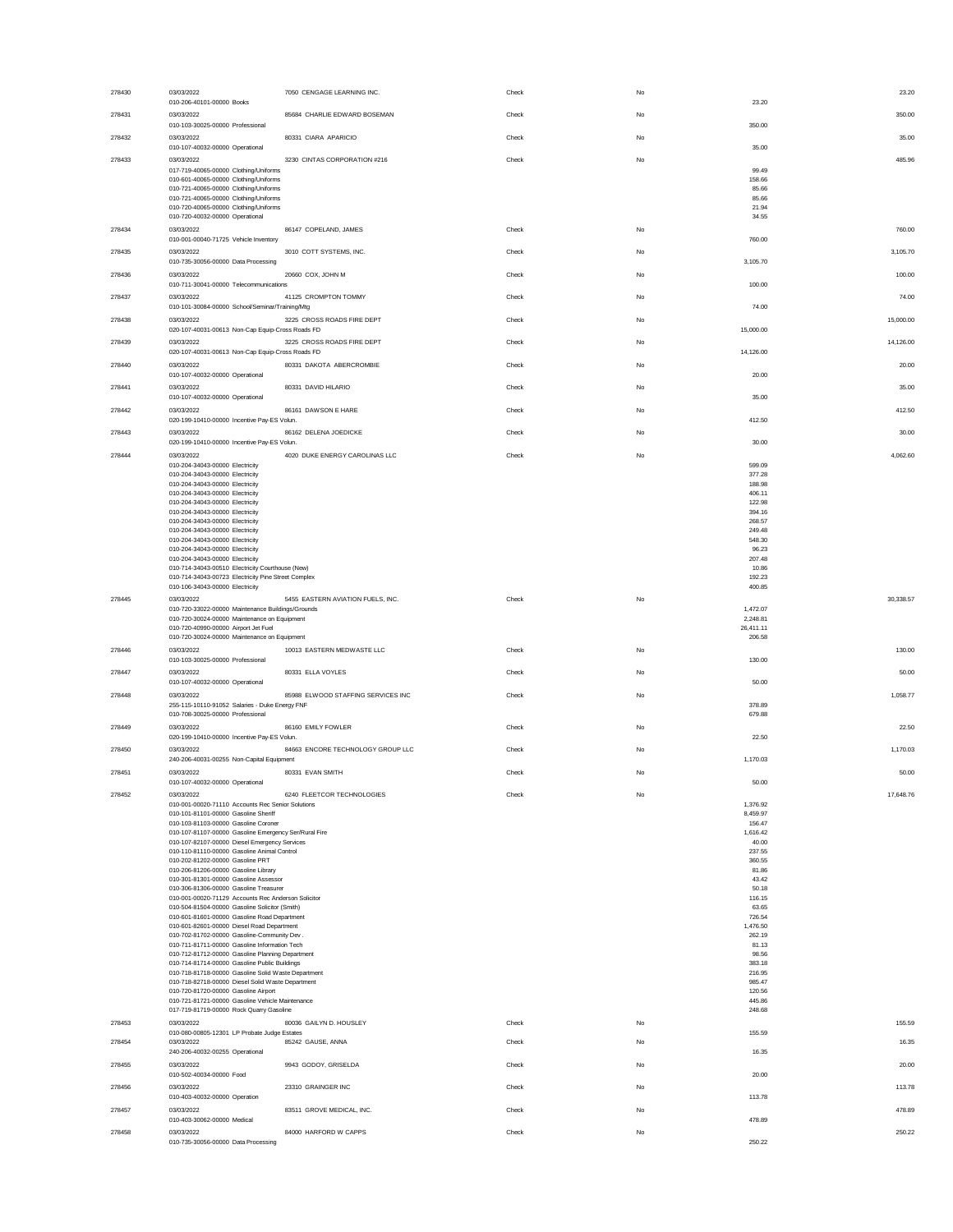| 278459 | 03/03/2022<br>010-107-40032-00000 Operational                                                                                               | 80331 HUNTER HUGHES                            | Check | No        | 35.00<br>35.00                |
|--------|---------------------------------------------------------------------------------------------------------------------------------------------|------------------------------------------------|-------|-----------|-------------------------------|
| 278460 | 03/03/2022                                                                                                                                  | 85249 INMATE TRUST FUND ACCOUNT                | Check | No        | 784.00                        |
|        | 010-106-30028-00000 State Inmate Stipend<br>010-106-30028-00000 State Inmate Stipend                                                        |                                                |       |           | 112.00<br>112.00              |
|        | 010-106-30028-00000 State Inmate Stipend<br>010-106-30028-00000 State Inmate Stipend                                                        |                                                |       |           | 112.00<br>112.00              |
|        | 010-106-30028-00000 State Inmate Stipend<br>010-106-30028-00000 State Inmate Stipend                                                        |                                                |       |           | 112.00<br>112.00              |
| 278461 | 010-106-30028-00000 State Inmate Stipend<br>03/03/2022                                                                                      | 9235 STATE FISCAL ACCOUNTABILITY AUTHORITY     | Check | No        | 112.00<br>1,108.55            |
| 278462 | 010-709-30066-00000 INSURANCE/BONDS<br>03/03/2022                                                                                           | 80331 ISAIAH WILLIAMS                          | Check | No        | 1,108.55<br>50.00             |
|        | 010-107-40032-00000 Operational                                                                                                             |                                                |       |           | 50.00                         |
| 278463 | 03/03/2022<br>010-107-40032-00000 Operational                                                                                               | 80331 JANE MOORE                               | Check | No        | 20.00<br>20.00                |
| 278464 | 03/03/2022<br>010-107-40032-00000 Operational                                                                                               | 80331 JAXEN WOOD                               | Check | No        | 50.00<br>50.00                |
| 278465 | 03/03/2022<br>010-107-40032-00000 Operational                                                                                               | 80331 JEMMA JEFFERSON                          | Check | No        | 20.00<br>20.00                |
| 278466 | 03/03/2022                                                                                                                                  | 80097 KEVIN BLOOMSTRAN                         | Check | No        | 412.00                        |
| 278467 | 010-080-00805-13700 LP Building Codes<br>03/03/2022                                                                                         | 86164 KYM HANCOX                               | Check | No        | 412.00<br>285.00              |
| 278468 | 020-199-10410-00000 Incentive Pay-ES Volun.<br>03/03/2022                                                                                   | 83647 LASER PRINT PLUS, INC.                   | Check | No        | 285.00<br>826.60              |
|        | 010-302-40032-00000 Operational                                                                                                             |                                                |       |           | 149.45<br>677.15              |
| 278469 | 010-302-40032-00000 Operational<br>03/03/2022                                                                                               | 80331 LILY GLASS                               | Check | No        | 35.00                         |
| 278470 | 010-107-40032-00000 Operational<br>03/03/2022                                                                                               | 13005 LINDER INDUSTRIAL MACHINERY COMPANY      | Check | No        | 35.00<br>32,096.80            |
|        | 010-718-30037-00000 Equipment (Leased or Rented)<br>010-718-30037-00000 Equipment (Leased or Rented)                                        |                                                |       |           | 16,048.40<br>16,048.40        |
| 278471 | 03/03/2022                                                                                                                                  | 12000 LINDSAY OIL CO                           | Check | No        | 12.253.13                     |
|        | 010-001-00040-71721 Diesel Inventory Off Road<br>010-001-00040-71700 Gasoline Inventory                                                     |                                                |       |           | 0.00<br>778.93                |
|        | 017-001-00040-71719 Rock Quarry Off Road Diesel<br>010-001-00040-71721 Diesel Inventory Off Road                                            |                                                |       |           | 3,747.97<br>7,726.23<br>0.00  |
| 278472 | 010-001-00040-71700 Gasoline Inventory<br>03/03/2022                                                                                        | 84547 LOGAN & JOLLY, LLP                       | Check | No        | 414.50                        |
| 278473 | 010-741-30025-00000 Professional Legal Counsel<br>03/03/2022                                                                                | 80331 LUCAS CARVER                             | Check | No        | 414.50<br>35.00               |
|        | 010-107-40032-00000 Operational                                                                                                             |                                                |       |           | 35.00                         |
| 278474 | 03/03/2022<br>010-107-40032-00000 Operational                                                                                               | 80331 MALLORY LYNCH                            | Check | No        | 50.00<br>50.00                |
| 278475 | 03/03/2022<br>010-206-40101-00000 Books                                                                                                     | 84820 MIDWEST TAPE, LLC                        | Check | <b>No</b> | 439.57<br>39.98               |
|        | 010-206-40101-00000 Books<br>010-206-40101-00000 Books                                                                                      |                                                |       |           | 34.99<br>74.98                |
|        | 010-206-40101-00000 Books<br>010-206-40101-00000 Books                                                                                      |                                                |       |           | 79.98<br>94.97                |
|        | 010-206-40103-00000 Audio Visual<br>010-206-40103-00000 Audio Visual                                                                        |                                                |       |           | 22.49<br>67.45                |
| 278476 | 010-206-40103-00000 Audio Visual<br>03/03/2022                                                                                              | 80331 MILYN CHAPMAN                            | Check | No        | 24.73<br>50.00                |
|        | 010-107-40032-00000 Operational                                                                                                             | 13695 MORGAN CONCRETE COMPANY                  |       |           | 50.00                         |
| 278477 | 03/03/2022<br>235-204-33022-00189 Maint Bldgs/Grnds-Rec Bldg Renov                                                                          |                                                | Check | No        | 2,927.72<br>2,927.72          |
| 278478 | 03/03/2022<br>010-714-40027-00000 Safety Equipment                                                                                          | 86152 NICHOLSON, MARY                          | Check | No        | 365.00<br>175.00              |
| 278479 | 010-714-40065-00000 Clothing/Uniforms<br>03/03/2022                                                                                         | 15240 OAKWAY RESCUE SQUAD                      | Check | No        | 190.00<br>7,500.00            |
|        | 020-107-40031-00625 Non-Capital Equip Oakway RS                                                                                             |                                                |       | No        | 7,500.00                      |
| 278480 | 03/03/2022<br>020-107-40031-00625 Non-Capital Equip Oakway RS                                                                               | 15240 OAKWAY RESCUE SQUAD                      | Check |           | 7,500.00<br>7,500.00          |
| 278481 | 03/03/2022<br>020-107-40031-00625 Non-Capital Equip Oakway RS                                                                               | 15240 OAKWAY RESCUE SQUAD                      | Check | No        | 7,500.00<br>7,500.00          |
| 278482 | 03/03/2022<br>020-107-40031-00625 Non-Capital Equip Oakway RS                                                                               | 15240 OAKWAY RESCUE SQUAD                      | Check | No        | 7,500.00<br>7,500.00          |
| 278483 | 03/03/2022                                                                                                                                  | 15730 OCONEE COUNTY TREASURER                  | Check | No        | 58.76                         |
| 278484 | 010-001-00020-71428 Tax Collector Reserve Account<br>03/03/2022                                                                             | 15730 OCONEE COUNTY TREASURER                  | Check | No        | 58.76<br>76.84                |
| 278485 | 010-001-00020-71428 Tax Collector Reserve Account<br>03/03/2022                                                                             |                                                |       |           | 76.84                         |
|        |                                                                                                                                             |                                                |       |           |                               |
|        | 010-715-30068-97715 Advertising - SC Elect Reimbursable                                                                                     | 15015 OCONEE PUBLISHING INC.                   | Check | No        | 16,365.20<br>247.80           |
|        | 010-715-30068-97715 Advertising - SC Elect Reimbursable<br>010-709-30068-00502 Advertising - Probate Judge                                  |                                                |       |           | 247.80<br>5,838.00            |
|        | 010-709-30068-00502 Advertising - Probate Judge<br>010-709-30068-00502 Advertising - Probate Judge<br>010-709-30068-00202 Advertising - PRT |                                                |       |           | 6,672.00<br>3,336.00<br>23.60 |
| 278486 | 03/03/2022                                                                                                                                  | 82186 OGLETREE, DEAKINS, NASH, SMOAK & STEWART | Check | No        | 1,208.00<br>1,208.00          |
| 278487 | 010-741-30025-00000 Professional Legal Counsel<br>03/03/2022                                                                                | 84696 PHILLIPS STAFFING                        | Check | No        | 535.80                        |
| 278488 | 010-205-30025-00000 PROFESSIONAL<br>03/03/2022                                                                                              | 16685 PIONEER RURAL WATER DISTRICT             | Check | No        | 535.80<br>240.06              |
|        | 010-718-34044-00000 Water/Sewer/Garbage<br>010-718-34044-00000 Water/Sewer/Garbage                                                          |                                                |       |           | 38.05<br>57.70                |
|        | 010-202-34044-62051 Water/Sewer-Fairplay Rec. Area<br>010-714-34044-00270 Water/Sewer/Garbage Oakway School                                 |                                                |       |           | 38.05<br>106.26               |
| 278489 | 03/03/2022<br>010-101-30056-00000 Data Processing                                                                                           | 85951 POWER DMS INC                            | Check | No        | 11,796.35<br>11,796.35        |
| 278490 | 03/03/2022                                                                                                                                  | 81256 QUALITY VIP CLEANERS                     | Check | No        | 12.96                         |
| 278491 | 010-101-40065-00000 Clothing/Uniforms<br>03/03/2022                                                                                         | 85216 RICE, ASHLEY                             | Check | No        | 12.96<br>191.05               |
|        | 010-502-30084-00000 School/Seminar/Training/Mtg<br>010-502-40034-00000 Food                                                                 |                                                |       |           | 171.05<br>20.00               |
| 278492 | 03/03/2022<br>010-709-30066-00000 INSURANCE/BONDS                                                                                           | 84810 RUSSELL HARRIS                           | Check | No        | 1,815.11<br>1,815.11          |
| 278493 | 03/03/2022<br>010-704-95100-20217 Appalachian Council of Government                                                                         | 19710 SC APPALACHIAN COUNCIL OF GOVERNMENTS    | Check | No        | 3,249.42<br>3,249.42          |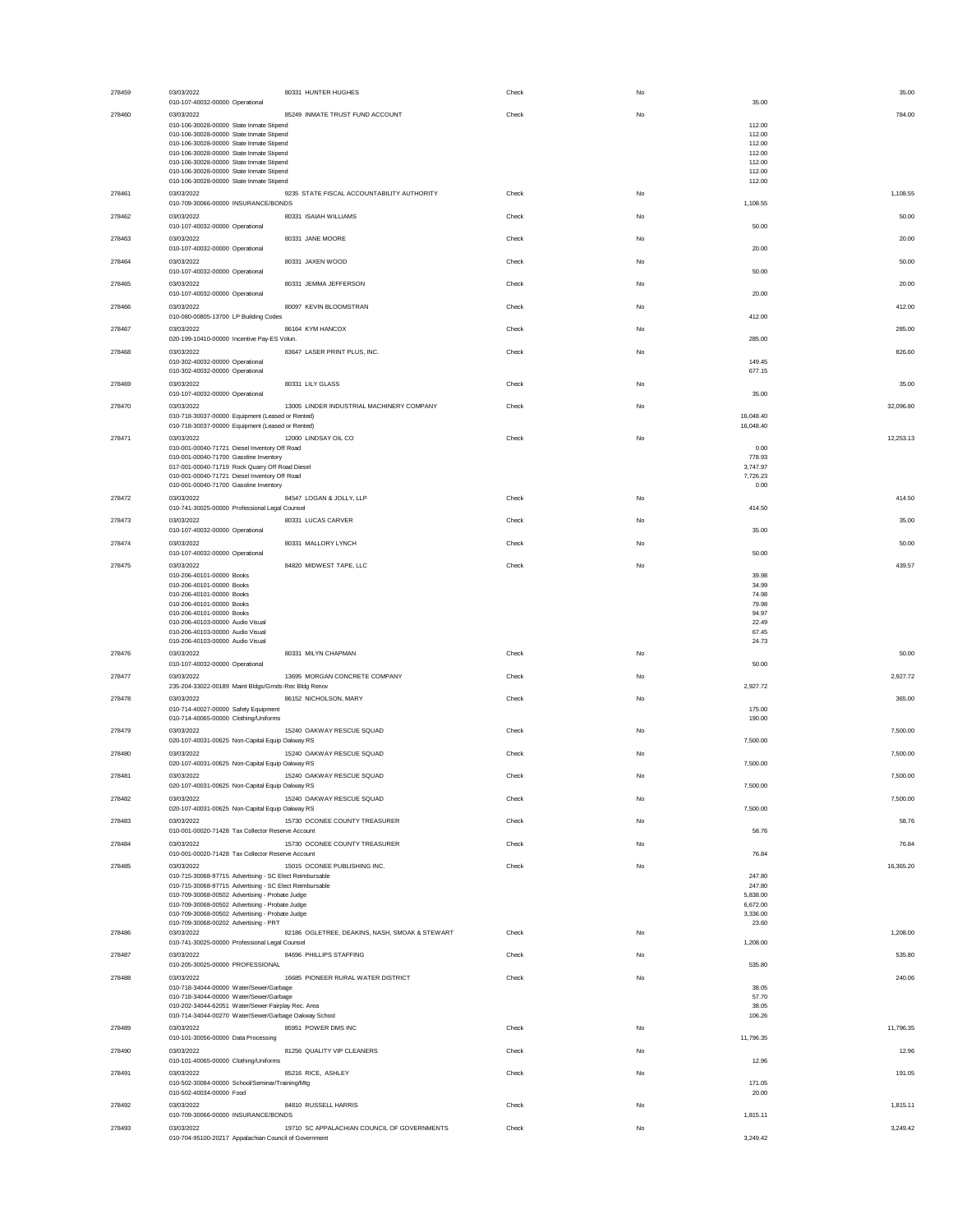| 278494 | 03/03/2022                                                                                | 19430 SC DEPT OF NATURAL RESOURCES             | Check | No |                    | 2,392.97  |
|--------|-------------------------------------------------------------------------------------------|------------------------------------------------|-------|----|--------------------|-----------|
|        | 010-080-00805-10340 MO Miscelleanous Income                                               |                                                |       |    | 1,222.97           |           |
|        | 010-001-00065-16210 Watercraft - DNR Fee                                                  |                                                |       |    | 1,170.00           |           |
| 278495 | 03/03/2022                                                                                | 19585 SC DIVISION OF MOTOR VEHICLES (DMV FEES) | Check | No |                    | 31,793.00 |
|        | 010-001-00065-16200 SC Department of Motor Vehicle Fee                                    |                                                |       |    | 31,793.00          |           |
| 278496 | 03/03/2022                                                                                | 19390 SECRETARY OF STATE                       | Check | No |                    | 10.00     |
|        | 010-710-40032-00000 Operational                                                           |                                                |       |    | 10.00              |           |
| 278497 | 03/03/2022                                                                                | 80113 SETCO                                    | Check | No |                    | 2,047.58  |
|        | 010-001-00040-71725 Vehicle Inventory                                                     |                                                |       |    | 97.94              |           |
|        | 010-001-00040-71725 Vehicle Inventory                                                     |                                                |       |    | 1,949.64           |           |
| 278498 | 03/03/2022                                                                                | 83231 SHRED A WAY                              | Check | No |                    | 610.00    |
|        | 010-509-30026-00000 Court Expense                                                         |                                                |       |    | 610.00             |           |
| 278499 | 03/03/2022                                                                                | 83505 SNIDER TIRE, INC.                        | Check | No |                    | 1,216.99  |
|        | 010-001-00040-71725 Vehicle Inventory                                                     |                                                |       |    | 1,216.99           |           |
| 278500 | 03/03/2022                                                                                | 85510 SNYDER, ALICIA                           | Check | No |                    | 132.72    |
|        | 010-106-40065-00000 Clothing/Uniforms                                                     |                                                |       |    | 132.72             |           |
| 278501 | 03/03/2022                                                                                | 83088 CBS PERSONNEL SERVICES, LLC              | Check | No |                    | 20,751.62 |
|        | 010-502-30025-00000 Professional                                                          |                                                |       |    | 1,233.43           |           |
|        | 010-204-30025-00000 PROFESSIONAL<br>235-202-30025-00014 Professional-Interns/Temp Service |                                                |       |    | 771.55<br>338.00   |           |
|        | 010-206-30025-00000 Professional                                                          |                                                |       |    | 990.68             |           |
|        | 010-206-30025-00000 Professional                                                          |                                                |       |    | 466.20             |           |
|        | 010-306-30025-00000 Professional                                                          |                                                |       |    | 368,44             |           |
|        | 010-206-30025-00000 Professional                                                          |                                                |       |    | 1.583.68           |           |
|        | 010-502-30025-00000 Professional<br>260-601-30025-00000 Professional                      |                                                |       |    | 1,167.37<br>572.57 |           |
|        | 010-206-30025-00000 Professional                                                          |                                                |       |    | 993.91             |           |
|        | 010-206-30025-00000 Professional                                                          |                                                |       |    | 628.70             |           |
|        | 010-721-30025-00000 Professional                                                          |                                                |       |    | 392.86             |           |
|        | 010-204-30025-00000 PROFESSIONAL                                                          |                                                |       |    | 520.00             |           |
|        | 235-202-30025-00014 Professional-Interns/Temp Service<br>010-306-30025-00000 Professional |                                                |       |    | 338.00<br>167.03   |           |
|        | 010-718-30025-00000 Professional                                                          |                                                |       |    | 3,608.63           |           |
|        | 010-718-30025-00000 Professional                                                          |                                                |       |    | 534.60             |           |
|        | 010-741-30025-00000 Professional Legal Counsel                                            |                                                |       |    | 399,00             |           |
|        | 010-718-30025-00000 Professional                                                          |                                                |       |    | 4.966.00           |           |
|        | 010-718-30025-00000 Professional                                                          |                                                |       |    | 710.97             |           |
| 278502 | 03/03/2022                                                                                | 13565 STERICYCLE, INC.                         | Check | No |                    | 407.54    |
|        | 010-106-34044-00000 Water/Sewer/Garbage                                                   |                                                |       |    | 407.54             |           |
| 278503 | 03/03/2022                                                                                | 84954 THOMAS & HUTTON ENGINEERING CORP         | Check | No |                    | 6,095.75  |
|        | 330-204-30025-00187 Professional -South Cove Beach Proj                                   |                                                |       |    | 2,300.00           |           |
|        | 315-204-30025-00186 Professional-S Cove Dump Station                                      |                                                |       |    | 408.25             |           |
|        | 315-202-30025-00000 Professional<br>315-204-30025-00186 Professional-S Cove Dump Station  |                                                |       |    | 2,547.50<br>840.00 |           |
|        |                                                                                           |                                                |       |    |                    |           |
| 278504 | 03/03/2022<br>010-107-30041-00000 Telephone                                               | 20155 TOTAL COMMUNICATIONS SYSTEM, INC.        | Check | No | 37.64              | 37.64     |
|        |                                                                                           |                                                |       |    |                    |           |
| 278505 | 03/03/2022                                                                                | 20100 JOYCE TOWE                               | Check | No |                    | 775.00    |
|        | 010-001-00040-71725 Vehicle Inventory<br>010-001-00040-71725 Vehicle Inventory            |                                                |       |    | 125.00<br>225.00   |           |
|        | 010-001-00040-71725 Vehicle Inventory                                                     |                                                |       |    | 125.00             |           |
|        | 010-001-00040-71725 Vehicle Inventory                                                     |                                                |       |    | 300.00             |           |
|        |                                                                                           |                                                |       |    |                    |           |
|        |                                                                                           |                                                | Check | No |                    | 33.529.70 |
| 278506 | 03/03/2022<br>320-601-30025-00000 Professional                                            | 86098 TRANSYSTEMS CORPORATION                  |       |    | 33,529.70          |           |
| 278507 | 03/03/2022                                                                                | 9428 TRINITY SERVICES GROUP INC                | Check | No |                    | 24,251.36 |
|        | 010-106-40034-00000 Food                                                                  |                                                |       |    | 5,946.79           |           |
|        | 010-106-40034-00000 Food                                                                  |                                                |       |    | 6.086.21           |           |
|        | 010-106-40034-00000 Food                                                                  |                                                |       |    | 6.102.03           |           |
|        | 010-106-40034-00000 Food                                                                  |                                                |       |    | 6,116.33           |           |
| 278508 | 03/03/2022                                                                                | 81991 UNIFIRST CORP                            | Check | No |                    | 90.72     |
|        | 010-718-40065-00000 Clothing/Uniforms                                                     |                                                |       |    | 90.72              |           |
| 278509 | 03/03/2022                                                                                | 80750 UNITED WAY OF OCONEE COUNTY, INC.        | Check | No |                    | 58.72     |
|        | 010-001-00090-73918 United Way Employee Contributions                                     |                                                |       |    | 58.72              |           |
| 278510 | 03/03/2022                                                                                | 86130 UPSTATE OUTDOOR ADVENTURER LLC           | Check | No |                    | 500.00    |
|        | 330-214-30025-00185 Professional - Seneca Creek                                           |                                                |       |    | 500.00             |           |
| 278511 | 03/03/2022                                                                                | 22070 VALLEY PROTEINS, INC                     | Check | No |                    | 800.00    |
|        | 010-106-33022-00000 Maintenance Buildings/Grounds                                         |                                                |       |    | 800.00             |           |
| 278512 | 03/03/2022                                                                                | 84538 VOSS, KYLE                               | Check | No |                    | 100.00    |
|        | 010-711-30041-00000 Telecommunications                                                    |                                                |       |    | 100.00             |           |
| 278513 | 03/03/2022                                                                                | 23890 W G O G                                  | Check | No |                    | 500.00    |
|        | 013-107-30068-91179 Advertising-HMGP Grant #4394                                          |                                                |       |    | 375.00             |           |
|        | 010-107-99999-00000 Miscellaneous Grant Match                                             |                                                |       |    | 125.00             |           |
| 278514 | 03/03/2022                                                                                | 82097 WILBANKS, KIM                            | Check | No |                    | 100.00    |
|        | 010-711-30041-00000 Telecommunications                                                    |                                                |       |    | 100.00             |           |
| 278515 | 03/03/2022                                                                                | 81637 WSNW RADIO AM 1150                       | Check | No |                    | 500.00    |
|        | 013-107-30068-91179 Advertising-HMGP Grant #4394                                          |                                                |       |    | 375.00             |           |
|        | 010-107-99999-00000 Miscellaneous Grant Match                                             |                                                |       |    | 125.00             |           |
| 278516 | 03/03/2022                                                                                | 24010 XEROX CORPORATION                        | Check | No |                    | 834.73    |
|        | 010-502-30059-00000 Copier Click Charges                                                  |                                                |       |    | 16.30              |           |
|        | 010-502-30059-00000 Copier Click Charges<br>010-735-30059-00000 Copier Click Charges      |                                                |       |    | 94.72<br>6.89      |           |
|        | 010-735-30059-00000 Copier Click Charges                                                  |                                                |       |    | 94.48              |           |
|        | 010-735-30059-00000 Copier Click Charges                                                  |                                                |       |    | 36.70              |           |
|        | 010-301-30059-00000 Copier Click Charges                                                  |                                                |       |    | 5.25               |           |
|        | 010-206-30059-00000 Copier Click Charges<br>010-509-30059-00000 Copier Click Charges      |                                                |       |    | 53.95<br>53.95     |           |
|        | 010-502-30059-00000 Copier Click Charges                                                  |                                                |       |    | 53.95              |           |
|        | 010-502-30059-00000 Copier Click Charges                                                  |                                                |       |    | 53.95              |           |
|        | 010-101-30059-00000 Copier Click Charges                                                  |                                                |       |    | 105.37             |           |
|        | 010-501-30059-00000 Copier Click Charges                                                  |                                                |       |    | 6.77               |           |
|        | 010-305-30059-00000 Copier Click Charges                                                  |                                                |       |    | 79.67              |           |
|        | 010-501-30059-00000 Copier Click Charges<br>010-501-30059-00000 Copier Click Charges      |                                                |       |    | 6.54<br>7.70       |           |
|        | 010-501-30059-00000 Copier Click Charges                                                  |                                                |       |    | 7.65               |           |
|        | 010-501-30059-00000 Copier Click Charges                                                  |                                                |       |    | 6.77               |           |
|        | 010-501-30059-00000 Copier Click Charges                                                  |                                                |       |    | 226.50             |           |
|        | 010-501-30059-00000 Copier Click Charges                                                  |                                                |       |    | 45.96              |           |
|        | 010-501-30059-00000 Copier Click Charges<br>010-501-30059-00000 Copier Click Charges      |                                                |       |    | 8.27<br>$-102.17$  |           |
|        | 010-301-30059-00000 Copier Click Charges                                                  |                                                |       |    | $-34.44$           |           |
| 278517 | 03/10/2022                                                                                | 1535 ABLES, DERRILL J.                         |       | No |                    | 50.00     |
|        | 010-303-10110-00000 Salaries                                                              |                                                | Check |    | 50.00              |           |
| 278518 | 03/10/2022                                                                                | 1145 ACTION SERVICES OF OCONEE, INC            | Check | No |                    | 370.56    |
|        | 010-205-30037-00000 Equipment (Leased or Rented)                                          |                                                |       |    | 370.56             |           |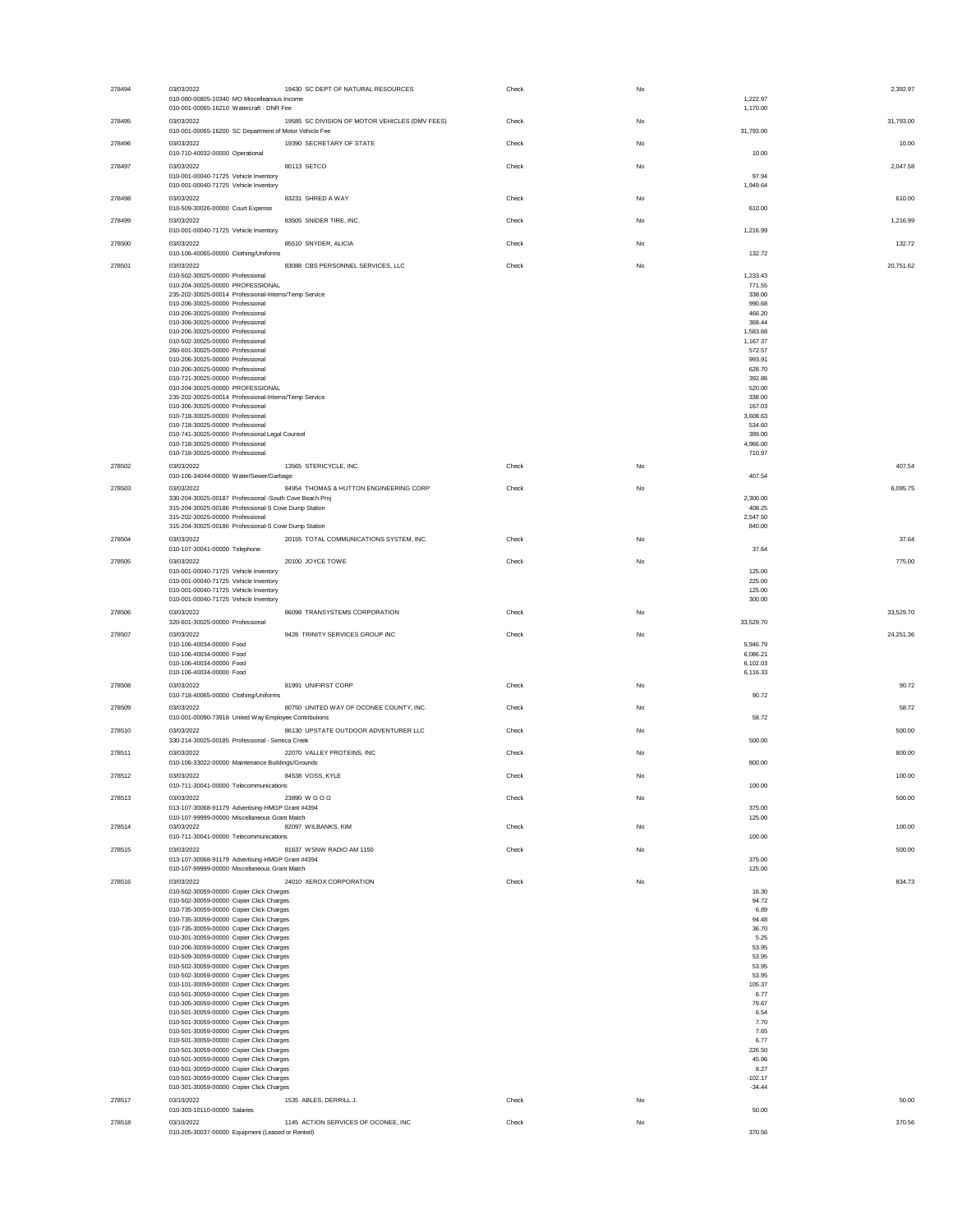| 278519 | 03/10/2022<br>010-120-10120-00000 Sheriff's Part-time Bailiffs                                             | 85736 ACTION STAFFING SERVICES LLC     | Check | No | 1.069.20             | 1,069.20  |
|--------|------------------------------------------------------------------------------------------------------------|----------------------------------------|-------|----|----------------------|-----------|
| 278520 | 03/10/2022<br>85012 AT&T<br>225-104-30056-19070 Data Processing-SC BCB                                     |                                        | Check | No |                      | 1,791.01  |
| 278521 | 03/10/2022                                                                                                 | 85516 AT&T MOBILITY LLC                | Check | No | 1,791.01             | 6,521.38  |
|        | 010-104-30041-00000 Telecommunications<br>010-104-30041-00000 Telecommunications                           |                                        |       |    | 6,407.23<br>38.05    |           |
|        | 010-104-30041-00000 Telecommunications<br>010-104-30041-00000 Telecommunications                           |                                        |       |    | 38.05<br>38.05       |           |
| 278522 | 03/10/2022<br>010-741-30025-00000 Professional Legal Counsel                                               | 85574 BURR & FORMAN LLP                | Check | No | 26,500.00            | 26,500.00 |
| 278523 | 03/10/2022                                                                                                 | 85794 CASSELL, DAKOTA                  | Check | No |                      | 12.00     |
| 278524 | 225-104-30084-19070 Training - SC BCB<br>03/10/2022                                                        | 84373 CATER, HERMAN CHAD               | Check | No | 12.00                | 12.00     |
| 278525 | 225-104-30084-19070 Training - SC BCB<br>03/10/2022                                                        | 84901 CENTRAL DEVELOPMENT COMPANY      | Check | No | 12.00                | 2,000.00  |
|        | 010-707-30071-00000 Rent                                                                                   |                                        |       |    | 2,000.00             |           |
| 278526 | 03/10/2022<br>013-082-00825-91156 BJA 2020-AR-BX-0045 COSSA OARS                                           | 86109 CHRIST CENTRAL MINISTRIES OCONEE | Check | No | 3,115.39             | 3,115.39  |
| 278527 | 03/10/2022<br>010-204-40032-00000 Operational                                                              | 3230 CINTAS CORPORATION #216           | Check | No | 55.40                | 839.22    |
|        | 010-204-40032-00000 Operational<br>010-204-40032-00000 Operational                                         |                                        |       |    | 77.52<br>55.40       |           |
|        | 010-204-40032-00000 Operational<br>010-204-40032-00000 Operational                                         |                                        |       |    | 55.40<br>55.40       |           |
|        | 010-721-40065-00000 Clothing/Uniforms                                                                      |                                        |       |    | 85.66                |           |
|        | 017-719-40065-00000 Clothing/Uniforms<br>010-714-33022-00723 Bldg Maint Pine Street Complex                |                                        |       |    | 149.83<br>124.06     |           |
|        | 010-714-33022-00723 Bldg Maint Pine Street Complex                                                         |                                        |       |    | 124.06               |           |
|        | 010-720-40065-00000 Clothing/Uniforms<br>010-720-40032-00000 Operational                                   |                                        |       |    | 21.94<br>34.55       |           |
| 278528 | 03/10/2022                                                                                                 | 3385 CITY OF WALHALLA (WATER BILLS)    | Check | No |                      | 7,200.43  |
|        | 010-206-34044-00207 Water/Sewer/Garbage-Walhalla Branch<br>010-714-34044-00723 Water Pine Street Complex   |                                        |       |    | 219.50<br>236.05     |           |
|        | 010-716-34044-00000 Water/Sewer/Garbage                                                                    |                                        |       |    | 79.61                |           |
|        | 010-106-34044-00000 Water/Sewer/Garbage<br>010-107-34044-00000 Water/Sewer/Garbage                         |                                        |       |    | 158,70<br>51.62      |           |
|        | 017-719-34044-00000 Water/Sewer/Garbage                                                                    |                                        |       |    | 126.59               |           |
|        | 010-714-34044-00729 Water Brown Building<br>010-714-34044-00403 Water Walhalla Health Department           |                                        |       |    | 60.66<br>84.61       |           |
|        | 010-718-34044-00000 Water/Sewer/Garbage                                                                    |                                        |       |    | 57.74                |           |
|        | 010-714-34044-00000 Water Facilities Maintenance<br>020-107-34044-00000 Water/Sewer/Garbage                |                                        |       |    | 76.70<br>38.87       |           |
|        | 010-101-34044-00000 Water/Sewer/Garbage                                                                    |                                        |       |    | 37.34                |           |
|        | 010-714-34044-00109 Water Probation & Parole<br>010-714-34044-00510 Water Courthouse (New)                 |                                        |       |    | 81.63<br>297.21      |           |
|        | 010-714-34044-00510 Water Courthouse (New)<br>017-719-34044-00000 Water/Sewer/Garbage                      |                                        |       |    | 18.30<br>115.37      |           |
|        | 010-106-34044-00000 Water/Sewer/Garbage                                                                    |                                        |       |    | 18.30                |           |
|        | 010-106-34044-00000 Water/Sewer/Garbage<br>010-714-34044-00402 Water DSS Building                          |                                        |       |    | 123.89<br>265.35     |           |
|        | 010-714-34044-00729 Water Brown Building                                                                   |                                        |       |    | 60.56                |           |
|        | 017-719-34044-00000 Water/Sewer/Garbage<br>010-106-34044-00000 Water/Sewer/Garbage                         |                                        |       |    | 35.30<br>4.802.19    |           |
|        | 010-707-34044-00104 Water/Sewer/Garbage- OITP                                                              |                                        |       |    | 35.30                |           |
|        | 010-714-34044-00409 Water/Sewer/Garbage-Foothills Allia<br>010-707-34044-00104 Water/Sewer/Garbage- OITP   |                                        |       |    | 57.04<br>35.30       |           |
|        | 010-509-34044-00000 Water/Sewer/Garbage                                                                    |                                        |       |    | 26.70                |           |
| 278529 | 03/10/2022<br>010-001-00260-16800 Town Portion of Fines                                                    | 80780 CITY OF WESTMINSTER              | Check | No | 1,607.68             | 1,607.68  |
| 278530 | 03/10/2022<br>010-735-30056-00000 Data Processing                                                          | 3010 COTT SYSTEMS, INC.                | Check | No | 572.68               | 572.68    |
| 278531 | 03/10/2022                                                                                                 | 4020 DUKE ENERGY CAROLINAS LLC         | Check | No |                      | 29,299.56 |
|        | 010-714-34043-00723 Electricity Pine Street Complex<br>010-714-34043-00510 Electricity Courthouse (New)    |                                        |       |    | 855.92<br>4,624.13   |           |
|        | 010-206-34043-00207 Electricity - Walhalla Branch                                                          |                                        |       |    | 1,341.21             |           |
|        | 010-107-34043-00000 Electricity<br>010-714-34043-00000 Electricity Building Maint Bldg                     |                                        |       |    | 165.43<br>25.84      |           |
|        | 010-106-34043-00000 Electricity                                                                            |                                        |       |    | 2,097.23             |           |
|        | 010-716-34043-00000 Electricity<br>010-714-34043-00729 Electricity Brown Building                          |                                        |       |    | 270.55<br>413.93     |           |
|        | 010-714-34043-00402 Electricity DSS Building<br>010-106-34043-00000 Electricity                            |                                        |       |    | 2,804.88<br>5,405.10 |           |
|        | 010-106-34043-00000 Electricity                                                                            |                                        |       |    | 171.69               |           |
|        | 010-714-34043-00403 Electricity Walhall Health Depart<br>010-106-34043-00000 Electricity                   |                                        |       |    | 2,082.79<br>4,960.23 |           |
|        | 010-714-34043-00109 Electricity Probation & Parole                                                         |                                        |       |    | 229.34               |           |
|        | 010-714-34043-00723 Electricity Pine Street Complex<br>010-714-34043-00723 Electricity Pine Street Complex |                                        |       |    | 133.99<br>1,957.96   |           |
|        | 010-714-34043-00729 Electricity Brown Building                                                             |                                        |       |    | 577.54               |           |
|        | 010-714-34043-00510 Electricity Courthouse (New)<br>010-509-34043-00000 Electricity                        |                                        |       |    | 20.24<br>260.07      |           |
|        | 010-204-34043-00000 Electricity<br>010-204-34043-00000 Electricity                                         |                                        |       |    | 22.98<br>144.10      |           |
|        | 010-204-34043-00000 Electricity                                                                            |                                        |       |    | 12.79                |           |
|        | 010-204-34043-00000 Electricity<br>010-204-34043-00000 Electricity                                         |                                        |       |    | 117.11<br>473.98     |           |
|        | 010-204-34043-00000 Electricity                                                                            |                                        |       |    | 130.53               |           |
| 278532 | 03/10/2022<br>010-720-30056-00000 Data Processing                                                          | 5455 EASTERN AVIATION FUELS, INC.      | Check | No | 150.00               | 37,864.36 |
|        | 010-720-30024-00000 Maintenance on Equipment                                                               |                                        |       |    | 472.50               |           |
|        | 010-720-40980-00000 Airport AV Gas<br>010-720-30056-00000 Data Processing                                  |                                        |       |    | 37,211.86<br>30.00   |           |
| 278533 | 03/10/2022                                                                                                 | 85988 ELWOOD STAFFING SERVICES INC     | Check | No |                      | 755.03    |
|        | 010-708-30025-00000 Professional                                                                           |                                        |       |    | 580.16               |           |
| 278534 | 255-115-10110-91052 Salaries - Duke Energy FNF<br>03/10/2022                                               | 6240 FLEETCOR TECHNOLOGIES             | Check | No | 174.87               | 23,436.21 |
|        | 010-001-00020-71110 Accounts Rec Senior Solutions                                                          |                                        |       |    | 1,251.48             |           |
|        | 010-101-81101-00000 Gasoline Sheriff<br>010-103-81103-00000 Gasoline Coroner                               |                                        |       |    | 11,199.40<br>164.40  |           |
|        | 010-107-81107-00000 Gasoline Emergency Ser/Rural Fire                                                      |                                        |       |    | 1,814.54             |           |
|        | 010-107-82107-00000 Diesel Emergency Services<br>010-110-81110-00000 Gasoline Animal Control               |                                        |       |    | 183.01<br>462.72     |           |
|        | 010-202-81202-00000 Gasoline PRT                                                                           |                                        |       |    | 617.89               |           |
|        | 010-202-82202-00000 Diesel PRT<br>010-206-81206-00000 Gasoline Library                                     |                                        |       |    | 136.18<br>85.40      |           |
|        | 010-206-82206-00000 Diesel Library                                                                         |                                        |       |    | 169.40               |           |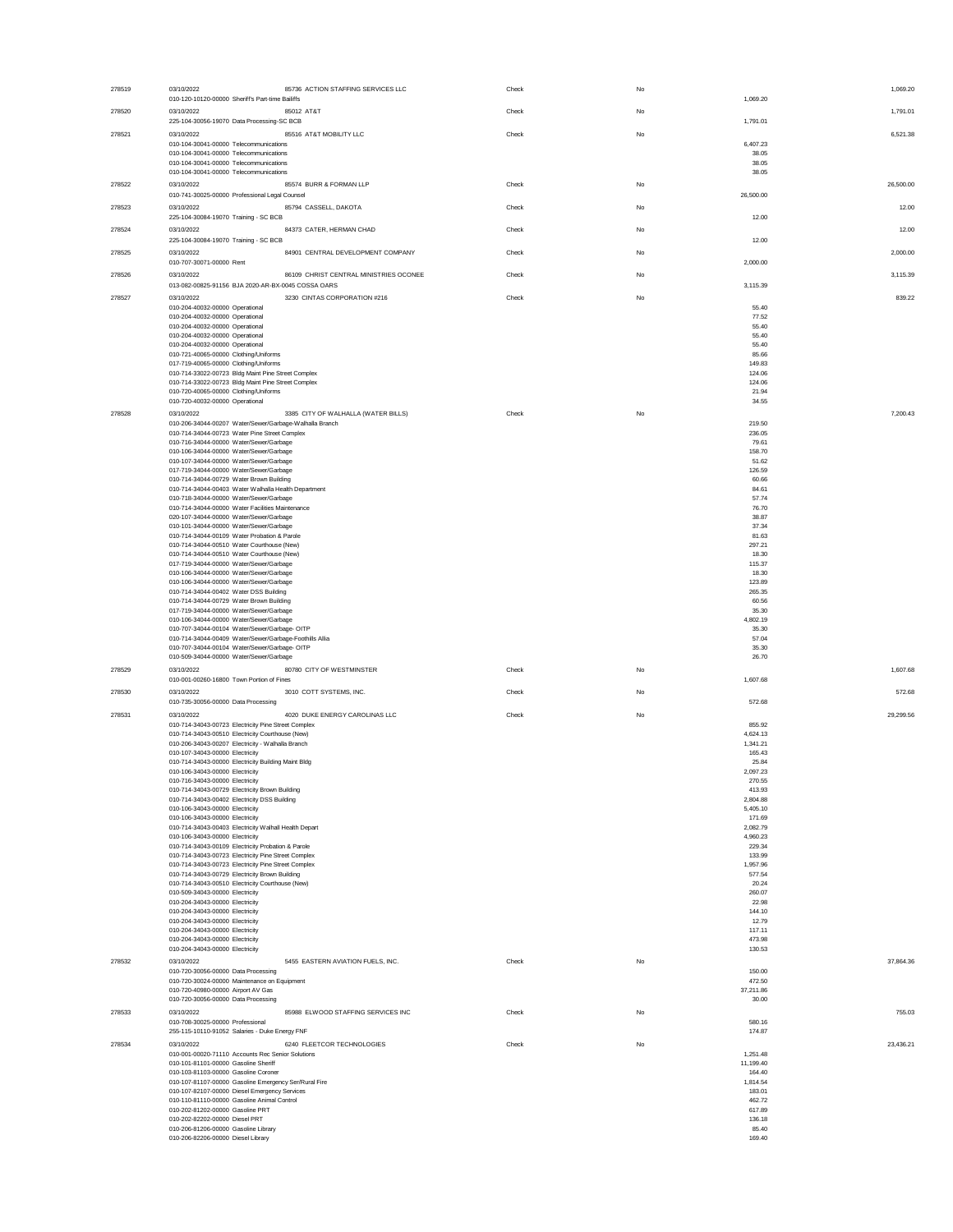|            |            | 010-301-81301-00000 Gasoline Assessor                                                          |                                            |       |    | 76.00                |           |
|------------|------------|------------------------------------------------------------------------------------------------|--------------------------------------------|-------|----|----------------------|-----------|
|            |            | 010-306-81306-00000 Gasoline Treasurer<br>010-001-00020-71129 Accounts Rec Anderson Solicitor  |                                            |       |    | 53.22<br>65.83       |           |
|            |            | 010-504-81504-00000 Gasoline Solicitor (Smith)                                                 |                                            |       |    | 41.24                |           |
|            |            | 010-601-81601-00000 Gasoline Road Department<br>010-601-82601-00000 Diesel Road Department     |                                            |       |    | 984.08<br>2,473.36   |           |
|            |            | 010-702-81702-00000 Gasoline-Community Dev.                                                    |                                            |       |    | 371.35               |           |
|            |            | 010-707-81707-00000 Gasoline Econ Development<br>010-711-81711-00000 Gasoline Information Tech |                                            |       |    | 46.06<br>115.29      |           |
|            |            | 010-712-81712-00000 Gasoline Planning Department                                               |                                            |       |    | 94.94                |           |
|            |            | 010-714-81714-00000 Gasoline Public Buildings<br>010-717-81717-00000 Gasoline Administrator    |                                            |       |    | 379.93<br>72.81      |           |
|            |            | 010-718-81718-00000 Gasoline Solid Waste Department                                            |                                            |       |    | 205.65               |           |
|            |            | 010-718-82718-00000 Diesel Solid Waste Department<br>010-720-81720-00000 Gasoline Airport      |                                            |       |    | 1,618.65<br>26.87    |           |
|            |            | 010-721-81721-00000 Gasoline Vehicle Maintenance                                               |                                            |       |    | 269.70               |           |
|            |            | 010-509-81509-00000 Gasoline Magistrate<br>010-502-81502-00000 Gasoline Probate Court          |                                            |       |    | 150.21<br>50.00      |           |
|            |            | 017-719-81719-00000 Rock Quarry Gasoline                                                       |                                            |       |    | 256.60               |           |
|            | 278535     | 03/10/2022                                                                                     | 84460 FLOYD, TIMOTHY                       | Check | No |                      | 73.04     |
|            |            | 225-104-30084-19070 Training - SC BCB<br>225-104-30018-19070 Mileage - SC BCB                  |                                            |       |    | 12.00<br>61.04       |           |
|            | 278536     | 03/10/2022                                                                                     | 84015 ROGER W ROSS                         | Check | No |                      | 1,350.00  |
|            |            | 010-110-30025-00067 Professional Spay/Neuter Program                                           |                                            |       |    | 1,350.00             |           |
|            | 278537     | 03/10/2022                                                                                     | 85285 HENRY'S BODY SHOP                    | Check | No |                      | 7,441.45  |
|            |            | 010-001-00040-71725 Vehicle Inventory                                                          |                                            |       |    | 7,441.45             |           |
|            | 278538     | 03/10/2022<br>010-709-30066-00000 INSURANCE/BONDS                                              | 9235 STATE FISCAL ACCOUNTABILITY AUTHORITY | Check | No | 212.22               | 212.22    |
|            | 278539     | 03/10/2022                                                                                     | 85975 INTERSTATE TIRE SERVICE LLC          | Check | No |                      | 17,549.80 |
|            |            | 017-719-30024-00000 Maintenance on Equipment                                                   |                                            |       |    | 7,920.00             |           |
|            |            | 017-719-30024-00000 Maintenance on Equipment<br>017-719-30024-00000 Maintenance on Equipment   |                                            |       |    | 5,883.80<br>2,046.00 |           |
|            |            | 017-719-30024-00000 Maintenance on Equipment                                                   |                                            |       |    | 1,700.00             |           |
|            | 278540     | 03/10/2022                                                                                     | 85267 JACK'S WHOLESALE BAIT LLC            | Check | No |                      | 95.40     |
|            |            | 010-204-40832-00000 Concessions                                                                |                                            |       |    | 95.40                |           |
|            | 278541     | 03/10/2022<br>010-741-30025-00000 Professional Legal Counsel                                   | 85962 KELLER AND HECKMAN LLP               | Check | No | 100.00               | 100.00    |
|            | 278542     | 03/10/2022                                                                                     | 1245 LANGUAGE LINE SERVICES                | Check | No |                      | 50.00     |
|            |            | 225-104-30041-19070 Telecommunications-SC BCB                                                  |                                            |       |    | 50.00                |           |
|            | 278543     | 03/10/2022                                                                                     | 83647 LASER PRINT PLUS, INC.               | Check | No |                      | 8,366.62  |
|            |            | 010-306-40032-00000 Operational<br>010-306-40033-00000 Postage                                 |                                            |       |    | 0.00<br>8,000.00     |           |
|            |            | 010-306-40032-00000 Operational                                                                |                                            |       |    | 366.62               |           |
|            |            | 010-306-40033-00000 Postage                                                                    |                                            |       |    | 0.00                 |           |
|            | 278544     | 03/10/2022<br>017-001-00040-71719 Rock Quarry Off Road Diesel                                  | 12000 LINDSAY OIL CO                       | Check | No | 6,887.24             | 13,347.88 |
|            |            | 017-001-00040-71719 Rock Quarry Off Road Diesel                                                |                                            |       |    | 6,460.64             |           |
|            | 278545     | 03/10/2022                                                                                     | 83734 MCMAHAN, JONATHAN                    | Check | No |                      | 132.77    |
|            |            | 010-601-30084-00000 School/Seminar/Training/Mtg                                                |                                            |       |    | 132.77               |           |
|            | 278546     | 03/10/2022<br>010-206-40103-00000 Audio Visual                                                 | 84820 MIDWEST TAPE, LLC                    | Check | No | 104.20               | 748.96    |
|            |            | 010-206-40103-00000 Audio Visual                                                               |                                            |       |    | 86.96                |           |
|            |            | 010-206-40103-00000 Audio Visual<br>010-206-40103-00000 Audio Visual                           |                                            |       |    | 14.99<br>20.23       |           |
|            |            | 010-206-40103-00000 Audio Visual                                                               |                                            |       |    | 38.23                |           |
|            |            | 010-206-40103-00000 Audio Visual                                                               |                                            |       |    | 34.47                |           |
|            |            | 010-206-40101-00000 Books<br>010-206-40101-00000 Books                                         |                                            |       |    | 299.92<br>109.97     |           |
|            |            | 010-206-40101-00000 Books                                                                      |                                            |       |    | 39.99                |           |
|            | 278547     | 03/10/2022                                                                                     | 13235 MOTOROLA SOLUTIONS, INC.             | Check | No |                      | 373.05    |
|            |            | 010-107-30041-00000 Telephone<br>010-104-30024-00000 Maintenance on Equipment                  |                                            |       |    | 210.92<br>162.13     |           |
|            | 278548     | 03/10/2022                                                                                     | 82016 NORTH GREENVILLE FITNESS             | Check | No |                      | 5,880.00  |
|            |            | 010-107-30062-00000 Medical                                                                    |                                            |       |    | 5,880.00             |           |
|            | 278549     | 020-107-30062-00000 Medical<br>03/10/2022                                                      | 15015 OCONEE PUBLISHING INC.               | Check | No | 0.00                 | 115.00    |
|            |            | 010-709-30068-00202 Advertising - PRT                                                          |                                            |       |    | 60.00                |           |
|            |            | 010-709-30068-00202 Advertising - PRT                                                          |                                            |       |    | 55.00                |           |
|            | 278550     | 03/10/2022                                                                                     | 15225 OCONEE VETERINARY CLINIC             | Check | No |                      | 2,925.00  |
|            | 278551     | 010-110-30025-00067 Professional Spay/Neuter Program<br>03/10/2022                             | 85728 OLD OAKWAY ARCHITECTURAL SALVAGE     | Check | No | 2,925.00             | 1,000.00  |
|            |            | 010-705-95100-20561 Foothills Farmstead                                                        |                                            |       |    | 636.00               |           |
|            |            | 013-200-30025-20561 Prof Services-SCPRT Foothills Farm                                         |                                            |       |    | 364.00               |           |
|            | 278552     | 03/10/2022<br>010-711-30041-00000 Telecommunications                                           | 80923 ONETONE TELECOM, INC                 | Check | No | 5,850.00             | 5,850.00  |
| **VOIDED** | 278553     | 03/10/2022                                                                                     | 84342 ORR, ANNA                            | Check | No |                      | 120.00    |
|            | Void Date: | 03/15/2022                                                                                     |                                            |       |    |                      |           |
|            |            | 010-101-30084-00000 School/Seminar/Training/Mtg                                                |                                            |       |    | 120.00               |           |
|            | 278554     |                                                                                                | 84696 PHILLIPS STAFFING                    | Check | No |                      | 641.55    |
|            |            | 03/10/2022                                                                                     |                                            |       |    |                      |           |
|            |            | 010-205-30025-00000 PROFESSIONAL                                                               |                                            |       |    | 641.55               |           |
|            | 278555     | 03/10/2022<br>010-306-40033-00000 Postage                                                      | 16030 POSTMASTER                           | Check | No | 332.00               | 332.00    |
|            | 278556     | 03/10/2022                                                                                     | 6050 QUADIENT LEASING USA, INC.            | Check | No |                      | 1,148.38  |
|            |            | 010-709-30037-00000 Equipment (Leased or Rented)                                               |                                            |       |    | 1,148.38             |           |
|            | 278557     | 03/10/2022                                                                                     | 85275 R&T PARTS INC. SENECA                | Check | No |                      | 5,280.37  |
|            |            | 010-001-00040-71725 Vehicle Inventory<br>010-001-00040-71725 Vehicle Inventory                 |                                            |       |    | 462.23<br>$-82.68$   |           |
|            |            | 010-001-00040-71725 Vehicle Inventory                                                          |                                            |       |    | 18.00                |           |
|            |            | 010-001-00040-71725 Vehicle Inventory<br>010-001-00040-71725 Vehicle Inventory                 |                                            |       |    | 24.90<br>71.60       |           |
|            |            | 010-001-00040-71725 Vehicle Inventory                                                          |                                            |       |    | 45.64                |           |
|            |            | 010-001-00040-71725 Vehicle Inventory                                                          |                                            |       |    | 24.45<br>14.95       |           |
|            |            | 010-001-00040-71725 Vehicle Inventory<br>010-001-00040-71725 Vehicle Inventory                 |                                            |       |    | 29.34                |           |
|            |            | 010-001-00040-71725 Vehicle Inventory                                                          |                                            |       |    | 108.23               |           |
|            |            | 010-001-00040-71725 Vehicle Inventory<br>010-001-00040-71725 Vehicle Inventory                 |                                            |       |    | 18.61<br>14.95       |           |
|            |            | 010-001-00040-71725 Vehicle Inventory                                                          |                                            |       |    | 45.01                |           |
|            |            | 010-001-00040-71725 Vehicle Inventory<br>010-001-00040-71725 Vehicle Inventory                 |                                            |       |    | 51.80<br>7.84        |           |
|            |            | 010-001-00040-71725 Vehicle Inventory                                                          |                                            |       |    | 182.32               |           |
|            |            | 010-001-00040-71725 Vehicle Inventory<br>010-001-00040-71725 Vehicle Inventory                 |                                            |       |    | 4.87<br>60.28        |           |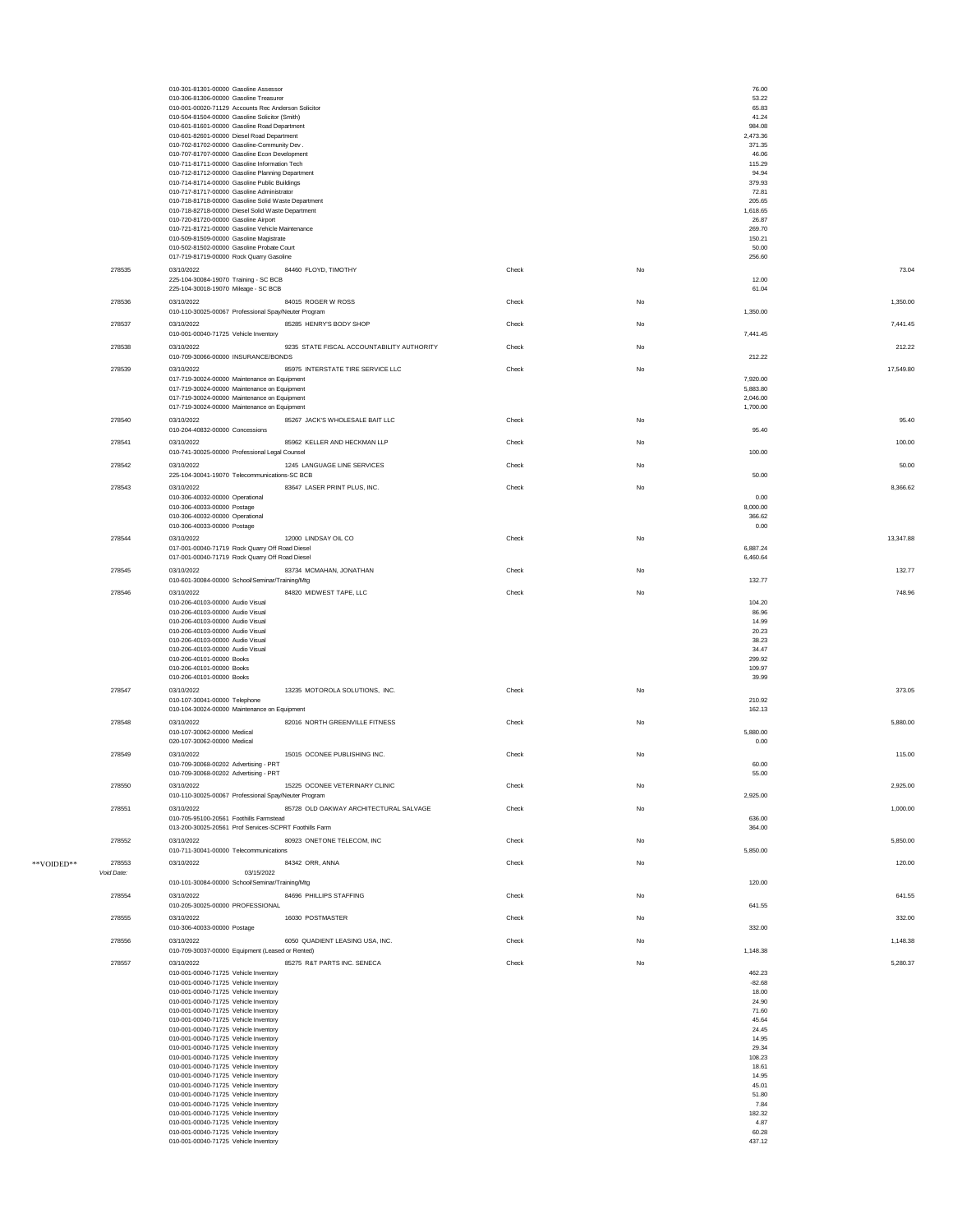|        | 010-001-00040-71725 Vehicle Inventory                                                                                  |       |    | 10.68              |            |
|--------|------------------------------------------------------------------------------------------------------------------------|-------|----|--------------------|------------|
|        | 010-001-00040-71725 Vehicle Inventory<br>010-001-00040-71725 Vehicle Inventory                                         |       |    | 34.30<br>6.76      |            |
|        | 010-001-00040-71725 Vehicle Inventory                                                                                  |       |    | 117.02             |            |
|        | 010-001-00040-71725 Vehicle Inventory<br>010-001-00040-71725 Vehicle Inventory                                         |       |    | 24.33<br>83.72     |            |
|        | 010-001-00040-71725 Vehicle Inventory                                                                                  |       |    | 6.55               |            |
|        | 010-001-00040-71725 Vehicle Inventory                                                                                  |       |    | 17.13              |            |
|        | 010-001-00040-71725 Vehicle Inventory<br>010-001-00040-71725 Vehicle Inventory                                         |       |    | 61.16<br>231.79    |            |
|        | 010-001-00040-71725 Vehicle Inventory                                                                                  |       |    | 167.12             |            |
|        | 010-001-00040-71725 Vehicle Inventory                                                                                  |       |    | 4.16<br>9.13       |            |
|        | 010-001-00040-71725 Vehicle Inventory<br>010-001-00040-71725 Vehicle Inventory                                         |       |    | 121.38             |            |
|        | 010-001-00040-71725 Vehicle Inventory                                                                                  |       |    | 637.34             |            |
|        | 010-001-00040-71725 Vehicle Inventory                                                                                  |       |    | 8.96<br>47.78      |            |
|        | 010-001-00040-71725 Vehicle Inventory<br>010-001-00040-71725 Vehicle Inventory                                         |       |    | 450.99             |            |
|        | 010-001-00040-71725 Vehicle Inventory                                                                                  |       |    | 110.78             |            |
|        | 010-001-00040-71725 Vehicle Inventory<br>010-001-00040-71725 Vehicle Inventory                                         |       |    | 158.74<br>353.53   |            |
|        | 010-001-00040-71725 Vehicle Inventory                                                                                  |       |    | 215.57             |            |
|        | 010-001-00040-71725 Vehicle Inventory                                                                                  |       |    | 10.94              |            |
|        | 010-001-00040-71725 Vehicle Inventory<br>010-001-00040-71725 Vehicle Inventory                                         |       |    | 259.45<br>84.13    |            |
|        | 010-001-00040-71725 Vehicle Inventory                                                                                  |       |    | 131.42             |            |
|        | 010-001-00040-71725 Vehicle Inventory<br>010-001-00040-71725 Vehicle Inventory                                         |       |    | 334.36<br>$-51.93$ |            |
|        | 010-001-00040-71725 Vehicle Inventory                                                                                  |       |    | $-7.91$            |            |
|        | 010-001-00040-71725 Vehicle Inventory                                                                                  |       |    | 58.38              |            |
|        | 010-001-00040-71725 Vehicle Inventory                                                                                  |       |    | 43.15              |            |
| 278558 | 03/10/2022<br>86089 SAUDER MANUFACTURING CO<br>012-509-40031-00034 Non-Cap Equip-Westminster Magis                     | Check | No | 15,336.95          | 15,336.95  |
| 278559 | 03/10/2022<br>83386 SC AERONAUTICS COMMISSION                                                                          | Check | No |                    | 4,232.00   |
|        | 010-720-33022-00000 Maintenance Buildings/Grounds                                                                      |       |    | 4,080.00           |            |
|        | 010-720-33022-00000 Maintenance Buildings/Grounds                                                                      |       |    | 152.00             |            |
| 278560 | 19710 SC APPALACHIAN COUNCIL OF GOVERNMENTS<br>03/10/2022                                                              | Check | No |                    | 25.00      |
|        | 010-712-30084-00000 School/Seminar/Training/Mtg                                                                        |       |    | 25.00              |            |
| 278561 | 03/10/2022<br>19400 SC COUNTIES WORKERS COMPENSATION TRUST                                                             | Check | No |                    | 281,630.00 |
|        | 010-001-00090-73911 Workers Compensation                                                                               |       |    | 281,630.00         |            |
| 278562 | 19046 SC DEPT OF JUVENILE JUSTICE<br>03/10/2022<br>010-106-60741-00000 D.J.J. Detention Services                       | Check | No | 225.00             | 225.00     |
| 278563 | 19430 SC DEPT OF NATURAL RESOURCES<br>03/10/2022                                                                       | Check | No |                    | 2,390.00   |
|        | 010-001-00065-16210 Watercraft - DNR Fee                                                                               |       |    | 2,390.00           |            |
| 278564 | 03/10/2022<br>19430 SC DEPT OF NATURAL RESOURCES                                                                       | Check | No |                    | 222.59     |
|        | 010-001-00250-16700 Wildlife Fines                                                                                     |       |    | 222.59             |            |
| 278565 | 19585 SC DIVISION OF MOTOR VEHICLES (DMV FEES)<br>03/10/2022<br>010-001-00065-16200 SC Department of Motor Vehicle Fee | Check | No | 52,430.57          | 52,430.57  |
| 278566 | 03/10/2022<br>19445 SC TRANSPORTATION POLICE                                                                           | Check | No |                    | 40.00      |
|        | 010-001-00250-16701 Size & Weight Fines                                                                                |       |    | 40.00              |            |
| 278567 | 03/10/2022<br>81297 SENECA ANIMAL HOSPITAL, PA                                                                         | Check | No |                    | 975.00     |
|        | 010-110-30025-00067 Professional Spay/Neuter Program                                                                   |       |    | 975.00             |            |
| 278568 | 03/10/2022<br>83915 SMITH, RICKY                                                                                       | Check | No |                    | 175.00     |
|        | 010-721-40027-00000 Safety Equipment                                                                                   |       |    | 175.00             |            |
| 278569 | 03/10/2022<br>9412 SOUTHERN HEALTH PARTNERS, INC<br>010-106-30062-00000 Medical                                        | Check | No |                    | 33,166.00  |
| 278570 | 83088 CBS PERSONNEL SERVICES, LLC<br>03/10/2022                                                                        | Check | No | 33,166.00          | 4,330.28   |
|        | 260-601-30025-00000 Professional                                                                                       |       |    | 488.78             |            |
|        | 010-741-30025-00000 Professional Legal Counsel                                                                         |       |    | 305.90             |            |
|        | 010-206-30025-00000 Professional<br>010-204-30025-00000 PROFESSIONAL                                                   |       |    | 1,454.40<br>416.00 |            |
|        | 235-202-30025-00014 Professional-Interns/Temp Service                                                                  |       |    | 292.50             |            |
|        | 010-721-30025-00000 Professional                                                                                       |       |    | 362.64             |            |
|        | 010-502-30025-00000 Professional                                                                                       |       |    | 1,010.06           |            |
| 278571 | 86041 TESAB PARTS CENTER INC<br>03/10/2022<br>017-719-30024-00000 Maintenance on Equipment                             | Check | No | 739.44             | 3,170.30   |
|        | 017-719-30024-00000 Maintenance on Equipment                                                                           |       |    | 521.83             |            |
|        | 017-719-30024-00000 Maintenance on Equipmen                                                                            |       |    | 764.06             |            |
|        | 017-719-30024-00000 Maintenance on Equipment<br>017-719-30024-00000 Maintenance on Equipment                           |       |    | 731.87<br>253.36   |            |
|        | 017-719-30024-00000 Maintenance on Equipment                                                                           |       |    | 159.74             |            |
| 278572 | 20045 THRIFT DEVELOPMENT<br>03/10/2022                                                                                 | Check | No |                    | 87,068.79  |
|        | 320-601-50860-52005 Cap Land-Cherokee Lake Rd.                                                                         |       |    | 87,068.79          |            |
| 278573 | 03/10/2022<br>20155 TOTAL COMMUNICATIONS SYSTEM, INC.                                                                  | Check | No |                    | 31.62      |
|        | 010-709-30041-00000 Telecommunications<br>010-709-30041-00000 Telecommunications                                       |       |    | 8.80<br>15.93      |            |
|        | 010-709-30041-00000 Telecommunications                                                                                 |       |    | 6.89               |            |
| 278574 | 03/10/2022<br>3635 TOWN OF WEST UNION (ALLOCATIONS)                                                                    | Check | No |                    | 2,615.08   |
|        | 010-001-00260-16800 Town Portion of Fines                                                                              |       |    | 2,615.08           |            |
| 278575 | 20605 TREHEL CORPORATION<br>03/10/2022                                                                                 | Check | No |                    | 6,844.30   |
|        | 010-509-50850-00034 Cap Bldgs-Westminster Mag Const<br>012-509-50850-00034 Cap Bldgs-Westminster Mag Const             |       |    | 0.00<br>6,844.30   |            |
| 278576 | 9428 TRINITY SERVICES GROUP INC<br>03/10/2022                                                                          | Check | No |                    | 6.067.96   |
|        | 010-106-40034-00000 Food                                                                                               |       |    | 6,067.96           |            |
| 278577 | 03/10/2022<br>86167 UPSTATE APPLIANCE, INC.                                                                            | Check | No |                    | 600.00     |
|        | 010-107-30084-00000 School/Seminar/Training/Mtg                                                                        |       |    | 600.00             |            |
| 278578 | 15220 WALHALLA VETERINARY HOSPITAL, P.C.<br>03/10/2022                                                                 | Check | No |                    | 1,575.00   |
|        | 010-110-30025-00067 Professional Spay/Neuter Program                                                                   |       |    | 1,575.00           |            |
| 278579 | 23185 WEST PAYMENT CENTER<br>03/10/2022<br>010-106-30056-00000 Data Processing                                         | Check | No | 525.24             | 525.24     |
|        |                                                                                                                        |       |    |                    |            |
| 278580 | 03/10/2022<br>84144 WINDSTREAM CORPORATION<br>010-711-30041-00000 Telecommunications                                   | Check | No | 321.77             | 321.77     |
| 278581 | 24010 XEROX CORPORATION<br>03/10/2022                                                                                  | Check | No |                    | 3,336.07   |
|        | 010-107-30059-00000 Copier Click Charges                                                                               |       |    | 7.84               |            |
|        | 010-107-30059-00000 Copier Click Charges                                                                               |       |    | 34.86              |            |
|        | 010-107-30059-00000 Copier Click Charges<br>010-107-30059-00000 Copier Click Charges                                   |       |    | 64.69<br>373.82    |            |
|        | 010-708-30059-00000 Copier Click Charges                                                                               |       |    | 153.41             |            |
|        | 010-708-30059-00000 Copier Click Charges                                                                               |       |    | 160.18<br>192.94   |            |
|        | 010-708-30059-00000 Copier Click Charges<br>010-104-30059-00000 Copier Click Charges                                   |       |    | 347.70             |            |
|        | 010-202-30059-00000 Copier Click Charges                                                                               |       |    | 100.41             |            |
|        | 010-721-30059-00000 Copier Click Charges<br>010-721-30059-00000 Copier Click Charges                                   |       |    | 91.90<br>16.57     |            |
|        |                                                                                                                        |       |    |                    |            |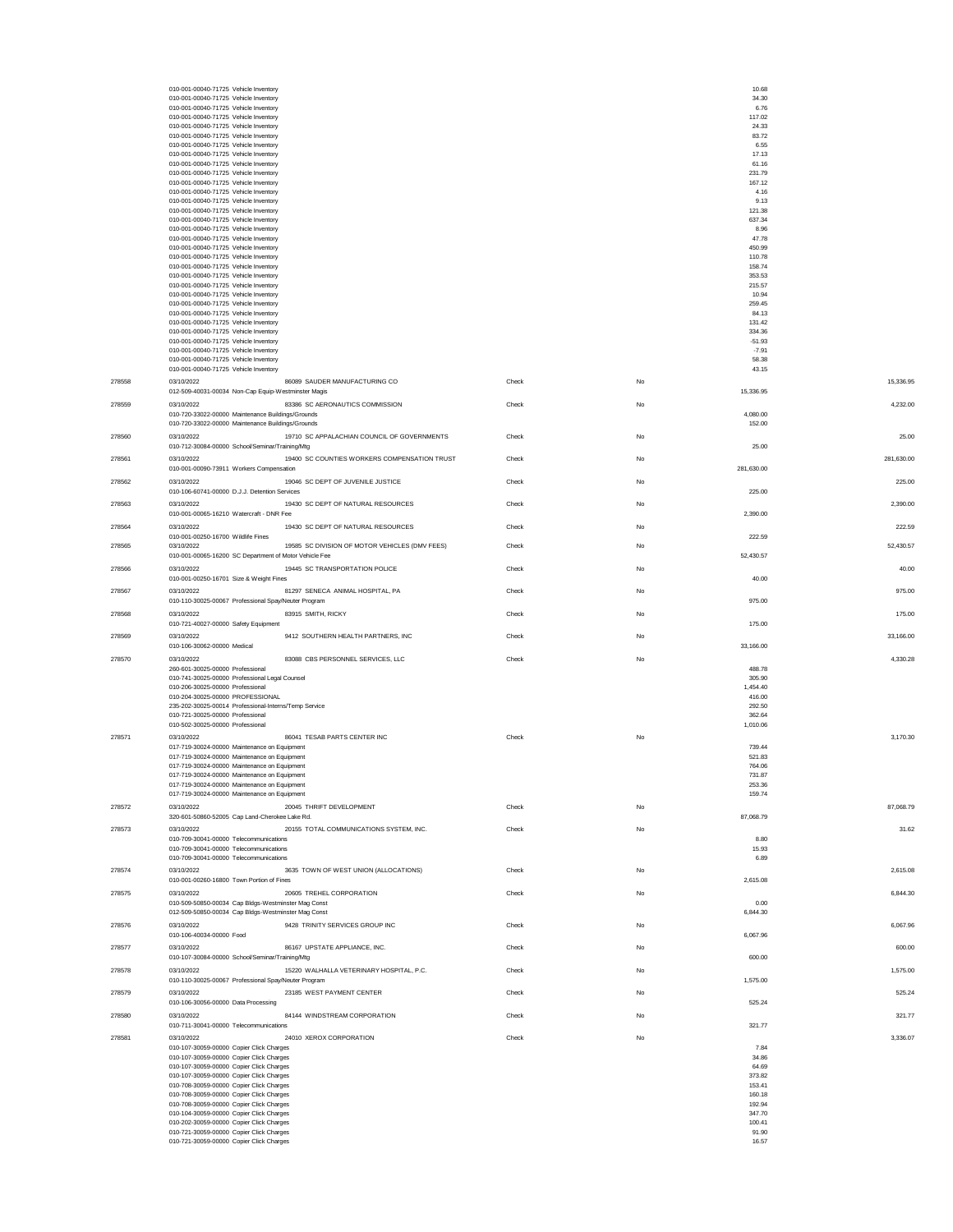|        | 010-306-30059-00000 Copier Click Charges                                                                   |                                            |       |    | 92.12                  |           |
|--------|------------------------------------------------------------------------------------------------------------|--------------------------------------------|-------|----|------------------------|-----------|
|        | 010-715-30059-00000 Copier Click Charges                                                                   |                                            |       |    | 20.66                  |           |
|        | 010-704-30059-00000 Copier Click Charges                                                                   |                                            |       |    | 426.12                 |           |
|        | 010-707-30059-00000 Copier Click Charges<br>010-711-30059-00000 Copier Click Charges                       |                                            |       |    | 30.14<br>6.74          |           |
|        | 010-711-30059-00000 Copier Click Charges                                                                   |                                            |       |    | 30.13                  |           |
|        | 010-702-30059-00000 Copier Click Charges                                                                   |                                            |       |    | 68.41                  |           |
|        | 010-706-30059-00000 Copier Click Charges<br>010-206-30059-00000 Copier Click Charges                       |                                            |       |    | 89.22<br>10.03         |           |
|        | 010-206-30059-00000 Copier Click Charges                                                                   |                                            |       |    | 111.77                 |           |
|        | 010-206-30059-00000 Copier Click Charges                                                                   |                                            |       |    | 105.97                 |           |
|        | 010-206-30059-00000 Copier Click Charges<br>010-206-30059-00000 Copier Click Charges                       |                                            |       |    | 24.05<br>47.40         |           |
|        | 010-206-30059-00000 Copier Click Charges                                                                   |                                            |       |    | 238.85                 |           |
|        | 010-206-30059-00000 Copier Click Charges                                                                   |                                            |       |    | 59.81                  |           |
|        | 010-206-30059-00000 Copier Click Charges<br>010-713-30059-00000 Copier Click Charges                       |                                            |       |    | 8.99<br>43.24          |           |
|        | 010-717-30059-00000 Copier Click Charges                                                                   |                                            |       |    | 247.53                 |           |
|        | 010-713-30059-00000 Copier Click Charges                                                                   |                                            |       |    | 58.50                  |           |
|        | 010-302-30059-00000 Copier Click Charges<br>03/17/2022                                                     | 81836 AFLAC INSURANCE                      |       |    | 72.07                  | 11.625.78 |
| 278582 | 010-001-00090-73921 AFLAC Cancer Policy                                                                    |                                            | Check | No | 7,181.00               |           |
|        | 010-001-00090-73919 AFLAC Accident                                                                         |                                            |       |    | 4,444.78               |           |
| 278583 | 03/17/2022                                                                                                 | 83521 ANOTHER PRINTER                      | Check | No |                        | 520.09    |
|        | 010-715-40032-00000 Operational                                                                            |                                            |       |    | 520.09                 |           |
| 278584 | 03/17/2022                                                                                                 | 85012 AT&T                                 | Check | No |                        | 371.06    |
|        | 225-104-30056-19070 Data Processing-SC BCB                                                                 |                                            |       |    | 371.06                 |           |
| 278585 | 03/17/2022<br>010-718-40027-00000 Safety Equipment                                                         | 86179 BLACKWELL, DERRILL                   | Check | No | 175.00                 | 175.00    |
| 278586 | 03/17/2022                                                                                                 | 83298 BUNNELL-LAMMONS ENGINEERING, INC.    | Check | No |                        | 250.00    |
|        | 010-104-30024-00000 Maintenance on Equipment                                                               |                                            |       |    | 250.00                 |           |
| 278587 | 03/17/2022                                                                                                 | 86178 BUTTS, SAMANTHA                      | Check | No |                        | 286.00    |
|        | 010-101-30084-00000 School/Seminar/Training/Mtg                                                            |                                            |       |    | 286.00                 |           |
| 278588 | 03/17/2022                                                                                                 | 3230 CINTAS CORPORATION #216               | Check | No |                        | 746.20    |
|        | 017-719-40065-00000 Clothing/Uniforms<br>010-601-40065-00000 Clothing/Uniforms                             |                                            |       |    | 116.19                 |           |
|        | 010-601-40065-00000 Clothing/Uniforms                                                                      |                                            |       |    | 161.18<br>157.02       |           |
|        | 010-720-40065-00000 Clothing/Uniforms                                                                      |                                            |       |    | 21.94                  |           |
|        | 010-720-40032-00000 Operational<br>017-719-40065-00000 Clothing/Uniforms                                   |                                            |       |    | 34.55<br>101.46        |           |
|        | 017-719-40065-00000 Clothing/Uniforms                                                                      |                                            |       |    | 153.86                 |           |
| 278589 | 03/17/2022                                                                                                 | 9878 CINTAS CORPORTATION NO. 2             | Check | No |                        | 116.25    |
|        | 010-710-30062-00000 Medical                                                                                |                                            |       |    | 116.25                 |           |
| 278590 | 03/17/2022                                                                                                 | 9435 COBB, SHADAE                          | Check | No |                        | 120.00    |
|        | 010-106-30084-00000 School/Seminar/Training/Mtg                                                            |                                            |       |    | 120.00                 |           |
| 278591 | 03/17/2022                                                                                                 | 86101 COLEY, JAMES                         | Check | No |                        | 41.44     |
|        | 010-712-30018-00000 Travel                                                                                 |                                            |       |    | 41.44                  |           |
| 278592 | 03/17/2022<br>017-719-40027-00000 Safety Equipment                                                         | 86175 DERRICK, ROBERT JR.                  | Check | No | 175.00                 | 175.00    |
| 278593 | 03/17/2022                                                                                                 | 4020 DUKE ENERGY CAROLINAS LLC             | Check | No |                        | 722.80    |
|        | 020-107-34043-00000 Electricity                                                                            |                                            |       |    | 52.23                  |           |
|        | 010-714-34043-00409 Electricity-Foothills Alliance                                                         |                                            |       |    | 51.23                  |           |
|        | 010-204-34043-00000 Electricity                                                                            |                                            |       |    | 253.36<br>256.01       |           |
|        | 010-718-34043-00000 Electricity<br>020-107-34043-00000 Electricity                                         |                                            |       |    | 15.54                  |           |
|        | 010-203-34043-00000 Electricity                                                                            |                                            |       |    | 94.43                  |           |
| 278594 | 03/17/2022                                                                                                 | 84800 EISON INDUSTRIAL & HARDWARE, INC     | Check | No |                        | 1.665.35  |
|        | 010-204-40032-00000 Operational                                                                            |                                            |       |    | 1,665.35               |           |
| 278595 | 03/17/2022                                                                                                 | 9989 ELITE BLASTING SERVICES, LLC          | Check | No |                        | 40,000.08 |
|        | 017-719-30039-00000 Blasting - Professional Service<br>017-719-30039-00000 Blasting - Professional Service |                                            |       |    | 18,893.22<br>21,106.86 |           |
| 278596 | 03/17/2022                                                                                                 | 85988 ELWOOD STAFFING SERVICES INC         | Check | No |                        | 1,117.06  |
|        | 255-115-10110-91052 Salaries - Duke Energy FNF                                                             |                                            |       |    | 437.18                 |           |
|        | 010-708-30025-00000 Professional                                                                           |                                            |       |    | 679.88                 |           |
| 278597 | 03/17/2022                                                                                                 | 6240 FLEETCOR TECHNOLOGIES                 | Check | No |                        | 23.274.10 |
|        | 010-001-00020-71110 Accounts Rec Senior Solutions<br>010-101-81101-00000 Gasoline Sheriff                  |                                            |       |    | 1,572.20<br>10,617.91  |           |
|        | 010-103-81103-00000 Gasoline Coroner                                                                       |                                            |       |    | 156.31                 |           |
|        | 010-107-81107-00000 Gasoline Emergency Ser/Rural Fire                                                      |                                            |       |    | 2,062.11               |           |
|        | 010-107-82107-00000 Diesel Emergency Services<br>010-110-81110-00000 Gasoline Animal Control               |                                            |       |    | 318.30<br>525.03       |           |
|        | 010-202-81202-00000 Gasoline PRT                                                                           |                                            |       |    | 210.61                 |           |
|        | 010-206-81206-00000 Gasoline Library                                                                       |                                            |       |    | 91.49                  |           |
|        | 010-301-81301-00000 Gasoline Assessor<br>010-306-81306-00000 Gasoline Treasurer                            |                                            |       |    | 29.54<br>53.17         |           |
|        | 010-001-00020-71129 Accounts Rec Anderson Solicitor                                                        |                                            |       |    | 132.20                 |           |
|        | 010-504-81504-00000 Gasoline Solicitor (Smith)                                                             |                                            |       |    | 80.37                  |           |
|        | 010-601-81601-00000 Gasoline Road Department<br>010-601-82601-00000 Diesel Road Department                 |                                            |       |    | 1,245.55<br>2,438.04   |           |
|        | 010-702-81702-00000 Gasoline-Community Dev.                                                                |                                            |       |    | 294.98                 |           |
|        | 010-711-81711-00000 Gasoline Information Tech                                                              |                                            |       |    | 130.71                 |           |
|        | 010-712-81712-00000 Gasoline Planning Department<br>010-714-81714-00000 Gasoline Public Buildings          |                                            |       |    | 69.26<br>630.01        |           |
|        | 010-718-81718-00000 Gasoline Solid Waste Department                                                        |                                            |       |    | 241.09                 |           |
|        | 010-718-82718-00000 Diesel Solid Waste Department                                                          |                                            |       |    | 1,525.49               |           |
|        | 010-720-81720-00000 Gasoline Airport<br>010-721-81721-00000 Gasoline Vehicle Maintenance                   |                                            |       |    | 32.91<br>179.10        |           |
|        | 010-509-81509-00000 Gasoline Magistrate                                                                    |                                            |       |    | 50.74                  |           |
|        | 017-719-81719-00000 Rock Quarry Gasoline                                                                   |                                            |       |    | 586.98                 |           |
| 278598 | 03/17/2022                                                                                                 | 83701 GEARGRID CORPORATION                 | Check | No | 2,043.00               | 2,043.00  |
|        | 010-107-40031-00000 Non-Capital Equipment<br>03/17/2022                                                    | 85607 HENRY, CHARLES                       |       |    |                        |           |
| 278599 | 010-106-30084-00000 School/Seminar/Training/Mtg                                                            |                                            | Check | No | 280.00                 | 280.00    |
| 278600 | 03/17/2022                                                                                                 | 9235 STATE FISCAL ACCOUNTABILITY AUTHORITY | Check | No |                        | 3,261.78  |
|        | 010-709-30066-00000 INSURANCE/BONDS                                                                        |                                            |       |    | 2,265.14               |           |
|        | 010-709-30066-00000 INSURANCE/BONDS                                                                        |                                            |       |    | 179.37                 |           |
|        | 010-709-30066-00000 INSURANCE/BONDS<br>010-709-30066-00000 INSURANCE/BONDS                                 |                                            |       |    | 615.12<br>202.15       |           |
| 278601 | 03/17/2022                                                                                                 | 80037 JAMES LAND                           | Check | No |                        | 316.00    |
|        | 010-080-00805-00204 CS South Cove Park                                                                     |                                            |       |    | 316.00                 |           |
| 278602 | 03/17/2022                                                                                                 | 82190 J DAVIS CONSTRUCTION INC.            | Check | No |                        | 15,940.00 |
|        | 010-107-50850-00860 Capital Buildings Bountyland                                                           |                                            |       |    | 15,940.00              |           |
|        | 03/17/2022                                                                                                 | 80037 KATIE BLACKWELL                      | Check | No |                        | 10.00     |
| 278603 | 010-080-00805-00204 CS South Cove Park                                                                     |                                            |       |    | 10.00                  |           |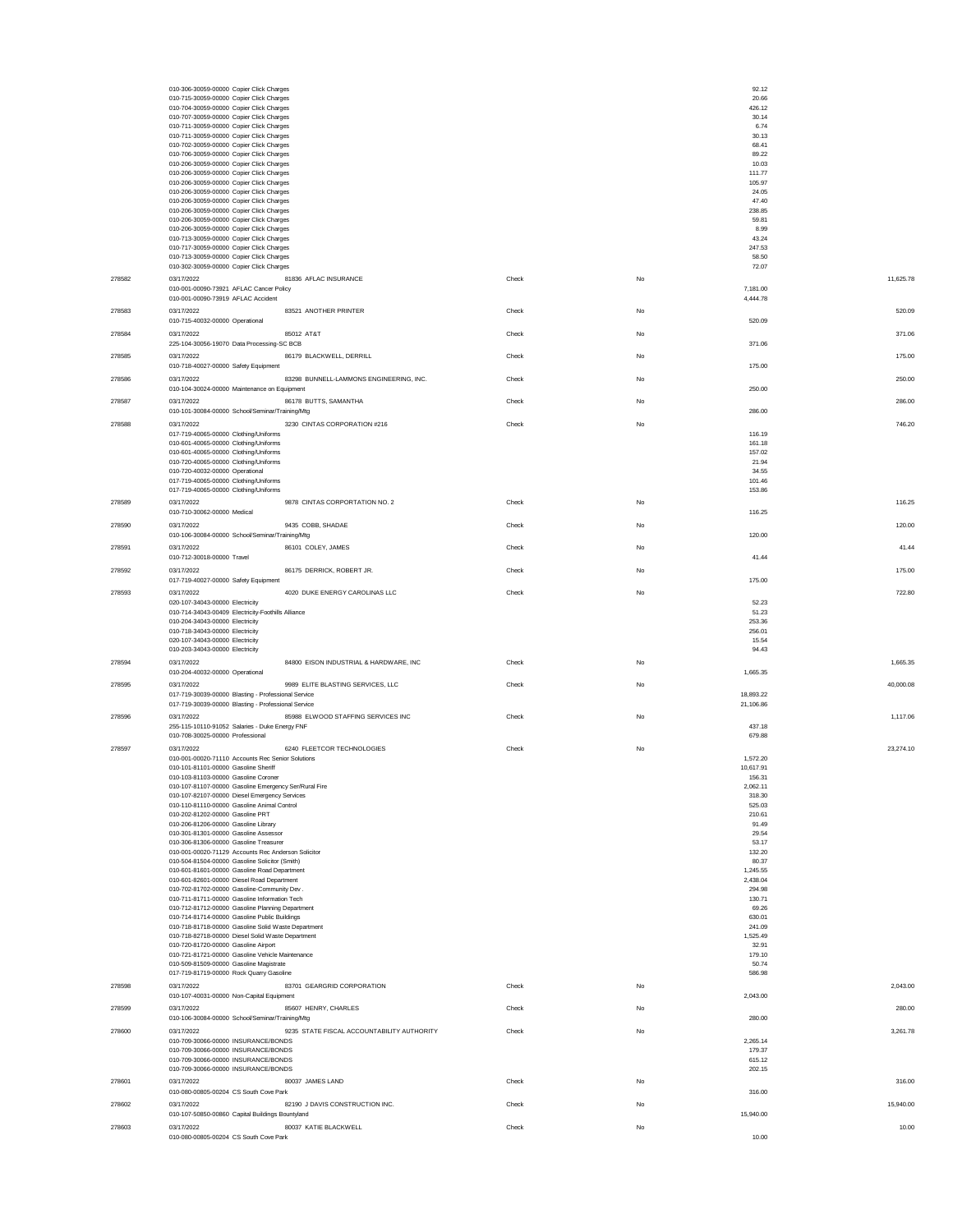| 278604 | 03/17/2022                                                                                                 | 11055 KING ASPHALT, INC.                       | Check | No | 199.28                   |
|--------|------------------------------------------------------------------------------------------------------------|------------------------------------------------|-------|----|--------------------------|
| 278605 | 260-601-40032-00000 Operational<br>03/17/2022                                                              | 1245 LANGUAGE LINE SERVICES                    | Check | No | 199.28<br>104.49         |
|        | 225-104-30041-19070 Telecommunications-SC BCB                                                              |                                                |       |    | 104.49                   |
| 278606 | 03/17/2022<br>010-718-30037-00000 Equipment (Leased or Rented)                                             | 13005 LINDER INDUSTRIAL MACHINERY COMPANY      | Check | No | 31.66<br>31.66           |
| 278607 | 03/17/2022                                                                                                 | 12000 LINDSAY OIL CO                           | Check | No | 25,247.18                |
|        | 010-001-00040-71721 Diesel Inventory Off Road<br>017-001-00040-71719 Rock Quarry Off Road Diesel           |                                                |       |    | 9.458.54<br>8,425.75     |
| 278608 | 017-001-00040-71719 Rock Quarry Off Road Diesel<br>03/17/2022                                              | 84811 MAULDIN & JENKINS LLC                    | Check | No | 7,362.89<br>4,000.00     |
|        | 010-704-30025-00001 Professional Auditor                                                                   |                                                |       |    | 4,000.00                 |
| 278609 | 03/17/2022<br>010-721-33022-00000 Maintenance Buildings/Grounds                                            | 85615 MCCALLS PEST CONTROL LLC                 | Check | No | 45.00<br>45.00           |
| 278610 | 03/17/2022                                                                                                 | 80037 MICHAEL CROWE                            | Check | No | 75.00                    |
|        | 010-080-00805-00203 CS High Falls Park                                                                     |                                                |       |    | 75.00                    |
| 278611 | 03/17/2022<br>010-206-40103-00000 Audio Visual                                                             | 84820 MIDWEST TAPE, LLC                        | Check | No | 212.89<br>131.94         |
|        | 010-206-40103-00000 Audio Visual                                                                           |                                                |       |    | 80.95                    |
| 278612 | 03/17/2022<br>010-706-30071-00000 Rent                                                                     | 13100 MILEY & MACAULAY, BLDG. FUND             | Check | No | 950.00<br>950.00         |
| 278613 | 03/17/2022                                                                                                 | 86176 MIZE, DON "COLBY"                        | Check | No | 286.00                   |
| 278614 | 010-101-30084-00000 School/Seminar/Training/Mtg<br>03/17/2022                                              | 86177 MORRIS, TIMOTHY                          | Check | No | 286.00<br>286.00         |
|        | 010-101-30084-00000 School/Seminar/Training/Mtg                                                            |                                                |       |    | 286.00                   |
| 278615 | 03/17/2022<br>010-705-95100-00000 Oconee Support                                                           | 83125 OCONEE COUNTY CHAMBER OF COMMERCE        | Check | No | 15,000.00<br>15,000.00   |
| 278616 | 03/17/2022<br>020-107-30024-00000 Maintenance on Equipment                                                 | 15275 OCONEE WELDING SUPPLY, INC.              | Check | No | 40.07<br>40.07           |
| 278617 | 03/17/2022                                                                                                 | 80923 ONETONE TELECOM, INC                     | Check | No | 423,617.20               |
| 278618 | 515-001-00020-71132 Accounts Receivable - USAC/SDOC<br>03/17/2022                                          | 82135 PENDLETON DISTRICT COMMISSION            | Check | No | 423,617.20<br>6,000.00   |
|        | 010-203-30025-00000 PROFESSIONAL                                                                           |                                                |       |    | 6,000.00                 |
| 278619 | 03/17/2022                                                                                                 | 86004 PETHEALTH SERVICES USA INC               | Check | No | 5,724.00<br>5,724.00     |
| 278620 | 010-110-40360-00000 Pet ID Microchips<br>03/17/2022                                                        | 84696 PHILLIPS STAFFING                        | Check | No | 292.58                   |
|        | 010-205-30025-00000 PROFESSIONAL                                                                           |                                                |       |    | 292.58                   |
| 278621 | 03/17/2022<br>235-204-33022-00189 Maint Bldgs/Grnds-Rec Bldg Renov                                         | 86102 PRO GLASS SERVICES LLC                   | Check | No | 44,890.19<br>44,890.19   |
| 278622 | 03/17/2022                                                                                                 | 85275 R&T PARTS INC. SENECA                    | Check | No | 583.80                   |
|        | 017-719-80719-00000 Rock Quarry Vehicle Maintenance<br>017-719-80719-00000 Rock Quarry Vehicle Maintenance |                                                |       |    | 25.96<br>6.31            |
|        | 017-719-80719-00000 Rock Quarry Vehicle Maintenance                                                        |                                                |       |    | 108.14                   |
|        | 017-719-80719-00000 Rock Quarry Vehicle Maintenance<br>017-719-80719-00000 Rock Quarry Vehicle Maintenance |                                                |       |    | 129.28<br>26.99          |
|        | 017-719-80719-00000 Rock Quarry Vehicle Maintenance                                                        |                                                |       |    | 185.27                   |
| 278623 | 017-719-80719-00000 Rock Quarry Vehicle Maintenance<br>03/17/2022                                          | 9861 SAMS CLUB DIRECT                          | Check | No | 101.85<br>219.35         |
|        | 010-202-30080-00000 Dues Orgnizations                                                                      |                                                |       |    | 219.35                   |
| 278624 | 03/17/2022<br>010-705-60583-00000 Medically Indigent Assist                                                | 19975 SC DEPT OF HEALTH & HUMAN SERVICES       | Check | No | 38,491.00<br>38,491.00   |
| 278625 | 03/17/2022                                                                                                 | 19430 SC DEPT OF NATURAL RESOURCES             | Check | No | 2,030.00                 |
|        | 010-001-00065-16210 Watercraft - DNR Fee                                                                   |                                                |       |    | 2,030.00                 |
| 278626 | 03/17/2022<br>010-001-00065-16200 SC Department of Motor Vehicle Fee                                       | 19585 SC DIVISION OF MOTOR VEHICLES (DMV FEES) | Check | No | 30,635.99<br>30,635.99   |
| 278627 | 03/17/2022                                                                                                 | 19335 SC RETIREMENT SYSTEM                     | Check | No | 244.744.95               |
|        | 010-001-00090-73904 SC Retirement Withholding GF<br>010-001-00090-73905 SC Police Retirement GF            |                                                |       |    | 133,343.04<br>111,401.91 |
| 278628 | 03/17/2022                                                                                                 | 84127 SMITH GARDNER, INC.                      | Check | No | 5,538.78                 |
|        | 010-718-30025-00000 Professional<br>010-718-30025-00000 Professional                                       |                                                |       |    | 1.418.00<br>4.120.78     |
| 278629 | 03/17/2022                                                                                                 | 84332 SPIRIT COMMUNICATIONS                    | Check | No | 891.10                   |
| 278630 | 010-402-30041-00000 Telecommunications<br>03/17/2022                                                       | 83088 CBS PERSONNEL SERVICES, LLC              | Check | No | 891.10<br>12,815.82      |
|        | 010-718-30025-00000 Professional                                                                           |                                                |       |    | 534.60                   |
|        | 010-718-30025-00000 Professional<br>010-206-30025-00000 Professional                                       |                                                |       |    | 3,464.01<br>1,316.75     |
|        | 010-204-30025-00000 PROFESSIONAL                                                                           |                                                |       |    | 520.00                   |
|        | 235-202-30025-00014 Professional-Interns/Temp Service<br>260-601-30025-00000 Professional                  |                                                |       |    | 325.00<br>586.53         |
|        | 010-718-30025-00000 Professional                                                                           |                                                |       |    | 3,692.27                 |
|        | 010-741-30025-00000 Professional Legal Counsel                                                             |                                                |       |    | 279.30                   |
|        | 010-721-30025-00000 Professional<br>010-502-30025-00000 Professional                                       |                                                |       |    | 200.21<br>1,283.95       |
|        | 010-306-30025-00000 Professional                                                                           |                                                |       |    | 78.60                    |
|        | 010-718-30025-00000 Professional                                                                           |                                                |       |    | 534.60                   |
| 278631 | 03/17/2022<br>255-115-50840-91052 Capital Equipment - Duke Energy FNF                                      | 82361 SUPERIOR SOUND & CONSULTING, INC         | Check | No | 11,167.90<br>11,167.90   |
| 278632 | 03/17/2022                                                                                                 | 86041 TESAB PARTS CENTER INC                   | Check | No | 3,886.21                 |
|        | 017-719-30024-00000 Maintenance on Equipment<br>017-719-30024-00000 Maintenance on Equipment               |                                                |       |    | 158.42<br>3,727.79       |
| 278633 | 03/17/2022                                                                                                 | 86098 TRANSYSTEMS CORPORATION                  | Check | No | 45,812.72                |
|        | 320-601-30025-00000 Professional                                                                           |                                                |       |    | 45,812.72                |
| 278634 | 03/17/2022<br>010-106-40034-00000 Food                                                                     | 9428 TRINITY SERVICES GROUP INC                | Check | No | 6,014.89<br>6,014.89     |
| 278635 | 03/17/2022                                                                                                 | 81991 UNIFIRST CORP                            | Check | No | 178.90                   |
|        | 010-718-40065-00000 Clothing/Uniforms<br>010-718-40065-00000 Clothing/Uniforms                             |                                                |       |    | 88.18<br>90.72           |
| 278636 | 03/17/2022                                                                                                 | 21250 UNITED RENTALS, INC.                     | Check | No | 5.823.50                 |
|        | 013-107-40031-91188 Non-Cap Eq-693JK319400338 HMEP<br>020-107-40031-00620 Non-Capital Equipment - Haz-Mat  |                                                |       |    | 2,221.00<br>3,602.50     |
| 278637 | 03/17/2022                                                                                                 | 80750 UNITED WAY OF OCONEE COUNTY, INC.        | Check | No | 58.72                    |
|        | 010-001-00090-73918 United Way Employee Contributions                                                      |                                                |       |    | 58.72                    |
| 278638 | 03/17/2022<br>010-107-30084-00000 School/Seminar/Training/Mtg                                              | 80208 WALLY'S FIRE AND SAFETY EQUIPMENT, INC.  | Check | No | 2,024.17<br>2,024.17     |
| 278639 | 03/17/2022                                                                                                 | 85932 WESTMORELAND, HELEN                      | Check | No | 69.56                    |
| 278640 | 010-101-30018-00000 Travel<br>03/17/2022                                                                   | 85571 Wint, Richard                            | Check | No | 69.56<br>280.00          |
|        | 010-106-30084-00000 School/Seminar/Training/Mtg                                                            |                                                |       |    | 280.00                   |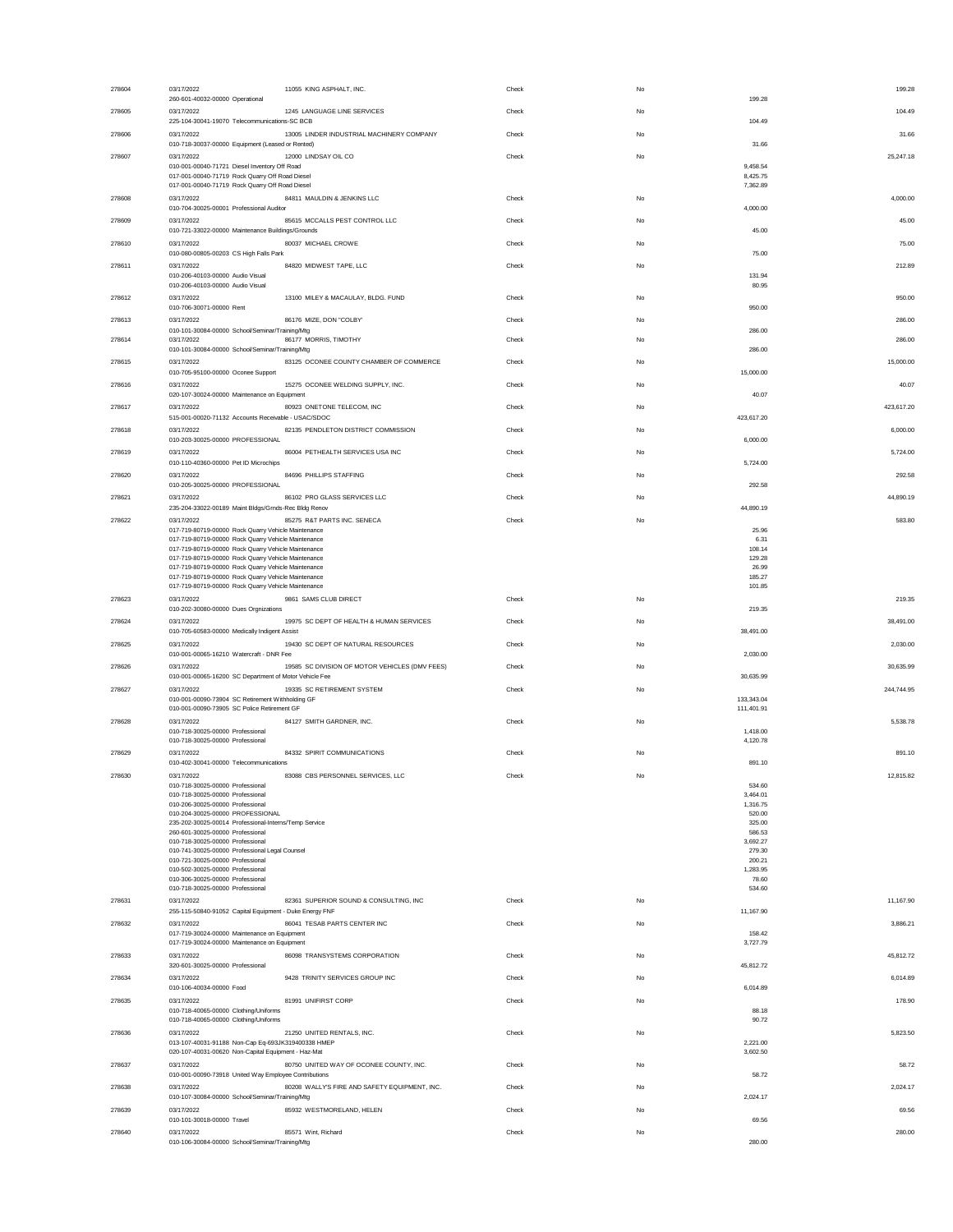| 278641 | 83178 W.K. DICKSON & CO., INC.<br>03/17/2022                                         | Check | No |                     | 31,138.50 |
|--------|--------------------------------------------------------------------------------------|-------|----|---------------------|-----------|
|        | 012-720-97113-00155 AIP 30 Runway Rehab Proj-Federal                                 |       |    | 31,138.50           |           |
| 278642 | 03/17/2022<br>24010 XEROX CORPORATION                                                | Check | No |                     | 3,855.07  |
|        | 010-301-30059-00000 Copier Click Charges                                             |       |    | 8.30                |           |
|        | 010-301-30059-00000 Copier Click Charges                                             |       |    | 17.87               |           |
|        | 010-301-30059-00000 Copier Click Charges                                             |       |    | 230.24              |           |
|        | 010-301-30059-00000 Copier Click Charges                                             |       |    | 86.07               |           |
|        | 010-509-30059-00000 Copier Click Charges                                             |       |    | 194.50              |           |
|        | 010-509-30059-00000 Copier Click Charges                                             |       |    | 130.94              |           |
|        | 010-710-30059-00000 Copier Click Charges                                             |       |    | 124.26              |           |
|        | 010-601-30059-00000 Copier Click Charges<br>010-601-30059-00000 Copier Click Charges |       |    | 112.68<br>10.06     |           |
|        | 010-502-30059-00000 Copier Click Charges                                             |       |    | 37.27               |           |
|        | 010-502-30059-00000 Copier Click Charges                                             |       |    | 218.64              |           |
|        | 017-719-30059-00000 Copier Click Charges                                             |       |    | 153.67              |           |
|        | 010-501-30059-00000 Copier Click Charges                                             |       |    | 7.70                |           |
|        | 010-501-30059-00000 Copier Click Charges                                             |       |    | 55.33               |           |
|        | 010-501-30059-00000 Copier Click Charges                                             |       |    | 327.31              |           |
|        | 010-205-30059-00000 Copier Click Charges                                             |       |    | 88.38               |           |
|        | 010-110-30059-00000 Copier Click Charges                                             |       |    | 145.07              |           |
|        | 010-714-30059-00000 Copier Click Charges                                             |       |    | 18.30               |           |
|        | 010-404-30059-00000 Copier Click Charges<br>010-404-30059-00000 Copier Click Charges |       |    | 63.21<br>37.84      |           |
|        | 010-101-30059-00000 Copier Click Charges                                             |       |    | 38.31               |           |
|        | 010-101-30059-00000 Copier Click Charges                                             |       |    | 103.23              |           |
|        | 010-101-30059-00000 Copier Click Charges                                             |       |    | 35.13               |           |
|        | 010-101-30059-00000 Copier Click Charges                                             |       |    | 45.80               |           |
|        | 010-101-30059-00000 Copier Click Charges                                             |       |    | 10.79               |           |
|        | 010-101-30059-00000 Copier Click Charges                                             |       |    | 18.48               |           |
|        | 010-101-30059-00000 Copier Click Charges                                             |       |    | 10.84               |           |
|        | 010-101-30059-00000 Copier Click Charges                                             |       |    | 18.82               |           |
|        | 010-101-30059-00000 Copier Click Charges                                             |       |    | 203.35              |           |
|        | 010-101-30059-00000 Copier Click Charges<br>010-101-30059-00000 Copier Click Charges |       |    | 203.18<br>11.79     |           |
|        | 010-101-30059-00000 Copier Click Charges                                             |       |    | 40.77               |           |
|        | 010-101-30059-00000 Copier Click Charges                                             |       |    | 170.86              |           |
|        | 010-101-30059-00000 Copier Click Charges                                             |       |    | 29.12               |           |
|        | 010-106-30059-00000 Copier Click Charges                                             |       |    | 7.23                |           |
|        | 010-106-30059-00000 Copier Click Charges                                             |       |    | 53.19               |           |
|        | 010-106-30059-00000 Copier Click Charges                                             |       |    | 30.52               |           |
|        | 010-106-30059-00000 Copier Click Charges                                             |       |    | 555.33              |           |
|        | 010-101-30059-00000 Copier Click Charges                                             |       |    | $-105.37$           |           |
|        | 010-718-30059-00000 Copier Click Charges                                             |       |    | 126.81              |           |
|        | 010-509-30059-00000 Copier Click Charges                                             |       |    | 172.08              |           |
|        | 010-203-30059-00000 Copier Click Charges                                             |       |    | 7.17                |           |
| 278643 | 85736 ACTION STAFFING SERVICES LLC<br>03/24/2022                                     | Check | No |                     | 712.80    |
|        | 010-120-10120-00000 Sheriff's Part-time Bailiffs                                     |       |    | 712.80              |           |
| 278644 | 03/24/2022<br>82494 BC CANNON COMPANY, INC.                                          | Check | No |                     | 3,092.60  |
|        | 235-200-90093-00000 LAT -Grants to Agencies                                          |       |    | 3,092.60            |           |
| 278645 | 84466 BERTHA LEE STRICKLAND CULTURAL MUSEUM<br>03/24/2022                            | Check | No |                     | 9,000.00  |
|        | 235-200-90093-00000 LAT -Grants to Agencies                                          |       |    | 9,000.00            |           |
| 278646 | 2315 BYRD MCLELLAN<br>03/24/2022                                                     | Check | No |                     | 7,563.10  |
|        | 010-709-30066-00000 INSURANCE/BONDS                                                  |       |    | 7,563.10            |           |
| 278647 | 03/24/2022<br>84901 CENTRAL DEVELOPMENT COMPANY                                      | Check | No |                     | 1,800.00  |
|        | 010-707-30071-00000 Rent                                                             |       |    | 1,800.00            |           |
| 278648 | 03/24/2022<br>80037 CHERYL TITSHAW                                                   | Check | No |                     | 35.00     |
|        | 010-080-00805-00204 CS South Cove Park                                               |       |    | 35.00               |           |
|        |                                                                                      |       |    |                     |           |
| 278649 | 03/24/2022<br>3230 CINTAS CORPORATION #216                                           | Check | No | 85.66               | 254.30    |
|        | 010-721-40065-00000 Clothing/Uniforms<br>017-719-40065-00000 Clothing/Uniforms       |       |    | 114.54              |           |
|        | 010-720-40065-00000 Clothing/Uniforms                                                |       |    | 19.55               |           |
|        | 010-720-40032-00000 Operational                                                      |       |    | 34.55               |           |
|        |                                                                                      |       |    |                     |           |
| 278650 | 03/24/2022<br>81620 CINTAS FAS LOCKBOX 636525                                        | Check | No |                     | 225.02    |
|        | 010-205-33022-00000 Maintenance Building/Grounds                                     |       |    | 225.02              |           |
| 278651 | 03/24/2022<br>3285 CITY OF WALHALLA                                                  | Check | No |                     | 1,500.00  |
|        | 235-200-90093-00000 LAT -Grants to Agencies                                          |       |    | 1,500.00            |           |
| 278652 | 03/24/2022<br>85635 IRON GRID NETWORKS LLC                                           | Check | No |                     | 3,375.00  |
|        | 225-104-30056-19070 Data Processing-SC BCB                                           |       |    | 155.25              |           |
|        | 010-110-30056-00000 Data Processing                                                  |       |    | 47.25               |           |
|        | 010-106-30056-00000 Data Processing                                                  |       |    | 337.50              |           |
|        | 010-101-30056-00000 Data Processing                                                  |       |    | 1,147.50            |           |
|        | 225-104-30056-19070 Data Processing-SC BCB                                           |       |    | 155.25              |           |
|        | 010-110-30056-00000 Data Processing<br>010-106-30056-00000 Data Processing           |       |    | 47.25<br>337.50     |           |
|        | 010-101-30056-00000 Data Processing                                                  |       |    | 1,147.50            |           |
|        | 03/24/2022<br>4330 DISCOVER UPCOUNTRY CAROLINA ASSOCIATION                           |       |    |                     |           |
| 278653 | 235-200-90093-00000 LAT -Grants to Agencies                                          | Check | No | 7,000.00            | 7,000.00  |
|        |                                                                                      |       |    |                     |           |
| 278654 | 4020 DUKE ENERGY CAROLINAS LLC<br>03/24/2022                                         | Check | No |                     | 1,264.89  |
|        | 010-203-34043-00000 Electricity                                                      |       |    | 228.07              |           |
|        | 010-203-34043-00000 Electricity<br>010-203-34043-00000 Electricity                   |       |    | 154.97<br>10.11     |           |
|        | 010-203-34043-00000 Electricity                                                      |       |    | 12.93               |           |
|        | 010-203-34043-00000 Electricity                                                      |       |    | 468.04              |           |
|        | 010-203-34043-00000 Electricity                                                      |       |    | 361.52              |           |
|        | 010-203-34043-00000 Electricity                                                      |       |    | 29.25               |           |
| 278655 | 03/24/2022<br>5455 EASTERN AVIATION FUELS. INC.                                      | Check | No |                     | 62,665.87 |
|        | 010-720-40990-00000 Airport Jet Fuel                                                 |       |    | 32,472.29           |           |
|        | 010-720-40990-00000 Airport Jet Fuel                                                 |       |    | 30,193.58           |           |
| 278656 | 03/24/2022<br>9989 ELITE BLASTING SERVICES, LLC                                      | Check | No |                     | 16,792.26 |
|        | 017-719-30039-00000 Blasting - Professional Service                                  |       |    | 16,792.26           |           |
| 278657 | 85988 ELWOOD STAFFING SERVICES INC<br>03/24/2022                                     | Check | No |                     | 1,154.62  |
|        | 010-708-30025-00000 Professional                                                     |       |    | 698.01              |           |
|        | 255-115-10110-91052 Salaries - Duke Energy FNF                                       |       |    | 456.61              |           |
| 278658 | 03/24/2022                                                                           | Check | No |                     | 89.00     |
|        | 5040 EXXONMOBIL<br>010-101-81101-00000 Gasoline Sheriff                              |       |    | 89.00               |           |
|        |                                                                                      |       |    |                     |           |
| 278659 | 03/24/2022<br>6240 FLEETCOR TECHNOLOGIES                                             | Check | No |                     | 21,760.87 |
|        | 010-001-00020-71110 Accounts Rec Senior Solutions                                    |       |    | 822.75              |           |
|        | 010-101-81101-00000 Gasoline Sheriff<br>010-103-81103-00000 Gasoline Coroner         |       |    | 10,296.92<br>145.97 |           |
|        | 010-107-81107-00000 Gasoline Emergency Ser/Rural Fire                                |       |    | 1,915.98            |           |
|        | 010-107-82107-00000 Diesel Emergency Services                                        |       |    | 49.61               |           |
|        | 010-110-81110-00000 Gasoline Animal Control                                          |       |    | 460.52              |           |
|        | 010-202-81202-00000 Gasoline PRT                                                     |       |    | 543.47              |           |
|        | 010-202-82202-00000 Diesel PRT                                                       |       |    | 72.95               |           |
|        | 010-206-81206-00000 Gasoline Library                                                 |       |    | 44.34               |           |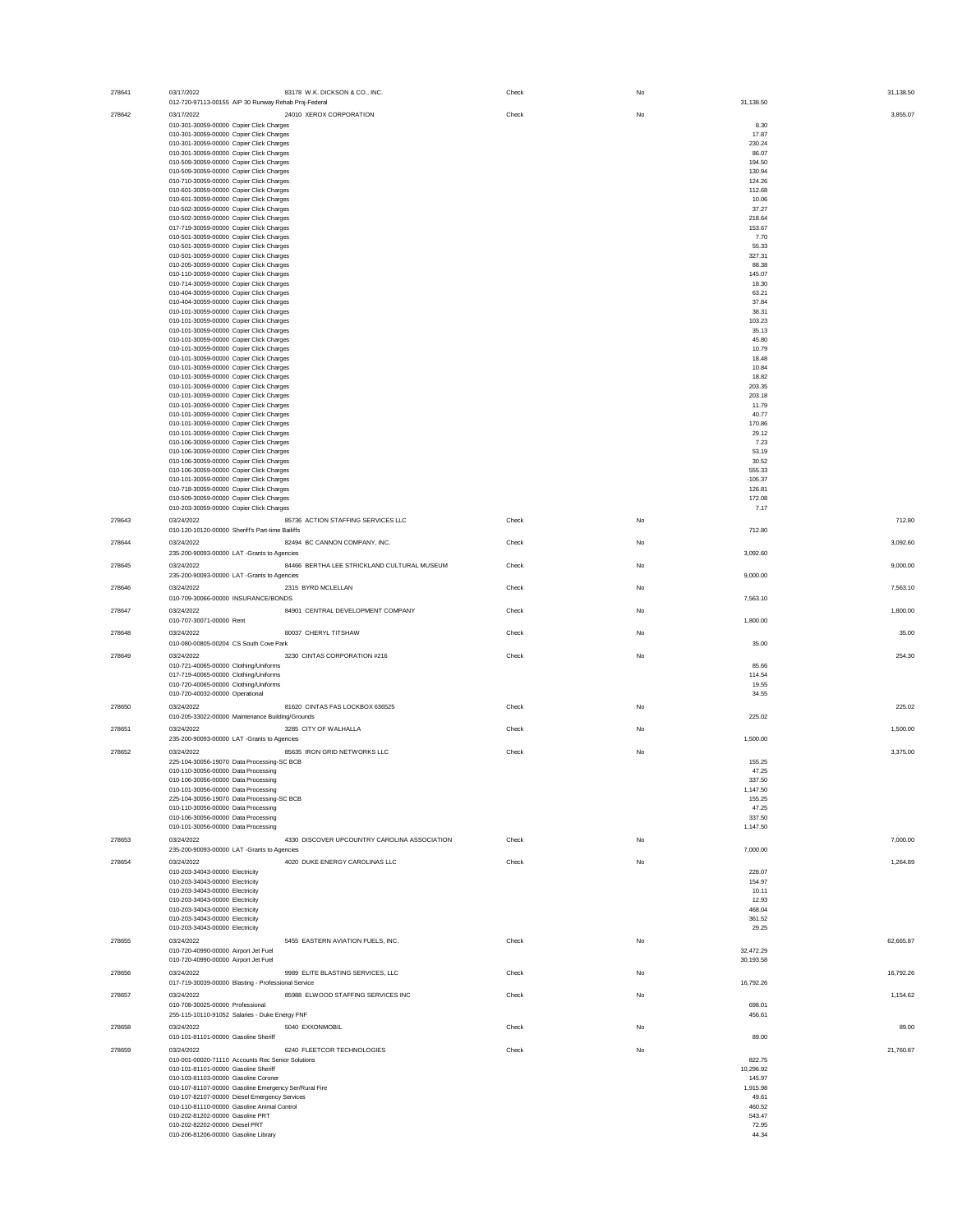|        | 010-301-81301-00000 Gasoline Assessor<br>010-001-00020-71129 Accounts Rec Anderson Solicitor<br>010-504-81504-00000 Gasoline Solicitor (Smith)<br>010-601-81601-00000 Gasoline Road Department<br>010-601-82601-00000 Diesel Road Department<br>010-702-81702-00000 Gasoline-Community Dev.<br>010-707-81707-00000 Gasoline Econ Development<br>010-711-81711-00000 Gasoline Information Tech<br>010-712-81712-00000 Gasoline Planning Department<br>010-714-81714-00000 Gasoline Public Buildings<br>010-717-81717-00000 Gasoline Administrator<br>010-718-81718-00000 Gasoline Solid Waste Department<br>010-718-82718-00000 Diesel Solid Waste Department<br>010-720-81720-00000 Gasoline Airport<br>010-720-82720-00000 Diesel Airport<br>010-721-81721-00000 Gasoline Vehicle Maintenance<br>010-509-81509-00000 Gasoline Magistrate<br>017-719-81719-00000 Rock Quarry Gasoline |       |    | 50.14<br>96.83<br>107.93<br>1,155.73<br>2,136.45<br>423.96<br>47.65<br>50.85<br>125.87<br>246.19<br>66.12<br>244.39<br>1,164.76<br>93.40<br>266.41<br>542.62<br>138.04<br>329.43 |            |
|--------|---------------------------------------------------------------------------------------------------------------------------------------------------------------------------------------------------------------------------------------------------------------------------------------------------------------------------------------------------------------------------------------------------------------------------------------------------------------------------------------------------------------------------------------------------------------------------------------------------------------------------------------------------------------------------------------------------------------------------------------------------------------------------------------------------------------------------------------------------------------------------------------|-------|----|----------------------------------------------------------------------------------------------------------------------------------------------------------------------------------|------------|
|        | 017-719-82719-00000 Rock Quarry Diesel                                                                                                                                                                                                                                                                                                                                                                                                                                                                                                                                                                                                                                                                                                                                                                                                                                                |       |    | 121.59                                                                                                                                                                           |            |
| 278660 | 03/24/2022<br>84000 HARFORD W CAPPS<br>010-735-30056-00000 Data Processing                                                                                                                                                                                                                                                                                                                                                                                                                                                                                                                                                                                                                                                                                                                                                                                                            | Check | No | 335.62                                                                                                                                                                           | 335.62     |
| 278661 | 03/24/2022<br>8405 HOBART SALES AND SERVICE<br>010-106-30024-00000 Maintenance on Equipment                                                                                                                                                                                                                                                                                                                                                                                                                                                                                                                                                                                                                                                                                                                                                                                           | Check | No |                                                                                                                                                                                  | 562.69     |
| 278662 | 85267 JACK'S WHOLESALE BAIT LLC<br>03/24/2022                                                                                                                                                                                                                                                                                                                                                                                                                                                                                                                                                                                                                                                                                                                                                                                                                                         | Check | No | 562.69                                                                                                                                                                           | 79.50      |
| 278663 | 010-204-40832-00000 Concessions<br>03/24/2022<br>10110 JAY'S PRINTING CO.                                                                                                                                                                                                                                                                                                                                                                                                                                                                                                                                                                                                                                                                                                                                                                                                             | Check | No | 79.50                                                                                                                                                                            | 84.80      |
| 278664 | 010-502-30026-00000 Court Expense<br>03/24/2022<br>80566 JUDGE BLAKE NORTON (JURY EXPENSE)                                                                                                                                                                                                                                                                                                                                                                                                                                                                                                                                                                                                                                                                                                                                                                                            | Check | No | 84.80                                                                                                                                                                            | 93.31      |
| 278665 | 010-509-30026-00000 Court Expense<br>03/24/2022<br>11055 KING ASPHALT, INC.                                                                                                                                                                                                                                                                                                                                                                                                                                                                                                                                                                                                                                                                                                                                                                                                           | Check | No | 93.31                                                                                                                                                                            | 306.49     |
| 278666 | 260-601-40032-00000 Operational<br>03/24/2022<br>12305 LARK & ASSOCIATES POLYGRAPH SERVICES. IN                                                                                                                                                                                                                                                                                                                                                                                                                                                                                                                                                                                                                                                                                                                                                                                       | Check | No | 306.49                                                                                                                                                                           | 250.00     |
|        | 010-101-30025-00000 Professional                                                                                                                                                                                                                                                                                                                                                                                                                                                                                                                                                                                                                                                                                                                                                                                                                                                      |       |    | 250.00                                                                                                                                                                           |            |
| 278667 | 12000 LINDSAY OIL CO<br>03/24/2022<br>017-001-00040-71719 Rock Quarry Off Road Diesel                                                                                                                                                                                                                                                                                                                                                                                                                                                                                                                                                                                                                                                                                                                                                                                                 | Check | No | 7,757.93                                                                                                                                                                         | 8,484.33   |
| 278668 | 017-719-30024-00000 Maintenance on Equipment<br>84820 MIDWEST TAPE, LLC<br>03/24/2022                                                                                                                                                                                                                                                                                                                                                                                                                                                                                                                                                                                                                                                                                                                                                                                                 | Check | No | 726.40                                                                                                                                                                           | 124.20     |
|        | 010-206-40101-00000 Books<br>010-206-40103-00000 Audio Visual                                                                                                                                                                                                                                                                                                                                                                                                                                                                                                                                                                                                                                                                                                                                                                                                                         |       |    | 64.98<br>19.49                                                                                                                                                                   |            |
| 278669 | 010-206-40103-00000 Audio Visual<br>03/24/2022<br>81459 OCONEE CONSERVATORY OF FINE ARTS                                                                                                                                                                                                                                                                                                                                                                                                                                                                                                                                                                                                                                                                                                                                                                                              | Check | No | 39.73                                                                                                                                                                            | 2,000.00   |
|        | 235-200-90093-00000 LAT -Grants to Agencies                                                                                                                                                                                                                                                                                                                                                                                                                                                                                                                                                                                                                                                                                                                                                                                                                                           |       |    | 2,000.00                                                                                                                                                                         |            |
| 278670 | 03/24/2022<br>83125 OCONEE COUNTY CHAMBER OF COMMERCE<br>240-206-30080-00255 DUES: ORGANIZATIONS                                                                                                                                                                                                                                                                                                                                                                                                                                                                                                                                                                                                                                                                                                                                                                                      | Check | No | 150.00                                                                                                                                                                           | 150.00     |
| 278671 | 03/24/2022<br>83125 OCONEE COUNTY CHAMBER OF COMMERCE<br>235-200-90093-00000 LAT -Grants to Agencies                                                                                                                                                                                                                                                                                                                                                                                                                                                                                                                                                                                                                                                                                                                                                                                  | Check | No | 10,000.00                                                                                                                                                                        | 10,000.00  |
| 278672 | 03/24/2022<br>15335 OCONEE JOINT REGIONAL SEWER AUTHORITY<br>315-707-95101-00312 OJRSA -Fair Play Sewer Contribution                                                                                                                                                                                                                                                                                                                                                                                                                                                                                                                                                                                                                                                                                                                                                                  | Check | No | 3,500.00                                                                                                                                                                         | 5,925.01   |
|        | 315-707-30025-00280 Professional-Exit 4 Sewer Basin                                                                                                                                                                                                                                                                                                                                                                                                                                                                                                                                                                                                                                                                                                                                                                                                                                   |       |    | 2,425.01                                                                                                                                                                         |            |
| 278673 | 15015 OCONEE PUBLISHING INC.<br>03/24/2022<br>010-709-30068-00502 Advertising - Probate Judge                                                                                                                                                                                                                                                                                                                                                                                                                                                                                                                                                                                                                                                                                                                                                                                         | Check | No | 6,255.00                                                                                                                                                                         | 6,255.00   |
| 278674 | 03/24/2022<br>80823 MILITARY MUSEUM<br>235-200-90093-00000 LAT -Grants to Agencies                                                                                                                                                                                                                                                                                                                                                                                                                                                                                                                                                                                                                                                                                                                                                                                                    | Check | No | 4,000.00                                                                                                                                                                         | 4,000.00   |
| 278675 | 03/24/2022<br>82135 PENDLETON DISTRICT COMMISSION<br>235-200-90093-00000 LAT -Grants to Agencies                                                                                                                                                                                                                                                                                                                                                                                                                                                                                                                                                                                                                                                                                                                                                                                      | Check | No | 7,000.00                                                                                                                                                                         | 7,000.00   |
| 278676 | 03/24/2022<br>86004 PETHEALTH SERVICES USA INC<br>010-110-30084-00000 School/Seminar/Training/Mtg                                                                                                                                                                                                                                                                                                                                                                                                                                                                                                                                                                                                                                                                                                                                                                                     | Check | No | 1,060.00                                                                                                                                                                         | 1,060.00   |
| 278677 | 03/24/2022<br>84696 PHILLIPS STAFFING                                                                                                                                                                                                                                                                                                                                                                                                                                                                                                                                                                                                                                                                                                                                                                                                                                                 | Check | No |                                                                                                                                                                                  | 761.40     |
| 278678 | 010-205-30025-00000 PROFESSIONAL<br>03/24/2022<br>84680 PLANNED ADMINISTRATORS INC                                                                                                                                                                                                                                                                                                                                                                                                                                                                                                                                                                                                                                                                                                                                                                                                    | Check | No | 761.40                                                                                                                                                                           | 139,599.89 |
|        | 010-001-00090-73928 PAI Health Plan Withholding<br>010-001-00090-73932 Sun Life Supplemental Life                                                                                                                                                                                                                                                                                                                                                                                                                                                                                                                                                                                                                                                                                                                                                                                     |       |    | 120.165.79<br>11.544.94                                                                                                                                                          |            |
| 278679 | 010-001-00090-73931 SunLife Short Term Disability<br>03/24/2022<br>86102 PRO GLASS SERVICES LLC                                                                                                                                                                                                                                                                                                                                                                                                                                                                                                                                                                                                                                                                                                                                                                                       | Check | No | 7,889.16                                                                                                                                                                         | 4,987.80   |
|        | 235-204-33022-00189 Maint Bldgs/Grnds-Rec Bldg Renov<br>85306 RCI OF SC INC                                                                                                                                                                                                                                                                                                                                                                                                                                                                                                                                                                                                                                                                                                                                                                                                           |       |    | 4,987.80                                                                                                                                                                         |            |
| 278680 | 03/24/2022<br>010-702-30025-00000 Professional                                                                                                                                                                                                                                                                                                                                                                                                                                                                                                                                                                                                                                                                                                                                                                                                                                        | Check | No | 14,922.20                                                                                                                                                                        | 14,922.20  |
| 278681 | 85595 ROCK THE RANCH<br>03/24/2022<br>235-200-90093-00000 LAT -Grants to Agencies                                                                                                                                                                                                                                                                                                                                                                                                                                                                                                                                                                                                                                                                                                                                                                                                     | Check | No | 1,600.00                                                                                                                                                                         | 1,600.00   |
| 278682 | 03/24/2022<br>19238 SC APPLE FESTIVAL ASSOC<br>235-200-90093-00000 LAT -Grants to Agencies                                                                                                                                                                                                                                                                                                                                                                                                                                                                                                                                                                                                                                                                                                                                                                                            | Check | No | 4,400.00                                                                                                                                                                         | 4,400.00   |
| 278683 | 03/24/2022<br>19046 SC DEPT OF JUVENILE JUSTICE                                                                                                                                                                                                                                                                                                                                                                                                                                                                                                                                                                                                                                                                                                                                                                                                                                       | Check | No |                                                                                                                                                                                  | 1,575.00   |
| 278684 | 010-106-60741-00000 D.J.J. Detention Services<br>03/24/2022<br>19430 SC DEPT OF NATURAL RESOURCES                                                                                                                                                                                                                                                                                                                                                                                                                                                                                                                                                                                                                                                                                                                                                                                     | Check | No | 1,575.00                                                                                                                                                                         | 870.00     |
| 278685 | 010-001-00065-16210 Watercraft - DNR Fee<br>03/24/2022<br>19585 SC DIVISION OF MOTOR VEHICLES (DMV FEES)                                                                                                                                                                                                                                                                                                                                                                                                                                                                                                                                                                                                                                                                                                                                                                              | Check | No | 870.00                                                                                                                                                                           | 22,703.46  |
| 278686 | 010-001-00065-16200 SC Department of Motor Vehicle Fee<br>19585 SC DIVISION OF MOTOR VEHICLES (DMV FEES)<br>03/24/2022                                                                                                                                                                                                                                                                                                                                                                                                                                                                                                                                                                                                                                                                                                                                                                | Check | No | 22,703.46                                                                                                                                                                        | 26,208.57  |
| 278687 | 010-001-00065-16200 SC Department of Motor Vehicle Fee<br>03/24/2022<br>86181 SHILLINGLAW, ANNE                                                                                                                                                                                                                                                                                                                                                                                                                                                                                                                                                                                                                                                                                                                                                                                       | Check | No | 26,208.57                                                                                                                                                                        | 240.00     |
| 278688 | 010-103-30025-00000 Professional<br>03/24/2022<br>83175 SPARTAN FIRE & EMERGENCY APPARATUS                                                                                                                                                                                                                                                                                                                                                                                                                                                                                                                                                                                                                                                                                                                                                                                            | Check | No | 240.00                                                                                                                                                                           | 4,672.24   |
|        | 010-107-50871-00000 Fire Trucks<br>010-107-50871-00000 Fire Trucks                                                                                                                                                                                                                                                                                                                                                                                                                                                                                                                                                                                                                                                                                                                                                                                                                    |       |    | 2,336.12<br>2,336.12                                                                                                                                                             |            |
| 278689 | 03/24/2022<br>84332 SPIRIT COMMUNICATIONS                                                                                                                                                                                                                                                                                                                                                                                                                                                                                                                                                                                                                                                                                                                                                                                                                                             | Check | No |                                                                                                                                                                                  | 55.42      |
|        | 010-709-30041-00000 Telecommunications<br>010-001-00020-71115 Accounts Rec Prob/Parole Telephone                                                                                                                                                                                                                                                                                                                                                                                                                                                                                                                                                                                                                                                                                                                                                                                      |       |    | 2.40<br>2.67                                                                                                                                                                     |            |
|        | 010-001-00020-71129 Accounts Rec Anderson Solicitor<br>010-709-30041-00000 Telecommunications                                                                                                                                                                                                                                                                                                                                                                                                                                                                                                                                                                                                                                                                                                                                                                                         |       |    | 0.03<br>50.32                                                                                                                                                                    |            |
| 278690 | 03/24/2022<br>83088 CBS PERSONNEL SERVICES, LLC<br>260-601-30025-00000 Professional                                                                                                                                                                                                                                                                                                                                                                                                                                                                                                                                                                                                                                                                                                                                                                                                   | Check | No | 507.40                                                                                                                                                                           | 9,129.74   |
|        | 010-708-30025-00000 Professional<br>010-721-30025-00000 Professional                                                                                                                                                                                                                                                                                                                                                                                                                                                                                                                                                                                                                                                                                                                                                                                                                  |       |    | 543.90<br>324.87                                                                                                                                                                 |            |
|        | 010-306-30025-00000 Professional<br>010-206-30025-00000 Professional                                                                                                                                                                                                                                                                                                                                                                                                                                                                                                                                                                                                                                                                                                                                                                                                                  |       |    | 157.20<br>1,219.52                                                                                                                                                               |            |
|        | 010-206-30025-00000 Professional                                                                                                                                                                                                                                                                                                                                                                                                                                                                                                                                                                                                                                                                                                                                                                                                                                                      |       |    | 664.78                                                                                                                                                                           |            |
|        | 010-206-30025-00000 Professional<br>010-502-30025-00000 Professional                                                                                                                                                                                                                                                                                                                                                                                                                                                                                                                                                                                                                                                                                                                                                                                                                  |       |    | 822.33<br>1,194.57                                                                                                                                                               |            |
|        | 010-718-30025-00000 Professional                                                                                                                                                                                                                                                                                                                                                                                                                                                                                                                                                                                                                                                                                                                                                                                                                                                      |       |    | 3,164.28                                                                                                                                                                         |            |
|        | 010-718-30025-00000 Professional                                                                                                                                                                                                                                                                                                                                                                                                                                                                                                                                                                                                                                                                                                                                                                                                                                                      |       |    | 530.89                                                                                                                                                                           |            |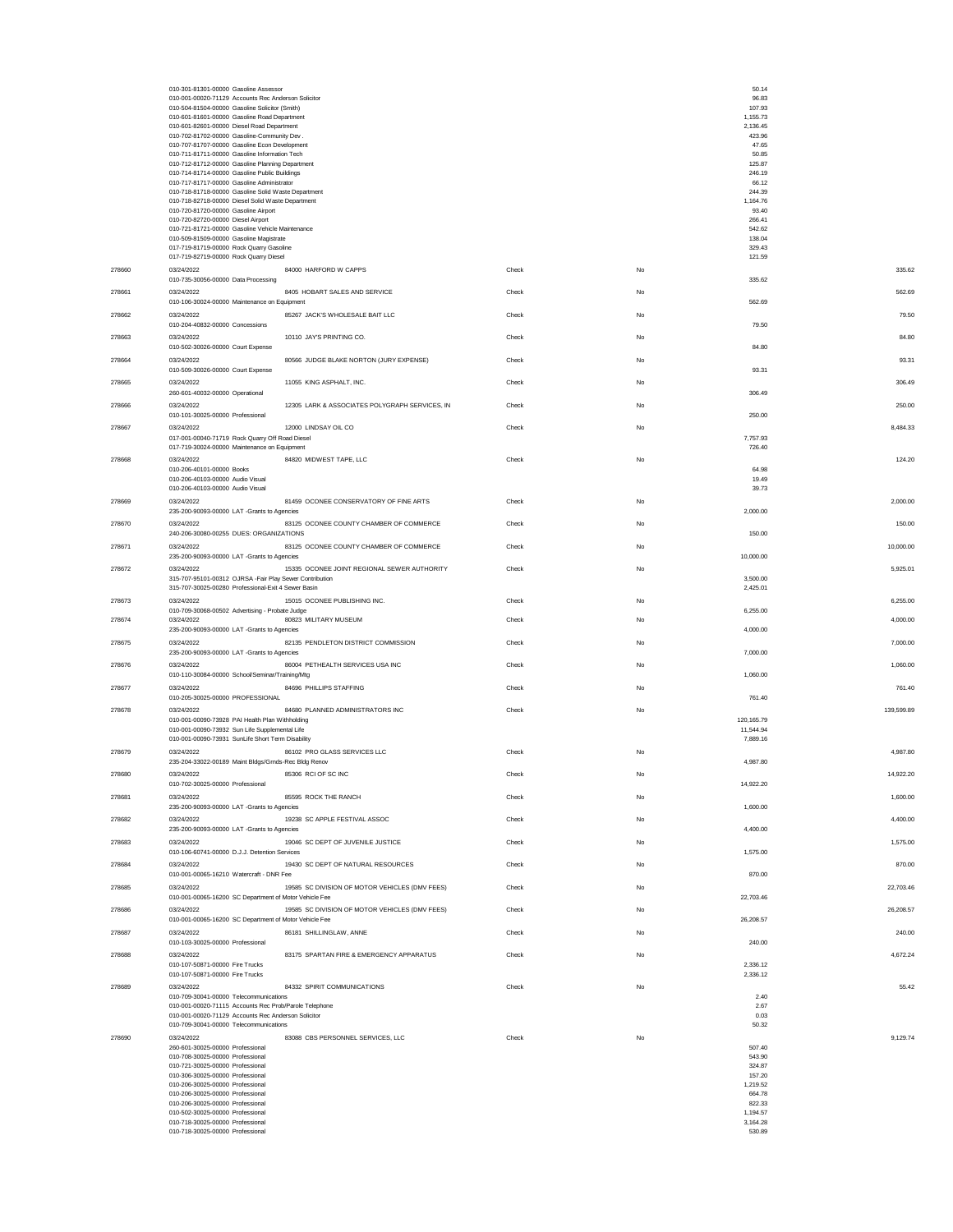| 278691 | 03/24/2022<br>86041 TESAB PARTS CENTER INC<br>017-719-30024-00000 Maintenance on Equipment<br>017-719-30024-00000 Maintenance on Equipment | Check          | No | 117.41<br>855.08    | 1,231.32       |
|--------|--------------------------------------------------------------------------------------------------------------------------------------------|----------------|----|---------------------|----------------|
|        | 017-719-30024-00000 Maintenance on Equipment<br>017-719-30024-00000 Maintenance on Equipment                                               |                |    | 199.35<br>59.48     |                |
| 278692 | 03/24/2022<br>84544 TOTAL ENVIRONMENTAL SOLUTIONS INC<br>020-107-34044-00000 Water/Sewer/Garbage                                           | Check          | No | 65.73               | 65.73          |
| 278693 | 03/24/2022<br>20100 JOYCE TOWE<br>017-719-30037-00000 Eqipment (Leased or Rented)                                                          | Check          | No | 1,012.50            | 1,012.50       |
| 278694 | 9428 TRINITY SERVICES GROUP INC<br>03/24/2022                                                                                              | Check          | No |                     | 5,990.64       |
| 278695 | 010-106-40034-00000 Food<br>03/24/2022<br>81991 UNIFIRST CORP                                                                              | Check          | No | 5,990.64            | 83.39          |
| 278696 | 010-718-40065-00000 Clothing/Uniforms<br>03/24/2022<br>80750 UNITED WAY OF OCONEE COUNTY, INC.                                             | Check          | No | 83.39               | 58.72          |
| 278697 | 010-001-00090-73918 United Way Employee Contributions<br>03/24/2022<br>22110 VIC BAILEY FORD                                               | Check          | No | 58.72               | 37,499.00      |
|        | 013-122-50870-91187 Capital Vehicles - SC DHHS CMOP<br>010-107-99999-00000 Miscellaneous Grant Match                                       |                |    | 37,306.00<br>193.00 |                |
| 278698 | 03/24/2022<br>22055 VULCAN INC<br>260-601-40032-00000 Operational                                                                          | Check          | No | 9.977.78            | 9,977.78       |
| 278699 | 03/24/2022<br>81175 WALHALLA CIVIC AUDITORIUM<br>235-200-90093-00000 LAT -Grants to Agencies                                               | Check          | No | 10,000.00           | 10,000.00      |
| 278700 | 03/24/2022<br>85827 WALHALLA DOWNTOWN DEVELOPMENT CORP<br>235-200-90093-00000 LAT -Grants to Agencies                                      | Check          | No | 3,500.00            | 3,500.00       |
| 278701 | 03/24/2022<br>84144 WINDSTREAM CORPORATION                                                                                                 | Check          | No |                     | 436.34         |
| 278702 | 010-711-30041-00000 Telecommunications<br>03/24/2022<br>83178 W.K. DICKSON & CO., INC.                                                     | Check          | No | 436.34              | 6,821.97       |
|        | 012-720-97111-00000 AIP 27-Expand T Apron, P+L-Local<br>012-720-97111-00155 AIP 27-Expand T Apron, P+L-Federal                             |                |    | 42.79<br>770.23     |                |
|        | 012-720-97111-00255 AIP 27-Expand T Apron, P+L-State<br>012-720-97108-00000 AIP 26-W Terminal Apron Prep-Local                             |                |    | 42.79<br>298.31     |                |
|        | 012-720-97108-00155 AIP 26-W Terminal Apron Prep-Federa<br>012-720-97108-00255 AIP 26-W Terminal Apron Prep-State                          |                |    | 5,369.54<br>298.31  |                |
| 278703 | 24010 XEROX CORPORATION<br>03/24/2022                                                                                                      | Check          | No |                     | 1,047.98       |
|        | 010-509-30059-00000 Copier Click Charges<br>010-101-30059-00000 Copier Click Charges                                                       |                |    | 50.36<br>35.50      |                |
|        | 010-735-30059-00000 Copier Click Charges<br>010-735-30059-00000 Copier Click Charges                                                       |                |    | 6.08<br>119.47      |                |
|        | 010-735-30059-00000 Copier Click Charges                                                                                                   |                |    | 48.79               |                |
|        | 010-206-30059-00000 Copier Click Charges<br>010-107-30059-00000 Copier Click Charges                                                       |                |    | 50.36<br>6.58       |                |
|        | 010-502-30059-00000 Copier Click Charges<br>010-502-30059-00000 Copier Click Charges                                                       |                |    | 50.36<br>50.36      |                |
|        | 010-103-30059-00000 Copier Click Charges                                                                                                   |                |    | 98.98               |                |
|        | 010-720-30059-00000 Copier Click Charges<br>010-707-30059-00000 Copier Click Charges                                                       |                |    | 81.92<br>28.47      |                |
| 278704 | 010-305-30059-00000 Copier Click Charges<br>03/24/2022<br>25040 YODERS BUILDERS SUPPLY                                                     | Check          | No | 420.75              | 3,428.75       |
| 278705 | 235-204-33022-00189 Maint Bldgs/Grnds-Rec Bldg Renov<br>03/30/2022<br>9633 ANDERSON, RUSSELL D                                             | Check          | No | 3.428.75            | 75.00          |
| 278706 | 010-101-40065-00004 Clothing/Uniforms<br>03/30/2022<br>9449 BARE, GARRETT                                                                  | Check          | No | 75.00               | 75.00          |
| 278707 | 010-101-40065-00004 Clothing/Uniforms<br>03/30/2022<br>82073 CAIN, KEVIN                                                                   | Check          | No | 75.00               | 75.00          |
| 278708 | 010-101-40065-00004 Clothing/Uniforms<br>03/30/2022<br>10003 CARTER, KATRINA                                                               | Check          | No | 75.00               | 75.00          |
|        | 010-101-40065-00004 Clothing/Uniforms                                                                                                      |                |    | 75.00               |                |
| 278709 | 03/30/2022<br>41100 CRENSHAW, MICHAEL L.<br>010-101-40065-00004 Clothing/Uniforms<br>03/30/2022                                            | Check<br>Check | No | 75.00               | 75.00<br>75.00 |
| 278710 | 9960 CROOKS, CHARLES R<br>010-101-40065-00004 Clothing/Uniforms<br>85397 CRUM, JOHN                                                        |                | No | 75.00               |                |
| 278711 | 03/30/2022<br>010-101-40065-00004 Clothing/Uniforms                                                                                        | Check          | No | 75.00               | 75.00          |
| 278712 | 03/30/2022<br>41075 DAVIS, KEVIN<br>010-101-40065-00004 Clothing/Uniforms                                                                  | Check          | No | 75.00               | 75.00          |
| 278713 | 03/30/2022<br>82996 DICKSON, JASON<br>010-101-40065-00004 Clothing/Uniforms<br>84743 HELLAMS, JAMES                                        | Check          | No | 75.00               | 75.00          |
| 278714 | 03/30/2022<br>010-101-40065-00004 Clothing/Uniforms                                                                                        | Check          | No | 75.00               | 75.00          |
| 278715 | 03/30/2022<br>9495 JAMESON, JORDEI<br>010-101-40065-00004 Clothing/Uniforms                                                                | Check          | No | 75.00               | 75.00          |
| 278716 | 03/30/2022<br>84570 KILPATRICK, JASON<br>010-101-40065-00004 Clothing/Uniforms                                                             | Check          | No | 75.00               | 75.00          |
| 278717 | 9934 KLEPPER, KODY K<br>03/30/2022<br>010-101-40065-00004 Clothing/Uniforms                                                                | Check          | No | 75.00               | 75.00          |
| 278718 | 85300 LOGAN, ROBERT A<br>03/30/2022<br>010-101-40065-00004 Clothing/Uniforms                                                               | Check          | No | 75.00               | 75.00          |
| 278719 | 03/30/2022<br>81585 LONG, BRYAN<br>010-101-40065-00004 Clothing/Uniforms                                                                   | Check          | No | 75.00               | 75.00          |
| 278720 | 03/30/2022<br>41200 LYLES, JAMES MARK<br>010-101-40065-00004 Clothing/Uniforms                                                             | Check          | No | 75.00               | 75.00          |
| 278721 | 03/30/2022<br>82885 MCKEE, NINA M<br>010-101-40065-00004 Clothing/Uniforms                                                                 | Check          | No | 75.00               | 75.00          |
| 278722 | 85215 MURPHY, JUSTIN<br>03/30/2022<br>010-101-40065-00004 Clothing/Uniforms                                                                | Check          | No | 75.00               | 75.00          |
| 278723 | 03/30/2022<br>84342 ORR, ANNA<br>010-101-40065-00004 Clothing/Uniforms                                                                     | Check          | No | 75.00               | 75.00          |
| 278724 | 03/30/2022<br>82733 OWENS, BARRY<br>010-101-40065-00004 Clothing/Uniforms                                                                  | Check          | No | 75.00               | 75.00          |
| 278725 | 85773 OWENS, TWILA<br>03/30/2022<br>010-101-40065-00004 Clothing/Uniforms                                                                  | Check          | No | 75.00               | 75.00          |
| 278726 | 85959 PELFREY, JUSTIN ALAN<br>03/30/2022<br>010-101-40065-00004 Clothing/Uniforms                                                          | Check          | No | 75.00               | 75.00          |
| 278727 | 03/30/2022<br>82090 ROYAL, SONIA                                                                                                           | Check          | No |                     | 75.00          |
| 278728 | 010-101-40065-00004 Clothing/Uniforms<br>82396 SASKI, MATT<br>03/30/2022                                                                   | Check          | No | 75.00               | 75.00          |
| 278729 | 010-101-40065-00004 Clothing/Uniforms<br>03/30/2022<br>84019 SHERIFF, CLAY                                                                 | Check          | No | 75.00               | 75.00          |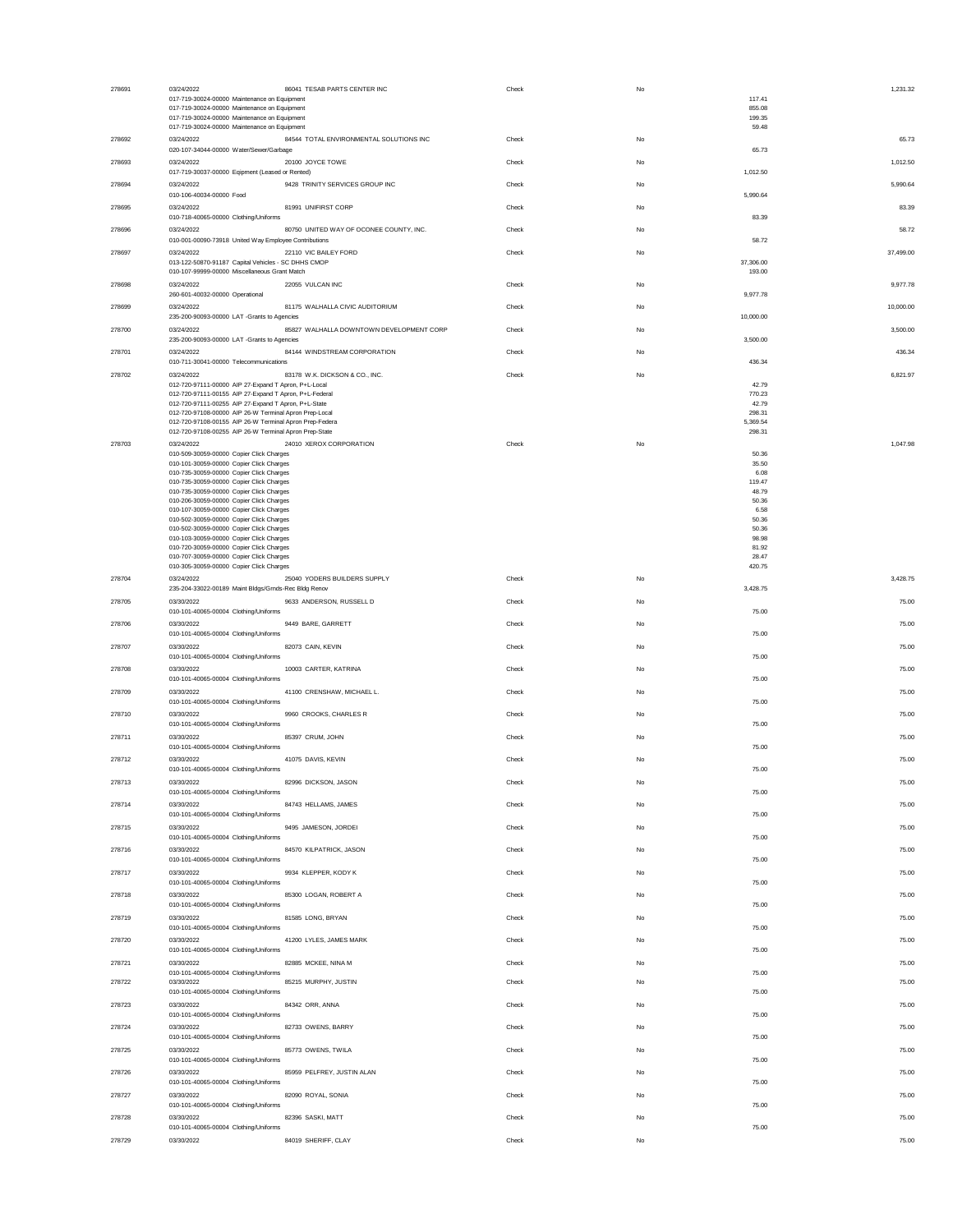|        | 010-101-40065-00004 Clothing/Uniforms                                                                 |       | 75.00              |           |
|--------|-------------------------------------------------------------------------------------------------------|-------|--------------------|-----------|
| 278730 | 03/30/2022<br>41120 SMITH, DAVID B.                                                                   | Check | No                 | 75.00     |
| 278731 | 010-101-40065-00004 Clothing/Uniforms<br>03/30/2022<br>41150 TILSON, TRAVIS                           | Check | 75.00<br>No        | 75.00     |
|        | 010-101-40065-00004 Clothing/Uniforms                                                                 |       | 75.00              |           |
| 278732 | 03/30/2022<br>80710 UNDERWOOD, JEFF                                                                   | Check | No                 | 75.00     |
|        | 010-101-40065-00004 Clothing/Uniforms                                                                 |       | 75.00              |           |
| 278733 | 03/30/2022<br>41240 WASHINGTON, KENNETH<br>010-101-40065-00004 Clothing/Uniforms                      | Check | No<br>75.00        | 75.00     |
| 278734 | 03/30/2022<br>84606 WATT, JIMMY                                                                       | Check | No                 | 75.00     |
|        | 010-101-40065-00004 Clothing/Uniforms                                                                 |       | 75.00              |           |
| 278735 | 85736 ACTION STAFFING SERVICES LLC<br>03/31/2022<br>010-120-10120-00000 Sheriff's Part-time Bailiffs  | Check | No<br>356.40       | 356.40    |
| 278736 | 03/31/2022<br>46115 ADAMS, GEORGE                                                                     | Check | No                 | 100.00    |
|        | 010-711-30041-00000 Telecommunications                                                                |       | 100.00             |           |
| 278737 | 83558 AE TECH CONSULTING LLC<br>03/31/2022<br>010-711-30025-00371 Professional - OC Website Upgrade   | Check | No<br>2,000.00     | 2,000.00  |
| 278738 | 9844 ALBERT BRIGHTWELL<br>03/31/2022                                                                  | Check | No                 | 100.00    |
|        | 010-720-30090-00000 Commission Honoraria                                                              |       | 100.00             |           |
| 278739 | 03/31/2022<br>1104 ANMED LABORATORY SERVICES<br>010-103-30025-00000 Professional                      | Check | No<br>123.00       | 123.00    |
| 278740 | 03/31/2022<br>83126 ARTVAC CORPORATION                                                                | Check | No                 | 255.91    |
|        | 013-206-60010-00000 Library Misc Donations Expense                                                    |       | 255.91             |           |
| 278741 | 03/31/2022<br>85516 AT&T MOBILITY LLC<br>010-104-30041-00000 Telecommunications                       | Check | No<br>6,898.26     | 7,012.41  |
|        | 010-104-30041-00000 Telecommunications                                                                |       | 38.05              |           |
|        | 010-104-30041-00000 Telecommunications<br>010-104-30041-00000 Telecommunications                      |       | 38.05<br>38.05     |           |
| 278742 | 03/31/2022<br>84616 EDWARD PERRY III                                                                  | Check | No                 | 100.00    |
|        | 010-720-30090-00000 Commission Honoraria                                                              |       | 100.00             |           |
| 278743 | 9449 BARE, GARRETT<br>03/31/2022                                                                      | Check | No                 | 140.00    |
| 278744 | 010-101-30084-00000 School/Seminar/Training/Mtg<br>03/31/2022<br>85603 BLUE RIDGE BANK                | Check | 140.00<br>No       | 692.47    |
|        | 020-107-40032-00614 Operational - Pickett Post FD                                                     |       | 692.47             |           |
| 278745 | 03/31/2022<br>83720 BROWNING, DREW                                                                    | Check | No                 | 100.00    |
|        | 010-711-30041-00000 Telecommunications                                                                |       | 100.00             |           |
| 278746 | 83298 BUNNELL-LAMMONS ENGINEERING, INC.<br>03/31/2022<br>010-104-30024-00000 Maintenance on Equipment | Check | No<br>250.00       | 500.00    |
|        | 010-104-30024-00000 Maintenance on Equipment                                                          |       | 250.00             |           |
| 278747 | 85574 BURR & FORMAN LLP<br>03/31/2022<br>010-741-30025-00000 Professional Legal Counsel               | Check | No<br>1,317.50     | 5,355.00  |
|        | 010-741-30025-00000 Professional Legal Counsel                                                        |       | 3,782.50           |           |
|        | 010-741-30025-00000 Professional Legal Counsel                                                        |       | 255.00             |           |
| 278748 | 7050 CENGAGE LEARNING INC.<br>03/31/2022<br>010-206-40101-00000 Books                                 | Check | No<br>24.80        | 24.80     |
| 278749 | 3230 CINTAS CORPORATION #216<br>03/31/2022                                                            | Check | No                 | 648.59    |
|        | 017-719-40065-00000 Clothing/Uniforms<br>010-720-40065-00000 Clothing/Uniforms                        |       | 112.05<br>16.64    |           |
|        | 010-720-40032-00000 Operational                                                                       |       | 34.55              |           |
|        | 010-601-40065-00000 Clothing/Uniforms<br>010-721-40065-00000 Clothing/Uniforms                        |       | 157.02<br>85.66    |           |
|        | 010-721-40065-00000 Clothing/Uniforms                                                                 |       | 85.66              |           |
|        | 010-601-40065-00000 Clothing/Uniforms                                                                 |       | 157.01             |           |
| 278750 | 03/31/2022<br>85635 IRON GRID NETWORKS LLC<br>225-104-30056-19070 Data Processing-SC BCB              | Check | No<br>155.25       | 1,687.50  |
|        | 010-110-30056-00000 Data Processing                                                                   |       | 47.25              |           |
|        | 010-106-30056-00000 Data Processing<br>010-101-30056-00000 Data Processing                            |       | 337.50<br>1,147.50 |           |
| 278751 | 3010 COTT SYSTEMS, INC.<br>03/31/2022                                                                 | Check | No                 | 3,105.70  |
|        | 010-735-30056-00000 Data Processing                                                                   |       | 3.105.70           |           |
| 278752 | 03/31/2022<br>20660 COX, JOHN M<br>010-711-30041-00000 Telecommunications                             | Check | No<br>100.00       | 100.00    |
| 278753 | 03/31/2022<br>83019 DAN SUDDETH                                                                       | Check | No                 | 100.00    |
|        | 010-720-30090-00000 Commission Honoraria                                                              |       | 100.00             |           |
| 278754 | 80037 DAVID MCCORMICK<br>03/31/2022<br>010-080-00805-00204 CS South Cove Park                         | Check | 32.78              | 32.78     |
| 278755 | 03/31/2022<br>0850 DAVID A BRYANT                                                                     | Check | No                 | 100.00    |
|        | 010-720-30090-00000 Commission Honoraria                                                              |       | 100.00             |           |
| 278756 | 03/31/2022<br>54055 DAVID W. PLOWDEN                                                                  | Check | No                 | 1,675.00  |
| 278757 | 010-305-30025-60305 Professional-Tax Sale<br>03/31/2022<br>84077 D&D BELT SERVICE LLC                 | Check | 1,675.00<br>No     | 4,302.95  |
|        | 017-719-30024-00000 Maintenance on Equipment                                                          |       | 4,302.95           |           |
| 278758 | 03/31/2022<br>9458 DEPARTMENT OF ADMINISTRATION<br>010-104-30056-00000 Data Processing Communications | Check | No<br>112.00       | 112.00    |
| 278759 | 03/31/2022<br>82996 DICKSON, JASON                                                                    | Check | No                 | 140.00    |
|        | 010-101-30084-00000 School/Seminar/Training/Mtg                                                       |       | 140.00             |           |
| 278760 | 85988 ELWOOD STAFFING SERVICES INC<br>03/31/2022                                                      | Check | No                 | 1,164.33  |
|        | 010-708-30025-00000 Professional<br>255-115-10110-91052 Salaries - Duke Energy FNF                    |       | 698.01<br>466.32   |           |
| 278761 | 03/31/2022<br>6225 FAIROAK YOUTH CENTER                                                               | Check | No                 | 30,000.00 |
|        | 010-202-30905-00000 Recreation - District 5                                                           |       | 30,000.00          |           |
| 278762 | 03/31/2022<br>6240 FLEETCOR TECHNOLOGIES<br>010-001-00020-71110 Accounts Rec Senior Solutions         | Check | No<br>1.036.74     | 23,369.77 |
|        | 010-101-81101-00000 Gasoline Sheriff                                                                  |       | 12.014.64          |           |
|        | 010-103-81103-00000 Gasoline Coroner<br>010-107-81107-00000 Gasoline Emergency Ser/Rural Fire         |       | 189.85<br>1,890.27 |           |
|        | 010-107-82107-00000 Diesel Emergency Services                                                         |       | 154,87             |           |
|        | 010-110-81110-00000 Gasoline Animal Control<br>010-202-81202-00000 Gasoline PRT                       |       | 358.67<br>356.26   |           |
|        | 010-206-81206-00000 Gasoline Library                                                                  |       | 146.97             |           |
|        | 010-206-82206-00000 Diesel Library<br>010-306-81306-00000 Gasoline Treasurer                          |       | 169.93<br>52.30    |           |
|        | 010-001-00020-71129 Accounts Rec Anderson Solicitor                                                   |       | 42.16<br>937.47    |           |
|        | 010-601-81601-00000 Gasoline Road Department<br>010-601-82601-00000 Diesel Road Department            |       | 2.141.04           |           |
|        | 010-702-81702-00000 Gasoline-Community Dev.<br>010-707-81707-00000 Gasoline Econ Development          |       | 383.96<br>46.91    |           |
|        | 010-711-81711-00000 Gasoline Information Tech                                                         |       | 140.14             |           |
|        | 010-712-81712-00000 Gasoline Planning Department                                                      |       | 181.70             |           |
|        | 010-714-81714-00000 Gasoline Public Buildings                                                         |       | 769.75             |           |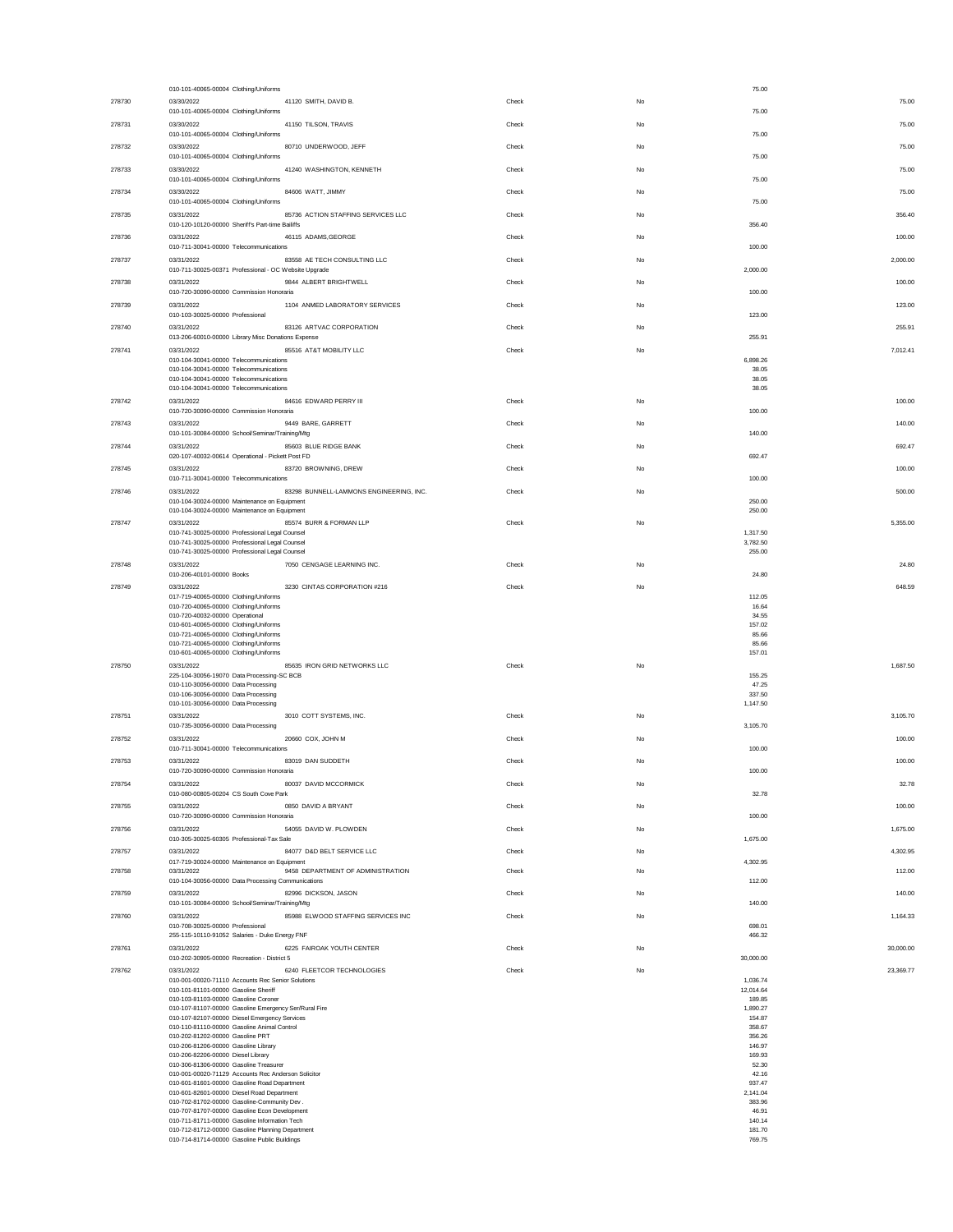|        | 010-718-81718-00000 Gasoline Solid Waste Department<br>010-718-82718-00000 Diesel Solid Waste Department |       |    | 148.36<br>1,369.44     |
|--------|----------------------------------------------------------------------------------------------------------|-------|----|------------------------|
|        | 010-720-81720-00000 Gasoline Airport                                                                     |       |    | 31.00                  |
|        | 010-721-81721-00000 Gasoline Vehicle Maintenance<br>010-509-81509-00000 Gasoline Magistrate              |       |    | 337.23<br>51.33        |
|        | 017-719-81719-00000 Rock Quarry Gasoline                                                                 |       |    | 418.78                 |
| 278763 | 82822 FLINT EQUIPMENT HOLDINGS, INC.<br>03/31/2022<br>010-001-00040-71725 Vehicle Inventory              | Check | No | 3,218.71<br>3,218.71   |
| 278764 | 03/31/2022<br>23310 GRAINGER INC                                                                         | Check | No | 497.13                 |
|        | 010-403-33022-00000 Maintenance Buildings/Grounds<br>010-403-40032-00000 Operation                       |       |    | 321.34<br>175.79       |
| 278765 | 03/31/2022<br>85285 HENRY'S BODY SHOP                                                                    | Check | No | 4,683.66               |
|        | 010-001-00040-71725 Vehicle Inventory                                                                    |       |    | 4,683.66               |
| 278766 | 03/31/2022<br>85249 INMATE TRUST FUND ACCOUNT<br>010-106-30028-00000 State Inmate Stipend                | Check | No | 992.00<br>104.00       |
|        | 010-106-30028-00000 State Inmate Stipend<br>010-106-30028-00000 State Inmate Stipend                     |       |    | 124.00<br>124.00       |
|        | 010-106-30028-00000 State Inmate Stipend                                                                 |       |    | 124.00                 |
|        | 010-106-30028-00000 State Inmate Stipend<br>010-106-30028-00000 State Inmate Stipend                     |       |    | 124.00<br>124.00       |
|        | 010-106-30028-00000 State Inmate Stipend<br>010-106-30028-00000 State Inmate Stipend                     |       |    | 124.00<br>20.00        |
|        | 010-106-30028-00000 State Inmate Stipend                                                                 |       |    | 124.00                 |
| 278767 | 03/31/2022<br>10110 JAY'S PRINTING CO.<br>017-719-40032-00000 Operational                                | Check | No | 91.16<br>91.16         |
| 278768 | 03/31/2022<br>11055 KING ASPHALT, INC.                                                                   | Check | No | 145.48                 |
|        | 260-601-40032-00000 Operational                                                                          |       |    | 145.48                 |
| 278769 | 03/31/2022<br>83647 LASER PRINT PLUS, INC.<br>010-302-40032-00000 Operational                            | Check | No | 192.51<br>192.51       |
| 278770 | 03/31/2022<br>12000 LINDSAY OIL CO                                                                       | Check | No | 8,216.88               |
|        | 017-001-00040-71719 Rock Quarry Off Road Diesel                                                          |       |    | 8,216.88               |
| 278771 | 03/31/2022<br>86059 MADDIE WELCH<br>010-717-30025-00000 Professional                                     | Check | No | 54.00<br>54.00         |
| 278772 | 03/31/2022<br>86187 MAIN STREET WALHALLA INC                                                             | Check | No | 5,000.00               |
|        | 235-200-90093-00000 LAT -Grants to Agencies                                                              |       |    | 5,000.00               |
| 278773 | 03/31/2022<br>12790 MARION LYLES<br>010-720-30090-00000 Commission Honoraria                             | Check | No | 100.00<br>100.00       |
| 278774 | 03/31/2022<br>13055 MARSHALL & SWIFT                                                                     | Check | No | 1.044.45               |
|        | 010-301-40102-00000 Periodicals                                                                          |       |    | 1,044.45               |
| 278775 | 03/31/2022<br>83436 MCALISTER, TONY<br>010-601-30084-00000 School/Seminar/Training/Mtg                   | Check | No | 133.50<br>133.50       |
| 278776 | 84820 MIDWEST TAPE, LLC<br>03/31/2022                                                                    | Check | No | 344.89                 |
|        | 010-206-40101-00000 Books<br>010-206-40101-00000 Books                                                   |       |    | 121.96<br>87.97        |
|        | 010-206-40101-00000 Books                                                                                |       |    | 114.97                 |
| 278777 | 010-206-40101-00000 Books<br>86182 MOSS, BRITTON<br>03/31/2022                                           | Check | No | 19.99<br>69.00         |
|        | 010-110-30084-00000 School/Seminar/Training/Mtg                                                          |       |    | 69.00                  |
| 278778 | 03/31/2022<br>15730 OCONEE COUNTY TREASURER<br>010-001-00020-71428 Tax Collector Reserve Account         | Check | No | 58.76<br>58.76         |
| 278779 | 03/31/2022<br>81541 OCONEE ECONOMIC ALLIANCE                                                             | Check | No | 78,138.00              |
|        | 010-707-95100-20256 Oconee Economic Alliance                                                             |       |    | 78,138.00              |
| 278780 | 03/31/2022<br>84696 PHILLIPS STAFFING<br>010-205-30025-00000 PROFESSIONAL                                | Check | No | 620.40<br>620.40       |
| 278781 | 03/31/2022<br>16685 PIONEER RURAL WATER DISTRICT                                                         | Check | No | 226.45                 |
|        | 010-718-34044-00000 Water/Sewer/Garbage                                                                  |       |    | 38.05                  |
|        | 010-718-34044-00000 Water/Sewer/Garbage<br>010-202-34044-62051 Water/Sewer-Fairplay Rec. Area            |       |    | 51.05<br>38.05         |
|        | 010-714-34044-00270 Water/Sewer/Garbage Oakway School<br>83918 POINTE WEST INC                           |       |    | 99.30                  |
| 278782 | 03/31/2022<br>012-001-00060-73009 Accounts Payable Manual Adjustments                                    | Check | No | 10,863.51<br>10,863.51 |
| 278783 | 03/31/2022<br>83849 RANDY RENZ                                                                           | Check | No | 100.00                 |
| 278784 | 010-720-30090-00000 Commission Honoraria<br>03/31/2022<br>18510 REGISTER OF DEEDS                        | Check | No | 100.00<br>89.80        |
|        | 010-302-60211-00000 Forfeit Land Commission                                                              |       |    | 18.70                  |
|        | 010-202-80211-00000 Eorfait Land Commissi<br>010-302-60211-00000 Forfeit Land Commission                 |       |    | 18.70<br>18.70         |
|        | 010-302-60211-00000 Forfeit Land Commission                                                              |       |    | 16.85                  |
| 278785 | 010-302-60211-00000 Forfeit Land Commission<br>03/31/2022<br>85275 R&T PARTS INC. SENECA                 | Check | No | 16.85<br>2,857.43      |
|        | 010-001-00040-71725 Vehicle Inventory                                                                    |       |    | 471.15                 |
|        | 010-001-00040-71725 Vehicle Inventory<br>010-001-00040-71725 Vehicle Inventory                           |       |    | 68.19<br>77.89         |
|        | 010-001-00040-71725 Vehicle Inventory<br>010-001-00040-71725 Vehicle Inventory                           |       |    | 64.83<br>66.77         |
|        | 010-001-00040-71725 Vehicle Inventory                                                                    |       |    | 7.28                   |
|        | 010-001-00040-71725 Vehicle Inventory<br>010-001-00040-71725 Vehicle Inventory                           |       |    | 93.71<br>29.14         |
|        | 010-001-00040-71725 Vehicle Inventory                                                                    |       |    | 9.20                   |
|        | 010-001-00040-71725 Vehicle Inventory<br>010-001-00040-71725 Vehicle Inventory                           |       |    | 11.00<br>110.54        |
|        | 010-001-00040-71725 Vehicle Inventory<br>010-001-00040-71725 Vehicle Inventory                           |       |    | 32.12<br>219.41        |
|        | 010-001-00040-71725 Vehicle Inventory                                                                    |       |    | 13.37                  |
|        | 010-001-00040-71725 Vehicle Inventory<br>010-001-00040-71725 Vehicle Inventory                           |       |    | 51.29<br>29.65         |
|        | 010-001-00040-71725 Vehicle Inventory<br>010-001-00040-71725 Vehicle Inventory                           |       |    | 14.02<br>11.59         |
|        | 010-001-00040-71725 Vehicle Inventory                                                                    |       |    | 93.71                  |
|        | 010-001-00040-71725 Vehicle Inventory<br>010-001-00040-71725 Vehicle Inventory                           |       |    | 82.67<br>38.06         |
|        | 010-001-00040-71725 Vehicle Inventory<br>010-001-00040-71725 Vehicle Inventory                           |       |    | 46.00<br>15.90         |
|        | 010-001-00040-71725 Vehicle Inventory                                                                    |       |    | 72.85                  |
|        | 010-001-00040-71725 Vehicle Inventory<br>010-001-00040-71725 Vehicle Inventory                           |       |    | 13.90<br>4.73          |
|        | 010-001-00040-71725 Vehicle Inventory                                                                    |       |    | 18.56                  |
|        | 010-001-00040-71725 Vehicle Inventory<br>010-001-00040-71725 Vehicle Inventory                           |       |    | 46.87<br>6.53          |
|        | 010-001-00040-71725 Vehicle Inventory<br>010-001-00040-71725 Vehicle Inventory                           |       |    | 105.22<br>271.04       |
|        | 010-001-00040-71725 Vehicle Inventory                                                                    |       |    | 81.49                  |
|        | 010-001-00040-71725 Vehicle Inventory<br>010-001-00040-71725 Vehicle Inventory                           |       |    | 321.82<br>114.54       |
|        |                                                                                                          |       |    |                        |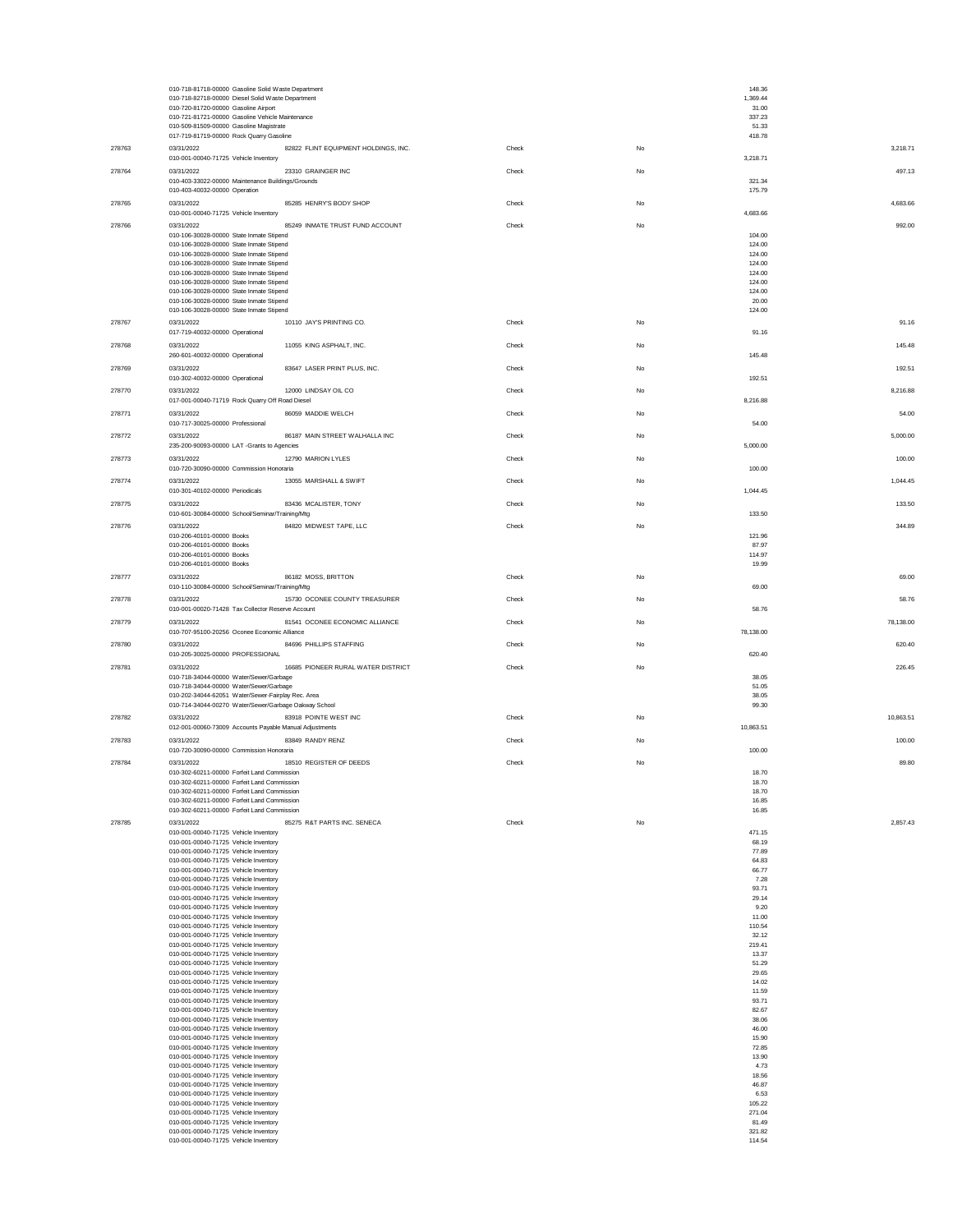|                              | 010-001-00040-71725 Vehicle Inventory<br>010-001-00040-71725 Vehicle Inventory                                         |       |                    |       | 172.15<br>$-36.64$ |                |
|------------------------------|------------------------------------------------------------------------------------------------------------------------|-------|--------------------|-------|--------------------|----------------|
|                              | 010-001-00040-71725 Vehicle Inventory<br>017-719-80719-00000 Rock Quarry Vehicle Maintenance                           |       |                    |       | $-65.44$<br>72.32  |                |
| 278786                       | 19430 SC DEPT OF NATURAL RESOURCES<br>03/31/2022<br>010-001-00065-16210 Watercraft - DNR Fee                           | Check | No                 |       | 1,670.00           | 1,670.00       |
| 278787                       | 19585 SC DIVISION OF MOTOR VEHICLES (DMV FEES)<br>03/31/2022<br>010-001-00065-16200 SC Department of Motor Vehicle Fee | Check | No                 |       | 28,781.12          | 28,781.12      |
| 278788                       | 03/31/2022<br>83505 SNIDER TIRE, INC.                                                                                  | Check | No                 |       |                    | 303.30         |
| 278789                       | 010-001-00040-71725 Vehicle Inventory<br>03/31/2022<br>80036 STACIE R PAYNE                                            | Check | No                 |       | 303.30             | 417.00         |
| 278790                       | 010-080-00805-12301 LP Probate Judge Estates<br>83088 CBS PERSONNEL SERVICES, LLC<br>03/31/2022                        | Check | No                 |       | 417.00             | 9,319.99       |
|                              | 010-203-30025-00000 PROFESSIONAL                                                                                       |       |                    |       | 318.50             |                |
|                              | 010-203-30025-00000 PROFESSIONAL                                                                                       |       |                    |       | 764.10             |                |
|                              | 010-206-30025-00000 Professional<br>010-206-30025-00000 Professional                                                   |       |                    |       | 323.75<br>867.65   |                |
|                              | 010-206-30025-00000 Professional                                                                                       |       |                    |       | 1,016.58           |                |
|                              | 010-206-30025-00000 Professional                                                                                       |       |                    |       | 310.80             |                |
|                              | 010-204-30025-00000 PROFESSIONAL                                                                                       |       |                    |       | 520.00             |                |
|                              | 235-202-30025-00014 Professional-Interns/Temp Service                                                                  |       |                    |       | 325.00<br>471.38   |                |
|                              | 010-708-30025-00000 Professional<br>010-741-30025-00000 Professional Legal Counsel                                     |       |                    |       | 438.90             |                |
|                              | 010-206-30025-00000 Professional                                                                                       |       |                    |       | 1,224.70           |                |
|                              | 010-741-30025-00000 Professional Legal Counsel                                                                         |       |                    |       | 465.50             |                |
|                              | 010-306-30025-00000 Professional                                                                                       |       |                    |       | 157.20             |                |
|                              | 010-206-30025-00000 Professional<br>260-601-30025-00000 Professional                                                   |       |                    |       | 292.50<br>633.08   |                |
|                              | 010-206-30025-00000 Professional                                                                                       |       |                    |       | 1,190.35           |                |
| 278791                       | 03/31/2022<br>19079 STEPHEN R. EDWARDS & ASSOCIATES, INC.                                                              | Check | No                 |       |                    | 1,600.00       |
|                              | 012-107-50850-00860 Capital Buildings - 2015 GO Bond                                                                   |       |                    |       | 1,600.00           |                |
| 278792                       | 03/31/2022<br>13565 STERICYCLE, INC.                                                                                   | Check | No                 |       |                    | 407.54         |
|                              | 010-106-34044-00000 Water/Sewer/Garbage                                                                                |       |                    |       | 407.54             |                |
| 278793                       | 9995 STURGIS WEB SERVICES CORP<br>03/31/2022<br>010-306-30056-00000 DATA PROCESSING                                    | Check | No                 |       | 1,892.10           | 1.892.10       |
| 278794                       | 03/31/2022<br>86041 TESAB PARTS CENTER INC                                                                             | Check | No                 |       |                    | 1,011.07       |
|                              | 017-719-30024-00000 Maintenance on Equipment                                                                           |       |                    |       | 1,011.07           |                |
| 278795                       | 03/31/2022<br>86126 THE BELK COMPANY LLC<br>330-214-52000-00185 Site/Dock Work - PRT- Seneca Creek                     | Check | No                 |       | 192,600.00         | 192,600.00     |
| 278796                       | 03/31/2022<br>84954 THOMAS & HUTTON ENGINEERING CORP<br>315-202-30025-00000 Professional                               | Check | No                 |       | 4.346.48           | 4,346.48       |
| 278797                       | 03/31/2022<br>9428 TRINITY SERVICES GROUP INC<br>010-106-40034-00000 Food                                              | Check | No                 |       | 6,228.45           | 6,228.45       |
| 278798                       | 84538 VOSS, KYLE<br>03/31/2022<br>010-711-30041-00000 Telecommunications                                               | Check | No                 |       | 100.00             | 100.00         |
| 278799                       | 15220 WALHALLA VETERINARY HOSPITAL, P.C.<br>03/31/2022                                                                 | Check | No                 |       |                    | 1,425.00       |
|                              | 010-110-30025-00067 Professional Spay/Neuter Program                                                                   |       |                    |       | 1,425.00           |                |
| 278800                       | 03/31/2022<br>82097 WILBANKS, KIM<br>010-711-30041-00000 Telecommunications                                            | Check | No                 |       | 100.00             | 100.00         |
| 278801                       | 03/31/2022<br>86148 WILLIAMSON, BRITTANY                                                                               | Check | No                 |       |                    | 199.01         |
|                              | 010-509-30084-00000 School/Seminar/Training/Mtg                                                                        |       |                    |       | 175.00             |                |
|                              | 010-509-30018-00000 Travel                                                                                             |       |                    |       | 4.00               |                |
|                              | 010-509-81509-00000 Gasoline Magistrate                                                                                |       |                    |       | 20.01              |                |
| 278802                       | 24010 XEROX CORPORATION<br>03/31/2022                                                                                  | Check | No                 |       |                    | 67.95          |
|                              | 010-712-30059-00000 Copier Click Charges<br>017-719-30059-00000 Copier Click Charges                                   |       |                    |       | 151.52<br>$-83.57$ |                |
| 278803                       | 03/31/2022<br>9392 ZIMMERMAN, JASON                                                                                    | Check | No                 |       |                    | 175.00         |
|                              | 010-601-40027-00000 Safety Equipment                                                                                   |       |                    |       | 175.00             |                |
|                              |                                                                                                                        |       | <b>Description</b> | Count |                    | Amount         |
|                              |                                                                                                                        |       | Check              | 415   |                    | \$3,097,372.62 |
|                              |                                                                                                                        |       | <b>GRAND TOTAL</b> | 415   |                    | \$3,097,372.62 |
| ers that are out of sequence |                                                                                                                        |       |                    |       |                    |                |

*\* Denotes Check Numbers that are out of sequence.*

# **Voided Check Register for 03/01/2022 through 03/31/2022**

**GL Account 010-001-00010-71001 Oconee County TD Bank General Operating Account**

| <b>VOIDED</b> | Check /<br>Epay                                   | <b>Check Date / GL Account</b>                         | vendor<br>Number /                             | <b>Payment Type</b>         | Epay        | Amount<br><b>Distributed to GL</b> | Check<br>Amount       |
|---------------|---------------------------------------------------|--------------------------------------------------------|------------------------------------------------|-----------------------------|-------------|------------------------------------|-----------------------|
| **VOIDED**    | 276788<br>Void Date:                              | 09/23/2021<br>03/17/2022                               | 19585 SC DIVISION OF MOTOR VEHICLES (DMV FEES) | Check                       | No          |                                    | 22,703.46             |
|               |                                                   | 010-001-00065-16200 SC Department of Motor Vehicle Fee |                                                |                             |             | 22,703.46                          |                       |
| **VOIDED**    | Void Date:                                        | 276932 10/07/2021<br>03/03/2022                        | 3225 CROSS ROADS FIRE DEPT                     | Check                       | No          |                                    | 14,126.00             |
|               |                                                   | 020-107-40031-00613 Non-Cap Equip-Cross Roads FD       |                                                |                             |             | 14,126,00                          |                       |
| **VOIDED**    | Void Date:                                        | 276967 10/07/2021<br>03/01/2022                        | 15240 OAKWAY RESCUE SQUAD                      | Check                       | No          |                                    | 7,500.00              |
|               |                                                   | 020-107-40031-00625 Non-Capital Equip Oakway RS        |                                                |                             |             | 7,500.00                           |                       |
|               |                                                   | 278033 01/20/2022<br>03/01/2022                        | 84144 WINDSTREAM CORPORATION                   | Check                       | No          |                                    | 316.22                |
| **VOIDED**    | Void Date:                                        | 010-711-30041-00000 Telecommunications                 |                                                |                             |             | 316.22                             |                       |
| **VOIDED**    | Void Date:                                        | 278553 03/10/2022<br>03/15/2022                        | 84342 ORR, ANNA                                | Check                       | No          |                                    | 120.00                |
|               |                                                   | 010-101-30084-00000 School/Seminar/Training/Mtg        |                                                |                             |             | 120.00                             |                       |
|               |                                                   |                                                        |                                                | <b>Description</b><br>Check | Count<br>-5 |                                    | Amount<br>\$44,765.68 |
|               |                                                   |                                                        |                                                | <b>GRAND TOTAL</b>          | 5           |                                    | \$44,765.68           |
|               | * Denotes Check Numbers that are out of sequence. |                                                        |                                                |                             |             |                                    |                       |

**Epayables Register for 03/01/2022 through 03/31/2022**

**GL Account 010-001-00060-73021 Oconee County Bank of America Epayables Account**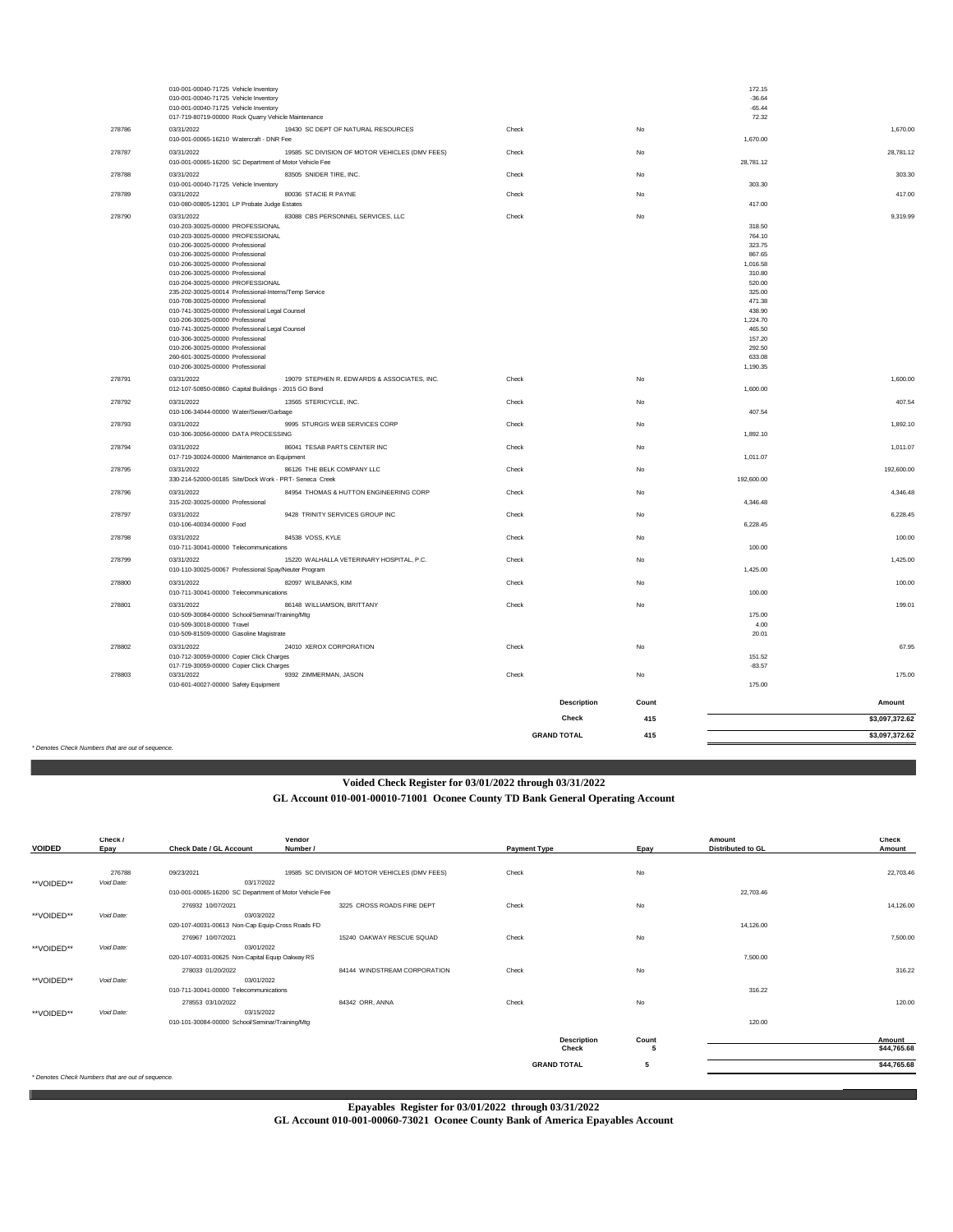| <b>VOIDED</b> | Epay | <b>Check Date / GL Account</b>                                                                                | Number /                                      | <b>Payment Type</b>      | Epay | Distributed to GL    | Amount   |
|---------------|------|---------------------------------------------------------------------------------------------------------------|-----------------------------------------------|--------------------------|------|----------------------|----------|
|               | 3978 | 03/03/2022                                                                                                    | 82505 ALLAN DEARTH & SONS GENERATOR SALES INC | Bank of America Epayment | Yes  |                      | 765.00   |
|               |      | 010-601-30024-00000 Maintenance on Equipment<br>010-601-30024-00000 Maintenance on Equipment                  |                                               |                          |      | 215.00<br>550.00     |          |
|               | 3979 | 03/03/2022                                                                                                    | 2040 BLUE RIDGE ELECTRIC COOP INC.            | Bank of America Epayment | Yes  |                      | 704.11   |
|               |      | 010-107-34043-00000 Electricity<br>020-107-34043-00000 Electricity                                            |                                               |                          |      | 115.77<br>166.53     |          |
|               |      | 010-107-34043-00000 Electricity                                                                               |                                               |                          |      | 94.00                |          |
|               |      | 010-104-34043-00000 Electricity<br>010-107-34043-00000 Electricity                                            |                                               |                          |      | 50.29<br>51.44       |          |
|               |      | 020-107-34043-00000 Electricity                                                                               |                                               |                          |      | 52.98                |          |
|               | 3980 | 010-202-34043-62053 Electricity-Mullins Ford Landing<br>03/03/2022                                            | 80597 DESIGNLAB INC                           | Bank of America Epayment | Yes  | 173.10               | 0.00     |
|               |      |                                                                                                               |                                               |                          |      | 0.00                 |          |
|               | 3981 | 03/03/2022                                                                                                    | 80597 DESIGNLAB INC                           | Bank of America Epayment | Yes  |                      | 1,448.40 |
|               |      | 010-106-40065-00000 Clothing/Uniforms<br>010-106-40065-00000 Clothing/Uniforms                                |                                               |                          |      | 20.70<br>54.00       |          |
|               |      | 010-106-40065-00000 Clothing/Uniforms<br>010-106-40065-00000 Clothing/Uniforms                                |                                               |                          |      | 57.85<br>20.70       |          |
|               |      | 010-101-40065-00000 Clothing/Uniforms                                                                         |                                               |                          |      | 78.86                |          |
|               |      | 010-101-40065-00000 Clothing/Uniforms<br>010-101-40065-00000 Clothing/Uniforms                                |                                               |                          |      | 78.86<br>26.29       |          |
|               |      | 010-101-40065-00000 Clothing/Uniforms                                                                         |                                               |                          |      | 175.71<br>50.22      |          |
|               |      | 010-101-40065-00000 Clothing/Uniforms<br>010-101-40065-00000 Clothing/Uniforms                                |                                               |                          |      | 79.39                |          |
|               |      | 010-101-40065-00000 Clothing/Uniforms<br>010-101-40065-00000 Clothing/Uniforms                                |                                               |                          |      | 36.18<br>130.76      |          |
|               |      | 010-101-40065-00000 Clothing/Uniforms                                                                         |                                               |                          |      | 56.01                |          |
|               |      | 010-101-40065-00000 Clothing/Uniforms<br>010-101-40065-00000 Clothing/Uniforms                                |                                               |                          |      | 99.91<br>170.95      |          |
|               |      | 010-101-40065-00000 Clothing/Uniforms<br>010-101-40065-00000 Clothing/Uniforms                                |                                               |                          |      | 44.13<br>188.64      |          |
|               |      | 010-101-40065-00000 Clothing/Uniforms                                                                         |                                               |                          |      | 79.24                |          |
|               | 3982 | 03/03/2022<br>010-106-34042-00000 Gas & Fuel Oil                                                              | 6005 FORT HILL NATURAL GAS AUTHORIT           | Bank of America Epayment | Yes  | 2,863.42             | 8,004.27 |
|               |      | 010-103-34042-00000 Gas & Fuel Oil                                                                            |                                               |                          |      | 12.72                |          |
|               |      | 010-714-34042-00270 Gas & Fuel Oil Oakway School<br>010-714-34042-00410 Gas & Fuel Oil-Walhalla Health Dept   |                                               |                          |      | 1,268.18<br>12.72    |          |
|               |      | 010-714-34042-00723 Gas & Fuel Oil PIne Street Complex                                                        |                                               |                          |      | 586.65<br>263.81     |          |
|               |      | 010-714-34042-00109 Gas & Fuel Oil Probation & Parole<br>010-716-34042-00000 Gas & Fuel Oil                   |                                               |                          |      | 302.67               |          |
|               |      | 010-714-34042-00510 Gas & Fuel Oil Courthouse (New)<br>010-106-34042-00000 Gas & Fuel Oil                     |                                               |                          |      | 2,078.26<br>188.09   |          |
|               |      | 010-509-34042-00000 Gas & Fuel Oil                                                                            |                                               |                          |      | 123.32               |          |
|               |      | 010-106-34042-00000 Gas & Fuel Oil<br>010-714-34042-00729 Gas & Fuel Oil Brown Building                       |                                               |                          |      | 26.67<br>277.76      |          |
|               | 3983 | 03/03/2022                                                                                                    | 85499 KC POWER & SUPPLY LLC                   | Bank of America Epayment | Yes  |                      | 1,652.40 |
|               |      | 010-001-00040-71725 Vehicle Inventory<br>010-001-00040-71725 Vehicle Inventory                                |                                               |                          |      | 250.86<br>1,042.66   |          |
|               | 3984 | 010-001-00040-71725 Vehicle Inventory<br>03/03/2022                                                           | 85485 SANDVIK MINING AND CONSTRUCTION USA LLC | Bank of America Epayment | Yes  | 358.88               | 1,201.75 |
|               |      | 017-719-30024-00000 Maintenance on Equipment                                                                  |                                               |                          |      | 264.89               |          |
|               |      | 017-719-30024-00000 Maintenance on Equipment<br>017-719-30024-00000 Maintenance on Equipment                  |                                               |                          |      | 261.82<br>457.02     |          |
|               |      | 017-719-30024-00000 Maintenance on Equipment                                                                  |                                               |                          |      | 218.02               |          |
|               | 3985 | 03/03/2022<br>010-206-34043-00208 Electricity - Seneca Branch                                                 | 19160 SENECA LIGHT & WATER PLANT              | Bank of America Epayment | Yes  | 1,124.29             | 3,523.09 |
|               |      | 010-206-34044-00208 Water/Sewer/Garbage-Seneca Branch                                                         |                                               |                          |      | 147.60               |          |
|               |      | 010-718-34044-00000 Water/Sewer/Garbage<br>010-103-34043-00000 Electricity                                    |                                               |                          |      | 35.13<br>392.36      |          |
|               |      | 010-103-34044-00000 Water/Sewer/Garbage<br>010-202-34044-62052 Water/Sewer-Lawrence Brdge Rec Area            |                                               |                          |      | 118.96<br>26.22      |          |
|               |      | 010-403-34044-00000 Water/Sewer/Garbage                                                                       |                                               |                          |      | 113.30               |          |
|               |      | 010-403-34043-00000 Electricity<br>010-403-34044-00000 Water/Sewer/Garbage                                    |                                               |                          |      | 20.39<br>31.98       |          |
|               |      | 010-403-34043-00000 Electricity<br>010-403-34044-00000 Water/Sewer/Garbage                                    |                                               |                          |      | 1,365.43<br>147.43   |          |
|               | 3986 | 03/03/2022                                                                                                    | 19180 SUPER SERVICE TIRE & ALIGNMENT INC.     | Bank of America Epayment | Yes  |                      | 6,824.31 |
|               |      | 010-001-00040-71725 Vehicle Inventory<br>010-001-00040-71725 Vehicle Inventory                                |                                               |                          |      | 1,528.34<br>2,180.86 |          |
|               |      | 010-001-00040-71725 Vehicle Inventory                                                                         |                                               |                          |      | 1,679.55             |          |
|               | 3987 | 010-001-00040-71725 Vehicle Inventory<br>03/03/2022                                                           | 20535 TAYLOR ENTERPRISES INC                  | Bank of America Epayment | Yes  | 1,435.56             | 4,281.24 |
|               |      | 010-001-00040-71725 Vehicle Inventory                                                                         |                                               |                          |      | 4,281.24             |          |
|               | 3988 | 03/10/2022<br>010-104-30024-00000 Maintenance on Equipment                                                    | 82505 ALLAN DEARTH & SONS GENERATOR SALES INC | Bank of America Epayment | Yes  | 2,955.69             | 5,420.69 |
|               |      | 010-104-30024-00000 Maintenance on Equipment                                                                  |                                               |                          |      | 265.00               |          |
|               |      | 010-104-30024-00000 Maintenance on Equipment<br>010-104-30024-00000 Maintenance on Equipment                  |                                               |                          |      | 550.00<br>550.00     |          |
|               |      | 010-104-30024-00000 Maintenance on Equipment<br>010-104-30024-00000 Maintenance on Equipment                  |                                               |                          |      | 550.00               |          |
|               | 3989 | 03/10/2022                                                                                                    | 2400 AT&T                                     | Bank of America Epayment | Yes  | 550.00               | 7,399.38 |
|               |      | 010-709-30041-00000 Telecommunications                                                                        |                                               |                          |      | 1,182.63             |          |
|               |      | 010-001-00020-71129 Accounts Rec Anderson Solicitor<br>010-001-00020-71115 Accounts Rec Prob/Parole Telephone |                                               |                          |      | 2.30<br>329.04       |          |
|               |      | 010-402-30041-00000 Telecommunications<br>010-403-30041-00000 Telecommunications                              |                                               |                          |      | 40.76<br>142.25      |          |
|               |      | 010-709-30041-00000 Telecommunications                                                                        |                                               |                          |      | 5,702.40             |          |
|               | 3990 | 03/10/2022<br>225-104-30041-19070 Telecommunications-SC BCB                                                   | 80860 AT&T                                    | Bank of America Epayment | Yes  | 9,314.69             | 9,314.69 |
|               | 3991 | 03/10/2022                                                                                                    | 2040 BLUE RIDGE ELECTRIC COOP INC.            | Bank of America Epayment | Yes  |                      | 5,218.74 |
|               |      | 017-719-34043-00000 Electricity<br>017-719-34043-00000 Electricity                                            |                                               |                          |      | 3,470.72<br>163.81   |          |
|               |      | 017-719-34043-00000 Electricity                                                                               |                                               |                          |      | 365.30               |          |
|               |      | 017-719-34043-00000 Electricity<br>010-101-34043-00000 Electricity                                            |                                               |                          |      | 583.21<br>33.88      |          |
|               |      | 010-101-34043-00000 Electricity                                                                               |                                               |                          |      | 328.63               |          |
|               |      | 010-101-34043-00000 Electricity<br>010-601-34043-00000 Electricity                                            |                                               |                          |      | 219.83<br>53.36      |          |
|               | 3992 | 03/10/2022                                                                                                    | 80597 DESIGNLAB INC                           | Bank of America Epayment | Yes  |                      | 680.43   |
|               |      | 010-101-40065-00000 Clothing/Uniforms<br>010-101-40065-00000 Clothing/Uniforms                                |                                               |                          |      | 79.24<br>79.24       |          |
|               |      | 010-101-40065-00000 Clothing/Uniforms<br>010-101-40065-00000 Clothing/Uniforms                                |                                               |                          |      | 50.22<br>87.44       |          |
|               |      | 010-101-40065-00000 Clothing/Uniforms                                                                         |                                               |                          |      | 36.73                |          |
|               |      | 010-101-40065-00000 Clothing/Uniforms                                                                         |                                               |                          |      | 94.32                |          |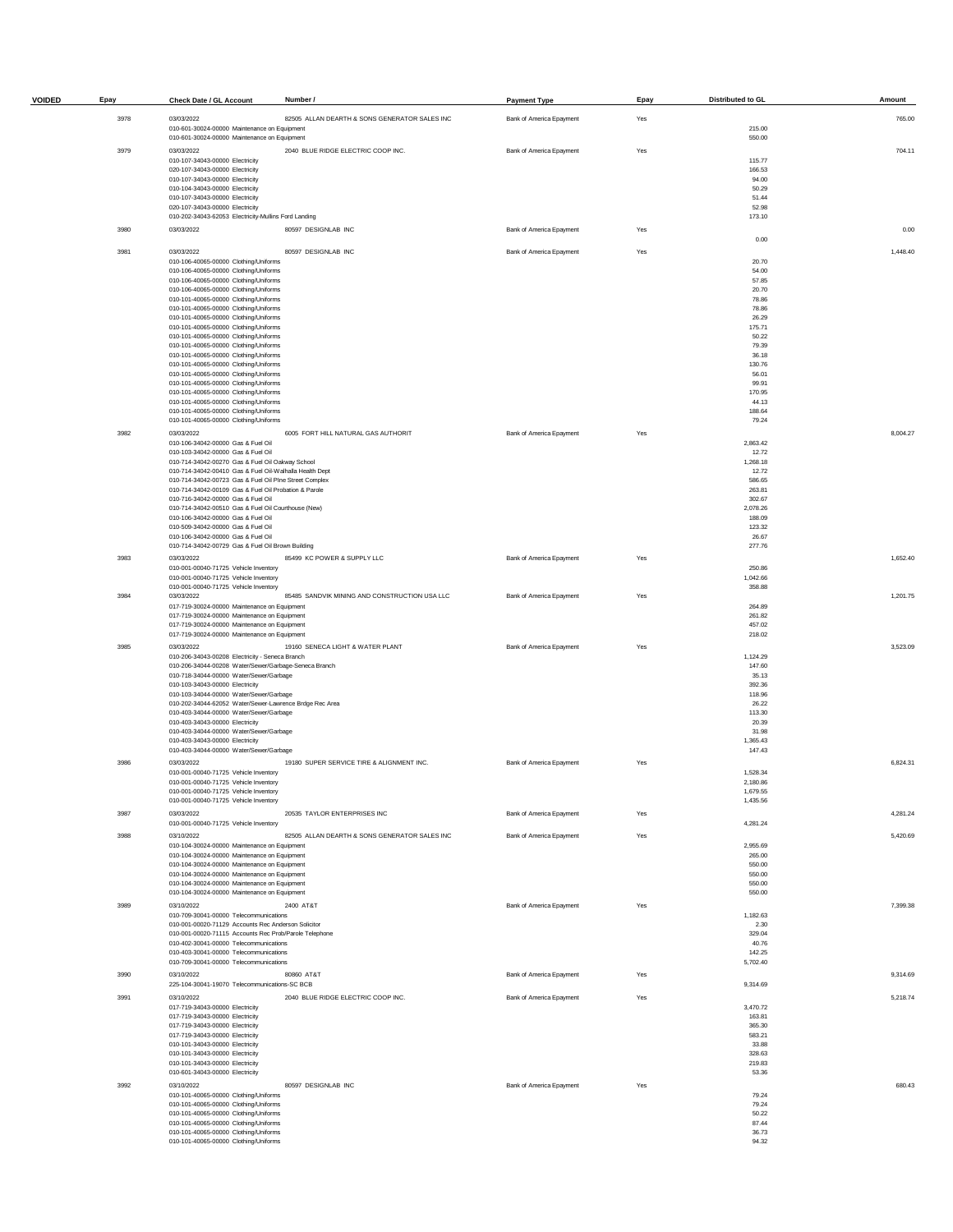|      | 010-106-40065-00000 Clothing/Uniforms                                                                         |                          |     | 108.53               |            |
|------|---------------------------------------------------------------------------------------------------------------|--------------------------|-----|----------------------|------------|
| 3993 | 010-106-40065-00000 Clothing/Uniforms<br>03/10/2022<br>85499 KC POWER & SUPPLY LLC                            | Bank of America Epayment | Yes | 144.71               | 175.57     |
|      | 010-001-00040-71725 Vehicle Inventory                                                                         |                          |     | 175.57               |            |
| 3994 | 03/10/2022<br>85248 LIBERTY TIRE SERVICES LLC                                                                 | Bank of America Epayment | Yes |                      | 4,056.70   |
| 3995 | 010-718-60008-00000 Impact Fees for Tires<br>19090 REDSAIL TECHNOLOGIES<br>03/10/2022                         | Bank of America Epayment | Yes | 4,056.70             | 2.315.34   |
|      | 010-302-30056-00000 Data Processing                                                                           |                          |     | 1,057.27             |            |
|      | 010-302-30056-00000 Data Processing<br>010-306-40032-00000 Operational                                        |                          |     | 90.00<br>0.00        |            |
|      | 010-306-30056-00000 DATA PROCESSING                                                                           |                          |     | 0.00                 |            |
|      | 010-306-30025-00000 Professional                                                                              |                          |     | 1,168.07             |            |
| 3996 | 03/10/2022<br>19160 SENECA LIGHT & WATER PLANT<br>010-718-34044-00000 Water/Sewer/Garbage                     | Bank of America Epayment | Yes | 27.68                | 786.33     |
|      | 010-718-34044-00000 Water/Sewer/Garbage                                                                       |                          |     | 236.26               |            |
|      | 010-718-34044-00000 Water/Sewer/Garbage<br>010-718-34044-00000 Water/Sewer/Garbage                            |                          |     | 228.61<br>38.23      |            |
|      | 010-601-34044-00000 Water/Sewer/Garbage                                                                       |                          |     | 201.58               |            |
|      | 010-601-34044-00000 Water/Sewer/Garbage                                                                       |                          |     | 53.97                |            |
| 3997 | 03/10/2022<br>19180 SUPER SERVICE TIRE & ALIGNMENT INC.<br>010-001-00040-71725 Vehicle Inventory              | Bank of America Epayment | Yes | 1,486.76             | 3,986.00   |
|      | 010-001-00040-71725 Vehicle Inventory                                                                         |                          |     | 2,499.24             |            |
| 3998 | 3075 WESTMINSTER UTILITY DEPARTMENT<br>03/10/2022                                                             | Bank of America Epayment | Yes | 0.00                 | 0.00       |
| 3999 | 03/10/2022<br>3075 WESTMINSTER UTILITY DEPARTMENT                                                             | Bank of America Epayment | Yes |                      | 2,812.98   |
|      | 010-718-34044-00000 Water/Sewer/Garbage                                                                       |                          |     | 28.85                |            |
|      | 010-205-34043-00000 Electricity<br>010-205-34044-00000 Water/Sewer/Garbage                                    |                          |     | 147.56<br>25.98      |            |
|      | 010-205-34043-00000 Electricity                                                                               |                          |     | 82.84                |            |
|      | 010-205-34044-00000 Water/Sewer/Garbage<br>010-206-34043-00209 Electricity Westminster Branch                 |                          |     | 139.87<br>989.37     |            |
|      | 010-206-34044-00209 Water/Sewer/Garbage-Westminster Br                                                        |                          |     | 97.25                |            |
|      | 010-718-34044-00000 Water/Sewer/Garbage<br>010-205-34043-00000 Electricity                                    |                          |     | 27.14<br>357.27      |            |
|      | 010-107-34044-00000 Water/Sewer/Garbage                                                                       |                          |     | 25.06                |            |
|      | 010-509-34044-00000 Water/Sewer/Garbage<br>010-509-34043-00000 Electricity                                    |                          |     | 18.60<br>33.71       |            |
|      | 010-509-34043-00000 Electricity                                                                               |                          |     | 28.68                |            |
|      | 010-509-34043-00000 Electricity<br>010-509-34044-00000 Water/Sewer/Garbage                                    |                          |     | 172.57<br>19.32      |            |
|      | 010-205-34043-00000 Electricity                                                                               |                          |     | 618.91               |            |
| 4000 | 2040 BLUE RIDGE ELECTRIC COOP INC.<br>03/17/2022                                                              | Bank of America Epayment | Yes |                      | 19,661.19  |
|      | 010-718-34043-00000 Electricity<br>010-720-34043-00000 Electricity                                            |                          |     | 4,689.58<br>1,688.62 |            |
|      | 010-720-34043-00000 Electricity                                                                               |                          |     | 541.52               |            |
|      | 010-721-34043-00000 Electricity<br>020-107-34043-00000 Electricity                                            |                          |     | 643.38<br>81.43      |            |
|      | 020-107-34043-00000 Electricity                                                                               |                          |     | 255.85               |            |
|      | 010-104-34043-00000 Electricity<br>010-202-34043-62058 Electricity - Friendship Rec Area                      |                          |     | 50.16<br>310.40      |            |
|      | 010-202-34043-62058 Electricity - Friendship Rec Area                                                         |                          |     | 43.14                |            |
|      | 010-202-34043-62051 Electricity- Fairplay Rec. Area<br>010-601-34043-00000 Electricity                        |                          |     | 118.47<br>530.60     |            |
|      |                                                                                                               |                          |     |                      |            |
|      | 017-719-34043-00000 Electricity                                                                               |                          |     | 10,708.04            |            |
| 4001 | 03/17/2022<br>80597 DESIGNLAB INC                                                                             | Bank of America Epayment | Yes |                      | 309.93     |
|      | 010-110-40065-00000 Clothing/Uniforms<br>010-110-40065-00000 Clothing/Uniforms                                |                          |     | 79.24<br>180.47      |            |
|      | 010-110-40065-00000 Clothing/Uniforms                                                                         |                          |     | 50.22                |            |
| 4002 | 03/17/2022<br>85248 LIBERTY TIRE SERVICES LLC                                                                 | Bank of America Epayment | Yes |                      | 7.964.24   |
|      | 010-718-60008-00000 Impact Fees for Tires<br>010-718-60008-00000 Impact Fees for Tires                        |                          |     | 4,056.70<br>3,907.54 |            |
| 4003 | 03/17/2022<br>19090 REDSAIL TECHNOLOGIES                                                                      | Bank of America Epayment | Yes |                      | 12,591.37  |
|      | 010-302-30056-00000 Data Processing                                                                           |                          |     | 6,293.17             |            |
|      | 010-305-30056-00000 Data Processing<br>010-306-30056-00000 DATA PROCESSING                                    |                          |     | 1,518.36<br>4,779.84 |            |
| 4004 | 03/17/2022<br>85485 SANDVIK MINING AND CONSTRUCTION USA LLC                                                   | Bank of America Epayment | Yes |                      | 183.39     |
|      | 017-719-30024-00000 Maintenance on Equipment                                                                  |                          |     | 183.39               |            |
| 4005 | 03/17/2022<br>19160 SENECA LIGHT & WATER PLANT<br>010-718-34044-00000 Water/Sewer/Garbage                     | Bank of America Epayment | Yes | 43.20                | 644.71     |
|      | 010-721-34044-00000 Water/Sewer/Garbage                                                                       |                          |     | 161.53               |            |
|      | 020-107-34044-00000 Water/Sewer/Garbage<br>010-720-34044-00000 Water/Sewer/Garbage                            |                          |     | 23.95<br>128.54      |            |
|      | 010-110-34044-00000 Water/Sewer/Garbage                                                                       |                          |     | 287.49               |            |
| 4006 | 03/17/2022<br>82387 UPSTATE MEDICAL ASSOCIATES<br>010-107-30062-00000 Medical                                 | Bank of America Epayment | Yes | 5,451.00             | 11,245.00  |
|      | 010-710-30062-00000 Medical                                                                                   |                          |     | 5,794.00             |            |
| 4007 | 2035 VERIZON WIRELESS<br>03/17/2022                                                                           | Bank of America Epayment | Yes |                      | 903.14     |
|      | 010-104-30041-00000 Telecommunications                                                                        |                          |     | 903.14               |            |
| 4008 | 18160 WASTE MANAGEMENT<br>03/17/2022<br>010-718-60007-00000 Tipping Fees/MSW Disposal                         | Bank of America Epayment | Yes | 150,183.92           | 150,183.92 |
| 4009 | 03/21/2022<br>19150 SC DEPT OF REVENUE-SALES & USE TAX RETUR                                                  | Bank of America Epayment | Yes |                      | 0.00       |
|      |                                                                                                               |                          |     | 0.00                 |            |
| 4010 | 19150 SC DEPT OF REVENUE-SALES & USE TAX RETUR<br>03/21/2022                                                  | Bank of America Epayment | Yes |                      | 42,620.19  |
|      | 010-080-00805-00203 CS High Falls Park<br>010-080-00805-00205 CS Chau Ram Park                                |                          |     | 1,264.08<br>270.71   |            |
|      | 010-080-00805-00204 CS South Cove Park                                                                        |                          |     | 3,087.29             |            |
|      | 017-080-00805-15401 Outside Sales<br>010-080-00805-10906 CS Airport Miscellaneous                             |                          |     | 31,477.82<br>2.10    |            |
|      | 010-080-00805-10980 CS Aviation Fuel                                                                          |                          |     | 1,094.11             |            |
|      | 010-080-00805-10990 CS Jet Fuel<br>010-001-00040-71725 Vehicle Inventory                                      |                          |     | 4,787.17<br>86.93    |            |
|      | 010-101-40031-00000 Non-Capital Equipment                                                                     |                          |     | 24.00                |            |
|      | 010-101-40032-00000 Operational<br>010-101-40353-00000 Firing Range                                           |                          |     | 21.84<br>49.52       |            |
|      | 010-103-40032-00000 Operational<br>010-106-33022-00000 Maintenance Buildings/Grounds                          |                          |     | 39.12<br>27.87       |            |
|      | 010-106-40032-00000 Operational                                                                               |                          |     | 60.00                |            |
|      | 010-203-40032-00000 Operational<br>010-204-40032-00000 Operational                                            |                          |     | 5.09<br>7.60         |            |
|      | 010-205-40032-00000 Operational                                                                               |                          |     | 3.38                 |            |
|      | 010-710-40027-00000 Safety Equipment<br>010-713-30084-00000 School/Seminar/Training/Mtg                       |                          |     | 10.10<br>5.40        |            |
|      | 010-714-40032-00000 Operational                                                                               |                          |     | 66.25                |            |
|      | 013-107-40032-91180 Operational-CERT Under Fire 911-Sig<br>013-206-60010-00000 Library Misc Donations Expense |                          |     | 24.21<br>7.78        |            |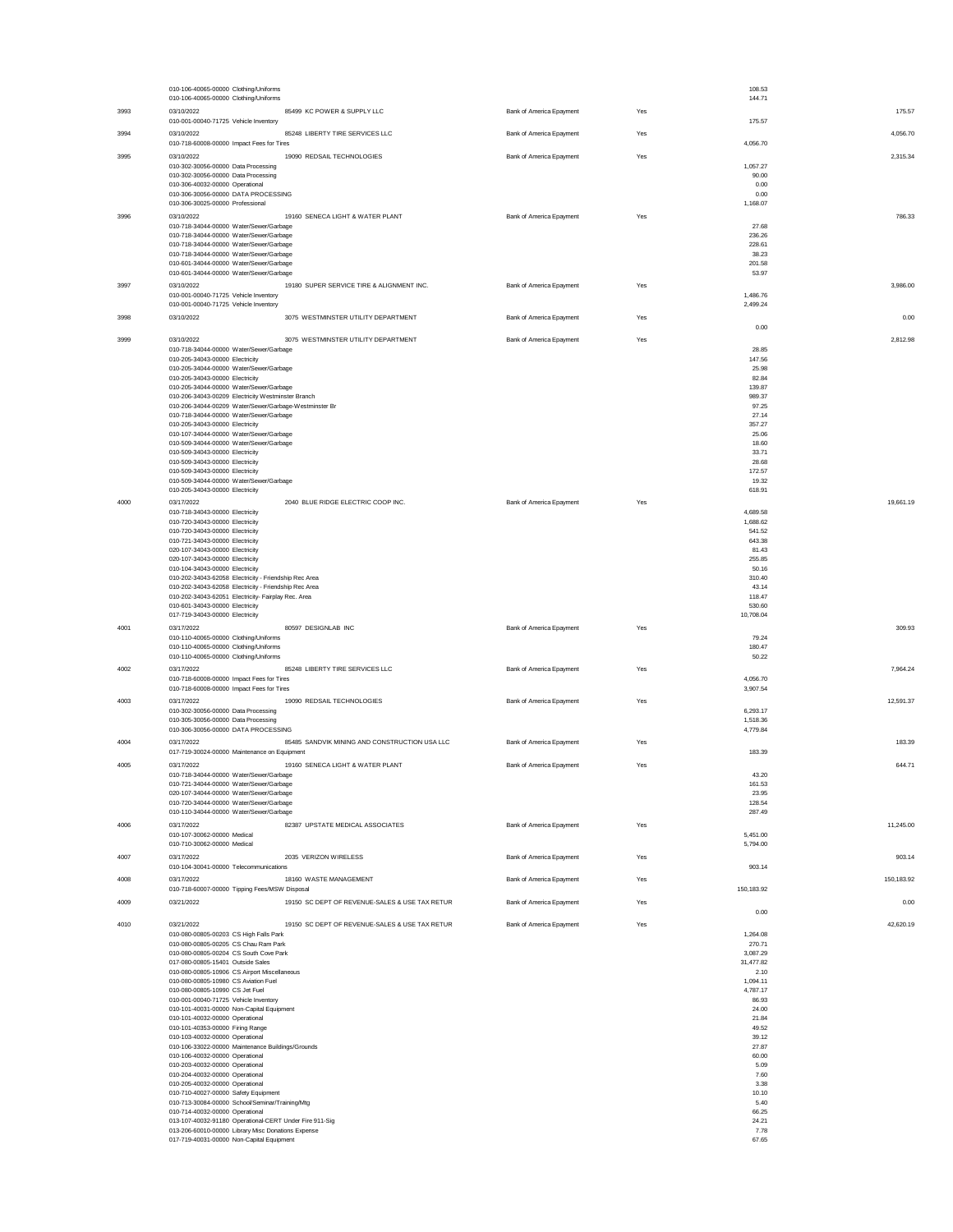|      | 017-719-40032-00000 Operational                                                                  |                          |     | 130.17               |
|------|--------------------------------------------------------------------------------------------------|--------------------------|-----|----------------------|
| 4011 | 19820 SC DEPT OF REVENUE-DOCUMENT STAMPS<br>03/21/2022                                           | Bank of America Epayment | Yes | 145.764.03           |
|      | 010-001-00060-73326 Due to SCDOR-Documentary Stamps                                              |                          |     | 145,764.03           |
| 4012 | 03/24/2022<br>2040 BLUE RIDGE ELECTRIC COOP INC.                                                 | Bank of America Epayment | Yes | 0.00                 |
|      |                                                                                                  |                          |     | 0.00                 |
| 4013 | 2040 BLUE RIDGE ELECTRIC COOP INC.<br>03/24/2022                                                 | Bank of America Epayment | Yes | 4.601.89             |
|      | 010-107-34043-00000 Electricity<br>010-707-34043-00104 Electricity OITP                          |                          |     | 35.03<br>352.45      |
|      | 010-711-30024-00000 Maintenance on Equipment                                                     |                          |     | 64.83                |
|      | 010-107-34043-00000 Electricity                                                                  |                          |     | 55.05                |
|      | 010-205-30024-00000 Maintenance on Equipment                                                     |                          |     | 25.00                |
|      | 010-107-34043-00000 Electricity<br>010-104-34043-00000 Electricity                               |                          |     | 340.30<br>312.11     |
|      | 010-107-34043-00000 Electricity                                                                  |                          |     | 68.88                |
|      | 010-110-34043-00000 Electricity                                                                  |                          |     | 560.09               |
|      | 020-107-34043-00000 Electricity                                                                  |                          |     | 138.60               |
|      | 010-107-34043-00000 Electricity                                                                  |                          |     | 94.00                |
|      | 010-104-34043-00000 Electricity<br>010-107-34043-00000 Electricity                               |                          |     | 49.14<br>55.93       |
|      | 315-707-34043-00000 Electric                                                                     |                          |     | 587.95               |
|      | 020-107-34043-00000 Electricity                                                                  |                          |     | 43.62                |
|      | 020-107-34043-00000 Electricity                                                                  |                          |     | 109.61               |
|      | 010-714-34043-00270 Electricity Oakway School<br>020-107-34043-00000 Electricity                 |                          |     | 1,587.60<br>121.70   |
| 4014 | 03/24/2022<br>83314 DANA SAFETY SUPPLY INC                                                       | Bank of America Epayment | Yes | 22,814.38            |
|      | 010-001-00040-71725 Vehicle Inventory                                                            |                          |     | 3,756.64             |
|      | 010-001-00040-71725 Vehicle Inventory                                                            |                          |     | 2.226.00             |
|      | 010-001-00040-71725 Vehicle Inventory                                                            |                          |     | 120.84               |
|      | 010-001-00040-71725 Vehicle Inventory                                                            |                          |     | 551.20               |
|      | 010-001-00040-71725 Vehicle Inventory<br>325-101-50870-00000 Capital Vehicles/Equipment          |                          |     | 1,488.24<br>2.585.34 |
|      | 325-101-50870-00000 Capital Vehicles/Equipment                                                   |                          |     | 798.18               |
|      | 325-101-50870-00000 Capital Vehicles/Equipment                                                   |                          |     | 2.553.54             |
|      | 325-101-50870-00000 Capital Vehicles/Equipment<br>325-101-50870-00000 Capital Vehicles/Equipment |                          |     | 2,020.36<br>2.818.54 |
|      | 325-101-50870-00000 Capital Vehicles/Equipment                                                   |                          |     | 2,337.30             |
|      | 325-101-50870-00000 Capital Vehicles/Equipment                                                   |                          |     | 1,558.20             |
| 4015 | 80597 DESIGNLAB INC<br>03/24/2022                                                                | Bank of America Epayment | Yes | 100.19               |
|      | 010-110-40065-00000 Clothing/Uniforms                                                            |                          |     | 100.19               |
| 4016 | 6005 FORT HILL NATURAL GAS AUTHORIT<br>03/24/2022                                                | Bank of America Epayment | Yes | 2.425.38             |
|      | 010-721-34042-00000 Gas & Fuel Oil                                                               |                          |     | 448.57               |
|      | 010-601-34042-00000 Gas & Fuel Oil                                                               |                          |     | 471.21               |
|      | 010-110-34042-00000 Gas & Fuel Oil<br>020-107-34042-00000 Gas & Fuel Oil                         |                          |     | 807.06<br>52.34      |
|      | 010-103-34042-00000 Gas & Fuel Oil                                                               |                          |     | 12.72                |
|      | 010-714-34042-00270 Gas & Fuel Oil Oakway School                                                 |                          |     | 633.48               |
| 4017 | 85499 KC POWER & SUPPLY LLC<br>03/24/2022                                                        | Bank of America Epayment | Yes | 431.73               |
|      | 010-001-00040-71725 Vehicle Inventory                                                            |                          |     | 431.73               |
| 4018 | 85485 SANDVIK MINING AND CONSTRUCTION USA LLC<br>03/24/2022                                      | Bank of America Epayment | Yes | 1,443.37             |
|      | 017-719-30024-00000 Maintenance on Equipment                                                     |                          |     | 429.14               |
|      | 017-719-30024-00000 Maintenance on Equipment<br>017-719-30024-00000 Maintenance on Equipment     |                          |     | 650.83<br>363.40     |
| 4019 | 19160 SENECA LIGHT & WATER PLANT<br>03/24/2022                                                   | Bank of America Epayment | Yes | 2.401.83             |
|      | 010-718-34044-00000 Water/Sewer/Garbage                                                          |                          |     | 35.13                |
|      | 010-204-34043-00000 Electricity                                                                  |                          |     | 1,497.17             |
|      | 010-202-34044-62058 Water/Sewer-Friendship Rec Area                                              |                          |     | 26.22                |
|      | 010-206-34043-00208 Electricity - Seneca Branch                                                  |                          |     | 721.90               |
|      | 010-206-34044-00208 Water/Sewer/Garbage-Seneca Branch                                            |                          |     | 121.41               |
| 4020 | 03/24/2022<br>19180 SUPER SERVICE TIRE & ALIGNMENT INC.<br>010-001-00040-71725 Vehicle Inventory | Bank of America Epayment | Yes | 9,320.76<br>1,084.71 |
|      | 010-001-00040-71725 Vehicle Inventory                                                            |                          |     | 2.955.47             |
|      | 010-001-00040-71725 Vehicle Inventory                                                            |                          |     | 1,389.91             |
|      | 010-001-00040-71725 Vehicle Inventory                                                            |                          |     | 3,890.67             |
| 4021 | 2035 VERIZON WIRELESS<br>03/24/2022                                                              | Bank of America Epayment | Yes | 6,276.98             |
|      | 010-709-30041-00000 Telecommunications                                                           |                          |     | 76.81                |
|      | 010-206-30041-00000 Telecommunications<br>010-709-30041-00000 Telecommunications                 |                          |     | 76.02<br>5,171.97    |
|      | 017-719-30041-00000 Telecommunications                                                           |                          |     | 236.01               |
|      | 020-107-30041-00610 Telecommunications -Cleveland FD                                             |                          |     | 79.33                |
|      | 020-107-30041-00601 Telephone Oakway FD                                                          |                          |     | 134.40               |
|      | 020-107-30041-00608 Telephone Fair Play FD                                                       |                          |     | 114.03               |
|      | 020-107-30041-00612 Telephone Friendship FD<br>020-107-30041-00613 Telephone Cross Roads FD      |                          |     | 38.01<br>76.02       |
|      | 020-107-30041-00614 Telephone-Pickett Post FD                                                    |                          |     | 38.01                |
|      | 020-107-30041-00615 Telephone South Union FD                                                     |                          |     | 114.03               |
|      | 020-107-30041-00620 Telephone - Haz-Mat                                                          |                          |     | 38.01<br>84.33       |
|      | 255-115-30041-91052 Telecommunication - Duke Energy FNF                                          |                          |     |                      |
| 4022 | 03/31/2022<br>80860 AT&T<br>225-104-30041-19070 Telecommunications-SC BCB                        | Bank of America Epayment | Yes | 9.314.69<br>9,314.69 |
| 4023 | 03/31/2022<br>2040 BLUE RIDGE ELECTRIC COOP INC.                                                 | Bank of America Epayment | Yes | 529.16               |
|      | 010-202-34043-62053 Electricity-Mullins Ford Landing                                             |                          |     | 182.19               |
|      | 010-202-34043-62052 Electricity-Lawrence Br. Rec. Area                                           |                          |     | 73.00                |
|      | 010-707-34043-00001 Electricity - Commerce Center                                                |                          |     | 130.16               |
|      | 010-104-34043-00000 Electricity<br>020-107-34043-00000 Electricity                               |                          |     | 54.77<br>54.52       |
|      | 010-714-34043-00270 Electricity Oakway School                                                    |                          |     | 34.52                |
| 4024 | 83314 DANA SAFETY SUPPLY INC<br>03/31/2022                                                       | Bank of America Epayment | Yes | 11,869.88            |
|      | 325-101-50870-00000 Capital Vehicles/Equipment                                                   |                          |     | 4,227.28             |
|      | 325-101-50870-00000 Capital Vehicles/Equipment                                                   |                          |     | 663.56               |
|      | 325-101-50870-00000 Capital Vehicles/Equipment<br>325-101-50870-00000 Capital Vehicles/Equipment |                          |     | 2,537.64<br>2,979.66 |
|      | 325-101-50870-00000 Capital Vehicles/Equipment                                                   |                          |     | 1,461.74             |
| 4025 | 03/31/2022<br>80597 DESIGNLAB INC                                                                | Bank of America Epayment | Yes | 0.00                 |
|      |                                                                                                  |                          |     | 0.00                 |
| 4026 | 03/31/2022<br>80597 DESIGNLAB INC                                                                | Bank of America Epayment | Yes | 954.77               |
|      | 010-110-40065-00000 Clothing/Uniforms                                                            |                          |     | 145.56               |
|      | 010-106-40065-00000 Clothing/Uniforms                                                            |                          |     | 36.39                |
|      | 010-106-40065-00000 Clothing/Uniforms<br>010-106-40065-00000 Clothing/Uniforms                   |                          |     | 72.78<br>36.39       |
|      | 010-106-40065-00000 Clothing/Uniforms                                                            |                          |     | 36.18                |
|      | 010-106-40065-00000 Clothing/Uniforms                                                            |                          |     | 36.18                |
|      | 010-106-40065-00000 Clothing/Uniforms                                                            |                          |     | 153.83               |
|      | 010-106-40065-00000 Clothing/Uniforms                                                            |                          |     | 72.78<br>48.21       |
|      | 010-106-40065-00000 Clothing/Uniforms<br>010-106-40065-00000 Clothing/Uniforms                   |                          |     | 72.78                |
|      | 010-106-40065-00000 Clothing/Uniforms                                                            |                          |     | 49.53                |
|      | 010-106-40065-00000 Clothing/Uniforms                                                            |                          |     | 48.21                |